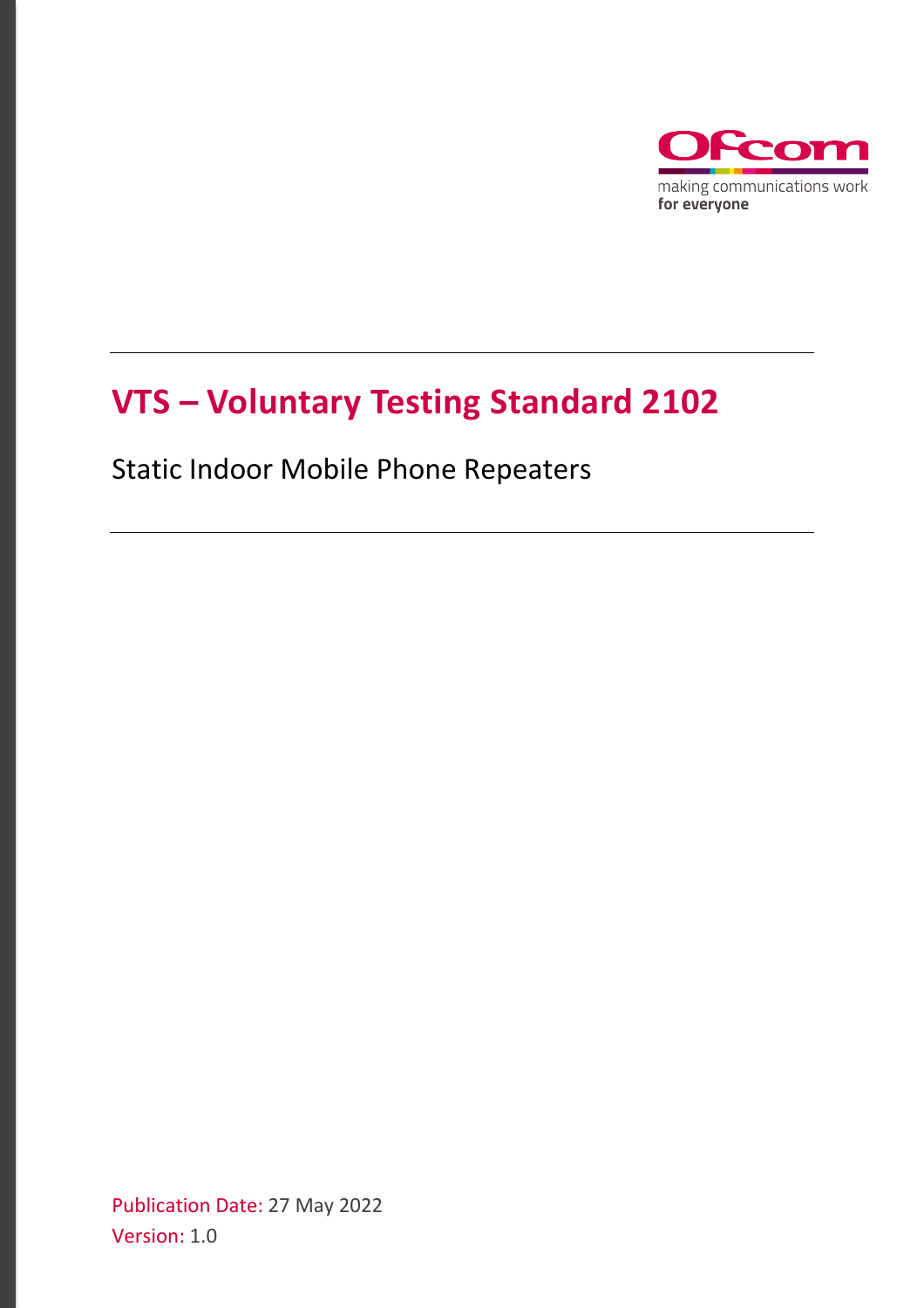# **Contents**

# **Section**

| 1. Foreword                                                       | 3  |
|-------------------------------------------------------------------|----|
| 2. Minimum Technical Requirements                                 | 5  |
| 3. Testing for compliance with the minimum technical requirements | 12 |
| 4. Document History                                               | 35 |
| <b>Annex</b>                                                      |    |
| A1. Measurement system set-up examples                            | 36 |
| A2. Definitions, symbols, and abbreviations                       | 41 |
| A3. References                                                    | 43 |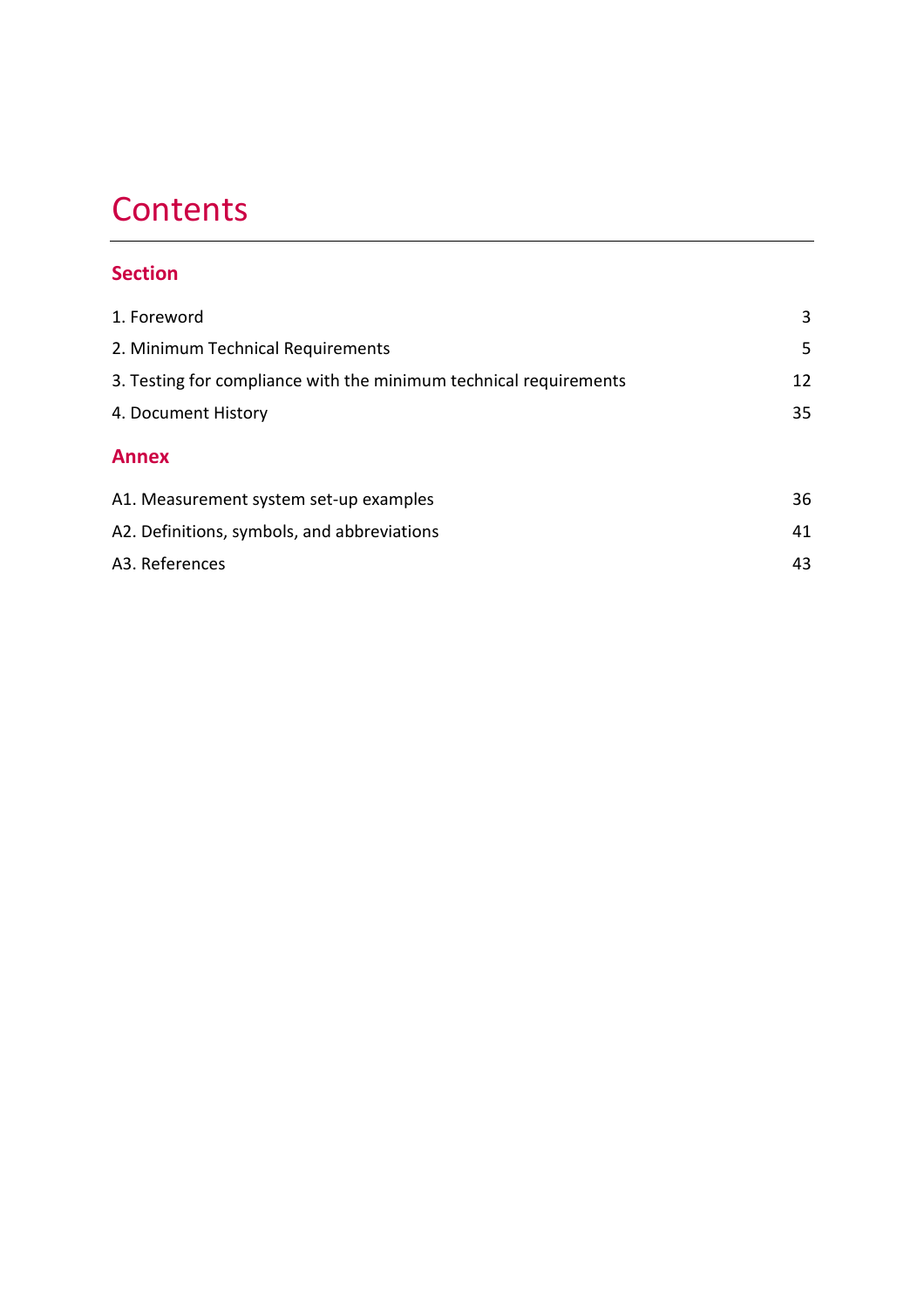# <span id="page-2-0"></span>1. Foreword

# **Background**

- 1.1 In our final statement, dated 4 November 2021 and entitled "Mobile Phone Repeaters" (the "**2021 Statement**")[1](#page-2-1), we explained that we have decided to extend the range of static indoor repeaters available for people to buy and install themselves without a wireless telegraphy licence. In particular, we decided that it would be appropriate to allow the use of provider-specific repeaters and multi-operator repeaters.
- 1.2 In each case the repeaters must meet appropriate technical requirements specified by Ofcom. These technical requirements are set out in the Wireless Telegraphy (Mobile Repeater) (Exemption) Regulations 2022 (the "**Exemption Regulations**") which come into force on 16 June 2022. They are also summarised in UK Interface Requirement IR [2102.](https://www.ofcom.org.uk/__data/assets/pdf_file/0016/112291/IR_2102.pdf)1 and IR [2](#page-2-2)102.3 (the "**Interface requirements**"), a copy of which is provided below.<sup>2</sup>
- 1.3 We also explained in the 2021 Statement that, to help the public identify static indoor repeaters that can be used 'legally' without a licence – rather than 'illegal' devices that risk causing interference – we also intend to publish on our website a list of mobile phone repeaters that we understand comply with the technical requirements of our licence exemption regime ("**Ofcom's List**").
- 1.4 To be clear, Ofcom will not endorse or approve particular products. Instead, Ofcom's List will simply identify devices that have been subjected to testing by an accredited test house to show they meet our technical requirements, using this voluntary testing standard produced by Ofcom. For the avoidance of doubt, we only intend at present to include static indoor mobile phone repeaters on Ofcom's List; we do not intend to include in-vehicle repeaters which meet the technical requirements set out in IR 2102.2 in that list.

# **Purpose of this document**

1.5 This document sets out Ofcom's voluntary testing standard (referred to as the "**VTS**"). It is intended to provide guidance on the testing of static indoor mobile phone repeaters for a number of the technical requirements in the Exemption Regulations. It is therefore relevant for the testing of provider-specific (including single-operator) and multi-operator mobile phone repeaters which operate in all or parts of the frequency bands listed in [Table](#page-3-0)  [1.](#page-3-0) As noted above, it is not relevant for the testing of in-vehicle repeaters. Readers should be advised that (i) successful testing in accordance with this VTS does not guarantee that a repeater device satisfies the technical requirements in the Exemption Regulations, and (ii) where there is not a test standard within this VTS for some of the applicable technical requirements (e.g., the requirement that a repeater not cause undue interference), those

<span id="page-2-1"></span><sup>&</sup>lt;sup>1</sup> [Statement: Mobile Phone Repeaters \(ofcom.org.uk\)](https://www.ofcom.org.uk/__data/assets/pdf_file/0032/227579/statement-mobile-phone-repeaters.pdf)

<span id="page-2-2"></span><sup>&</sup>lt;sup>2</sup> The Exemption Regulations set out the detail of the technical requirements in full and, in the event of any inconsistency between the Exemption Regulations and IR 2102, the Exemption Regulations shall take precedence.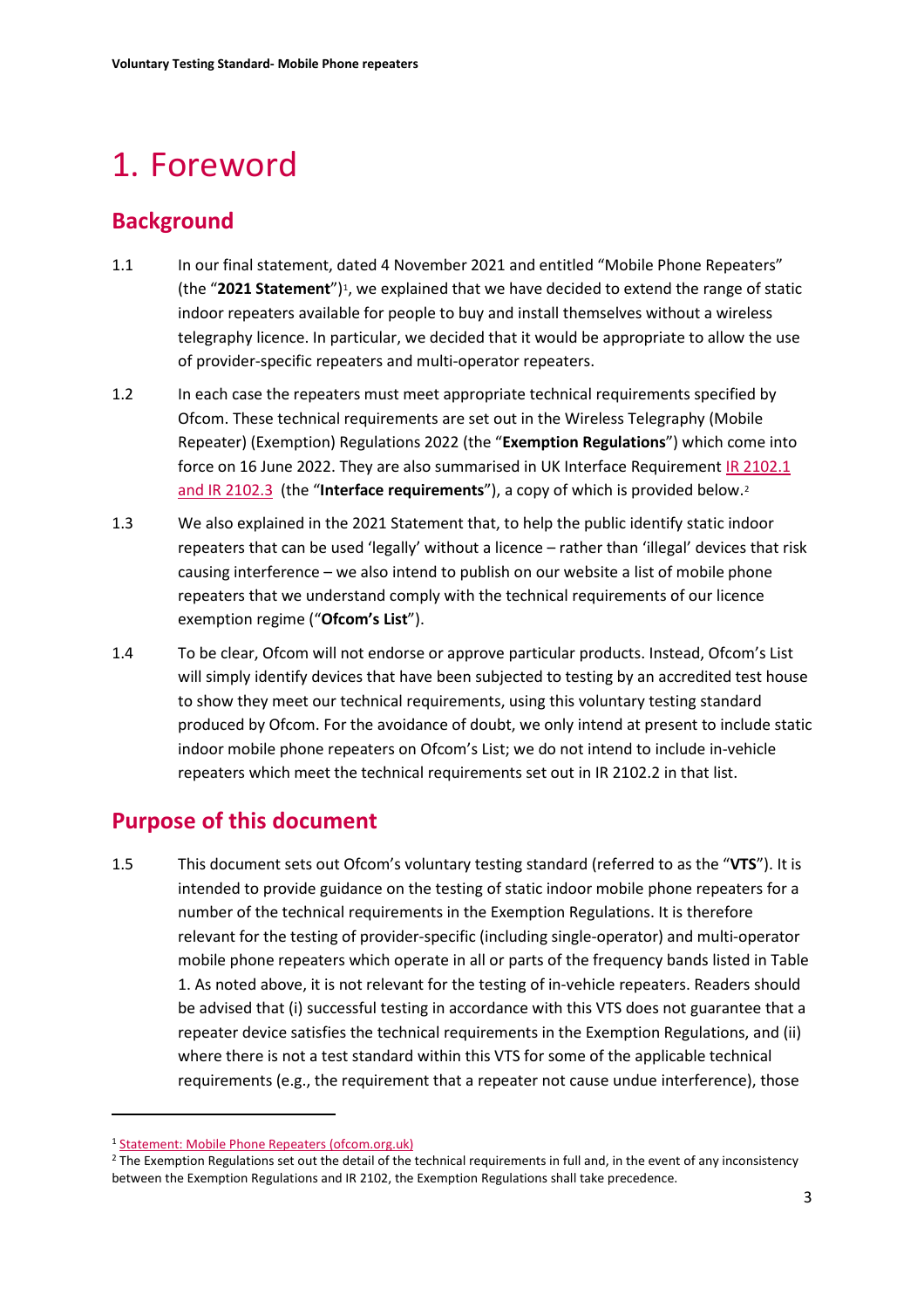technical requirements must still be satisfied in order for that device to benefit from licence exemption in the UK.

<span id="page-3-0"></span>

| Direction of transmission | <b>Frequency Bands</b> |
|---------------------------|------------------------|
| Uplink                    | 700 (703-733 MHz)      |
|                           | 800 (832-862 MHz)      |
|                           | 900 (880-915 MHz)      |
|                           | 1800 (1710-1785 MHz)   |
|                           | 2100 (1920-1980 MHz)   |
| <b>Downlink</b>           | 700 (758-788 MHz)      |
|                           | 800 (791-821 MHz)      |
|                           | 900 (925-960 MHz)      |
|                           | 1800 (1805-1880 MHz)   |
|                           | 2100 (2110-2170 MHz)   |

- 1.6 This VTS does not provide guidance on meeting the requirements of the Radio Equipment [Directive 2014/53/EU](https://eur-lex.europa.eu/legal-content/EN/TXT/?uri=celex%3A32014L0053) or the [Radio Equipment Regulations 2017,](https://www.legislation.gov.uk/uksi/2017/1206/made) which requirements are separate from the technical requirements set out in the Exemption Regulations.
- 1.7 Manufacturers are not required to follow the VTS in order to satisfy themselves that their equipment is compliant with the Exemption Regulations. It is however necessary should a device manufacturer wish for its device to be included on Ofcom's List. In particular, where a manufacturer is able to provide sufficient evidence to demonstrate that a mobile repeater device has been tested by an accredited test house in accordance with this VTS, we would expect to include this on Ofcom's List.<sup>3</sup>
- 1.8 This VTS should not be relied upon as legal advice or understood as modifying any legal obligations which may otherwise apply.
- 1.9 Ofcom makes no representation or warranty, express or implied, with respect to the information contained in the VTS and any liability is therefore expressly disclaimed.
- 1.10 Ofcom reserves the right to modify the VTS from time to time. If we do so, we may require devices on Ofcom's List to be removed from that list until such time as it can be demonstrated that they have been tested in accordance with the modified VTS.

<span id="page-3-1"></span><sup>&</sup>lt;sup>3</sup> Whether or not a particular device will be included in Ofcom's List is at Ofcom's discretion. Whilst confirmation that a device has been tested in accordance with the VTS by an accredited test house is a pre-condition of inclusion on Ofcom's List, Ofcom may seek assurance on other matters before a device is included on its website. For example, Ofcom would also expect to be satisfied that a device is compliant with other national regulatory requirements (for example, that it was designed and manufactured in accordance with the essential requirements in the Radio Equipment Regulations 2017).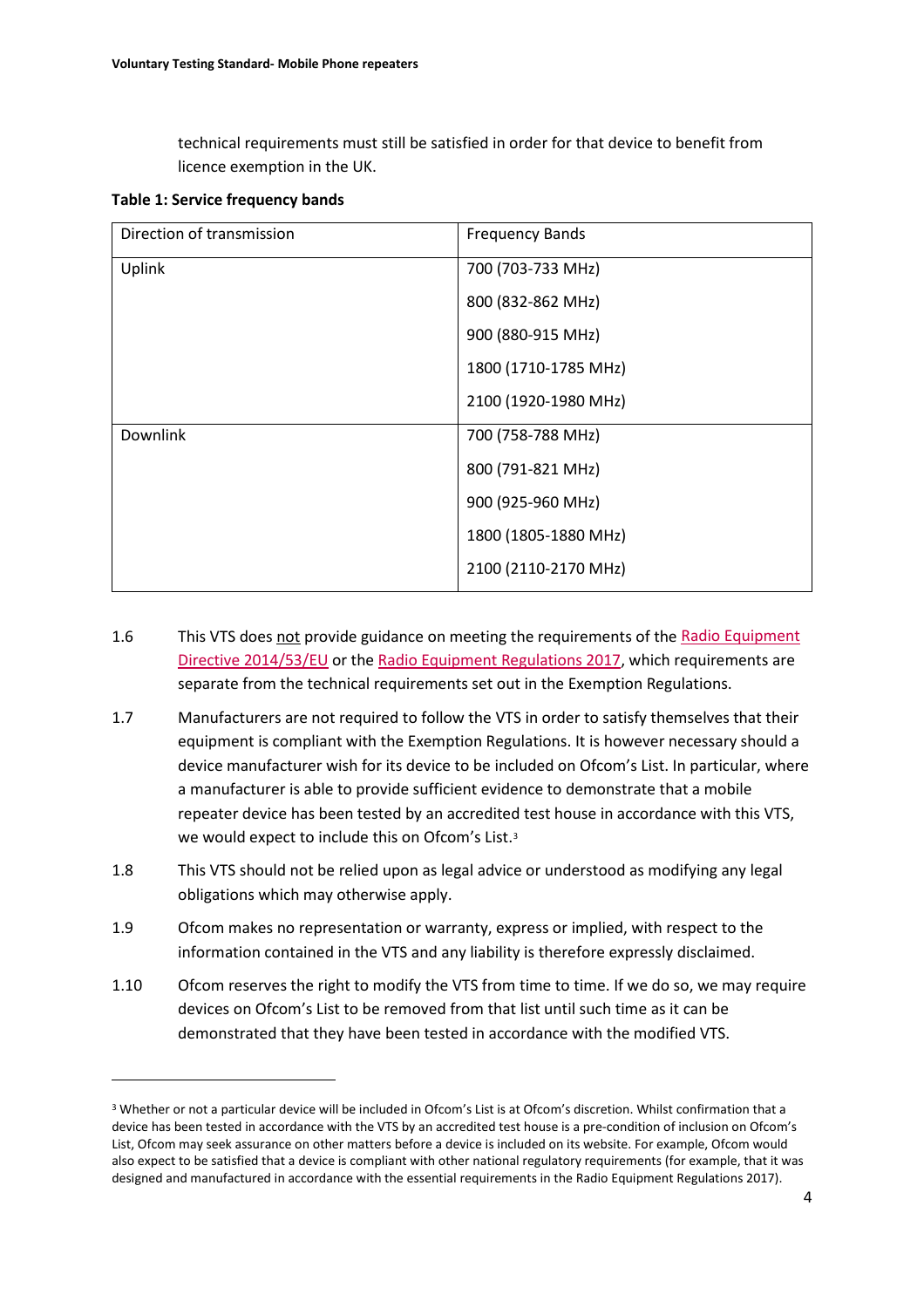# <span id="page-4-0"></span>2. Minimum Technical Requirements

- 2.1 The technical requirements with which static mobile phone repeaters for indoor use must comply to be exempt from the requirement for a wireless telegraphy licence in the United Kingdom are set out in the Exemption Regulations. A copy of the Exemption Regulations is available at legislation.gov.uk.
- 2.2 We appreciate that some stakeholders may be accustomed to the style and format of Interface Requirements. To aid readers, we have therefore also published the minimum technical requirements for mobile repeaters in the format of Interface Requirements alongside the Exemption Regulations. A copy of IR 2102.1 and 2102.3 (which apply to static indoor mobile phone repeaters) is below. Readers should be advised that, to the extent that there is any inconsistency between the Interface Requirements and/or this VTS and the requirements in the Exemption Regulations, the Exemption Regulations shall take precedence.

# **IR2102.1: Minimum requirements for the use of provider-specific static mobile phone repeaters for indoor use**

|                | Mandatory (1-11)                  |                                                     |                          |
|----------------|-----------------------------------|-----------------------------------------------------|--------------------------|
| $\mathbf{1}$   | <b>Radiocommunication Service</b> | Mobile                                              |                          |
| $\overline{2}$ | Application                       | Provider-specific static mobile phone repeaters for |                          |
|                |                                   | indoor use                                          |                          |
| 3              | Frequency bands                   | 700                                                 | 703-733 MHz (Uplink)     |
|                |                                   |                                                     | 758-788 MHz (Downlink)   |
|                |                                   | 800                                                 | 791-821 MHz (Downlink)   |
|                |                                   |                                                     | 832-862 MHz (Uplink)     |
|                |                                   | 900                                                 | 880-915 MHz (Uplink)     |
|                |                                   |                                                     | 925-960 MHz (Downlink)   |
|                |                                   | 1800                                                | 1710-1785 MHz (Uplink)   |
|                |                                   |                                                     | 1805-1880 MHz (Downlink) |
|                |                                   | 2100                                                | 1920-1980 MHz (Uplink)   |
|                |                                   |                                                     | 2110-2170 MHz (Downlink) |
| 4              | Channelling                       | Not specified                                       |                          |
| 5              | Modulation / Occupied bandwidth   | Not specified                                       |                          |
| 6              | Direction / Separation            | Repeater transmit/receive                           |                          |
| $\overline{7}$ | Transmit power/Power density      | See Table A1                                        |                          |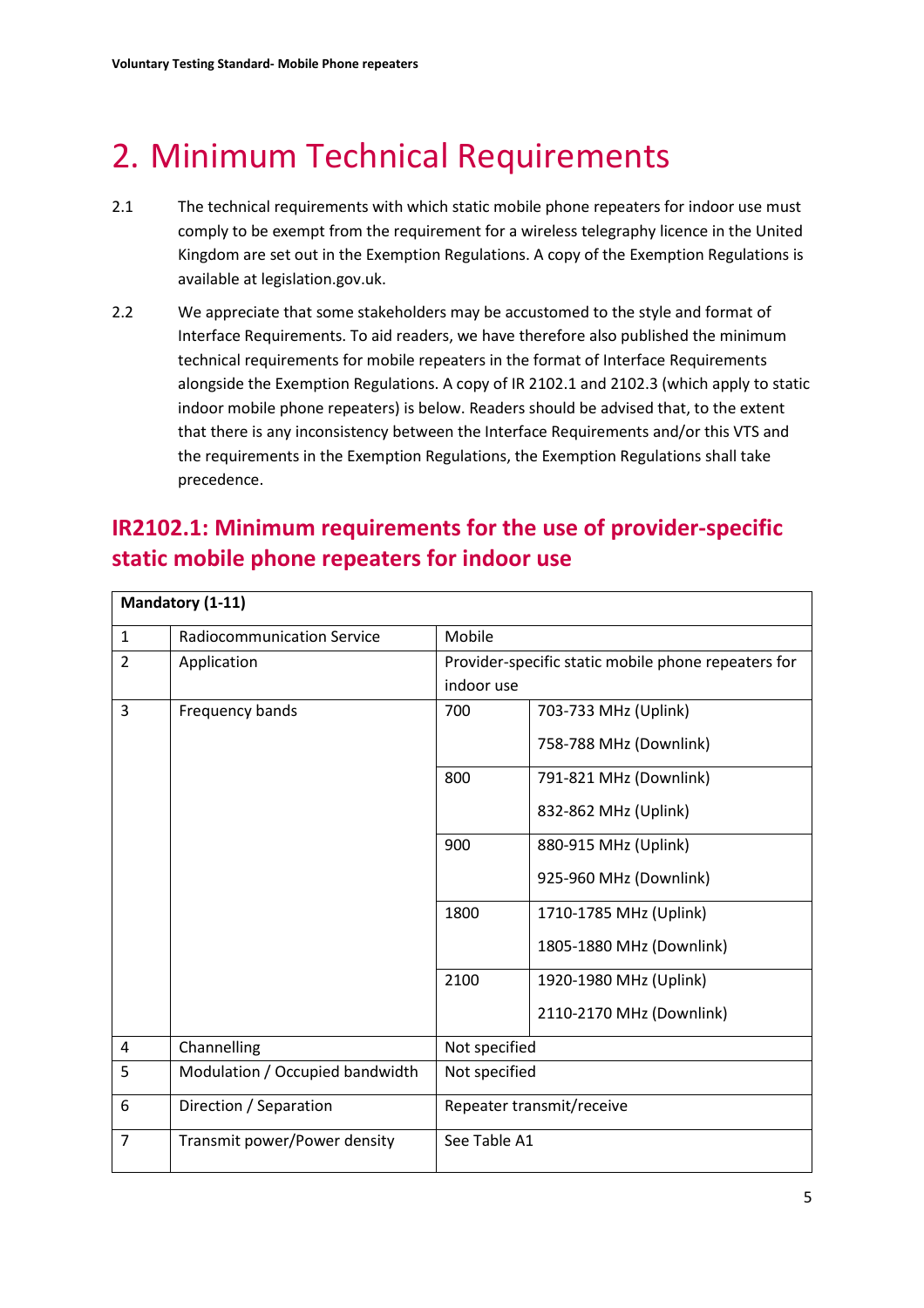| 8 | Channel access and occupation | <b>Transmit Gain Control</b>                                                                                                                                                                                                                                                                                                                                                                                                                                                                                                                                |
|---|-------------------------------|-------------------------------------------------------------------------------------------------------------------------------------------------------------------------------------------------------------------------------------------------------------------------------------------------------------------------------------------------------------------------------------------------------------------------------------------------------------------------------------------------------------------------------------------------------------|
|   | rules                         | The uplink and downlink system gain in dB of a<br>repeater, referenced to its input and output ports,<br>shall not exceed BSCL-30, where BSCL (base station<br>coupling loss) is the path loss between the base<br>station and the repeater. Where BSCL cannot be<br>determined, the repeater must not transmit.<br>The uplink and downlink system gain of a repeater<br>shall not exceed 100 dB.<br>The apparatus shall determine the value of BSCL by<br>calculating the difference between the carrier<br>power received at the repeater and the carrier |
|   |                               | power transmitted from the base station. The<br>carrier power transmitted by the base station may<br>be determined from the system information<br>messages sent by the base station on its control<br>channels.                                                                                                                                                                                                                                                                                                                                             |
|   |                               | <b>Automatic Standby</b><br>When the repeater is no longer serving an active<br>connection between a mobile device operating on<br>the network of a particular mobile network<br>operator and that mobile network, it must, after no<br>more than 5 minutes, reduce any uplink noise<br>power associated with the frequencies licensed to<br>that mobile network operator to no more than -70<br>dBm/MHz EIRP.                                                                                                                                              |
|   |                               | <b>Anti-Oscillation</b><br>Repeaters must detect and stop (i.e. by automatic<br>gain reduction or shut down) any oscillations in<br>uplink and downlink frequency bands. Oscillation<br>detection must occur automatically within:<br>0.3 seconds in the uplink band; and<br>1 second in the downlink band.                                                                                                                                                                                                                                                 |
|   |                               | In cases where oscillation is detected, the repeater<br>must continue any anti-oscillation technique for at<br>least one minute. After anti-oscillation techniques<br>have been used five times, the repeater must cease<br>transmitting and cannot resume operation until<br>manually reset.                                                                                                                                                                                                                                                               |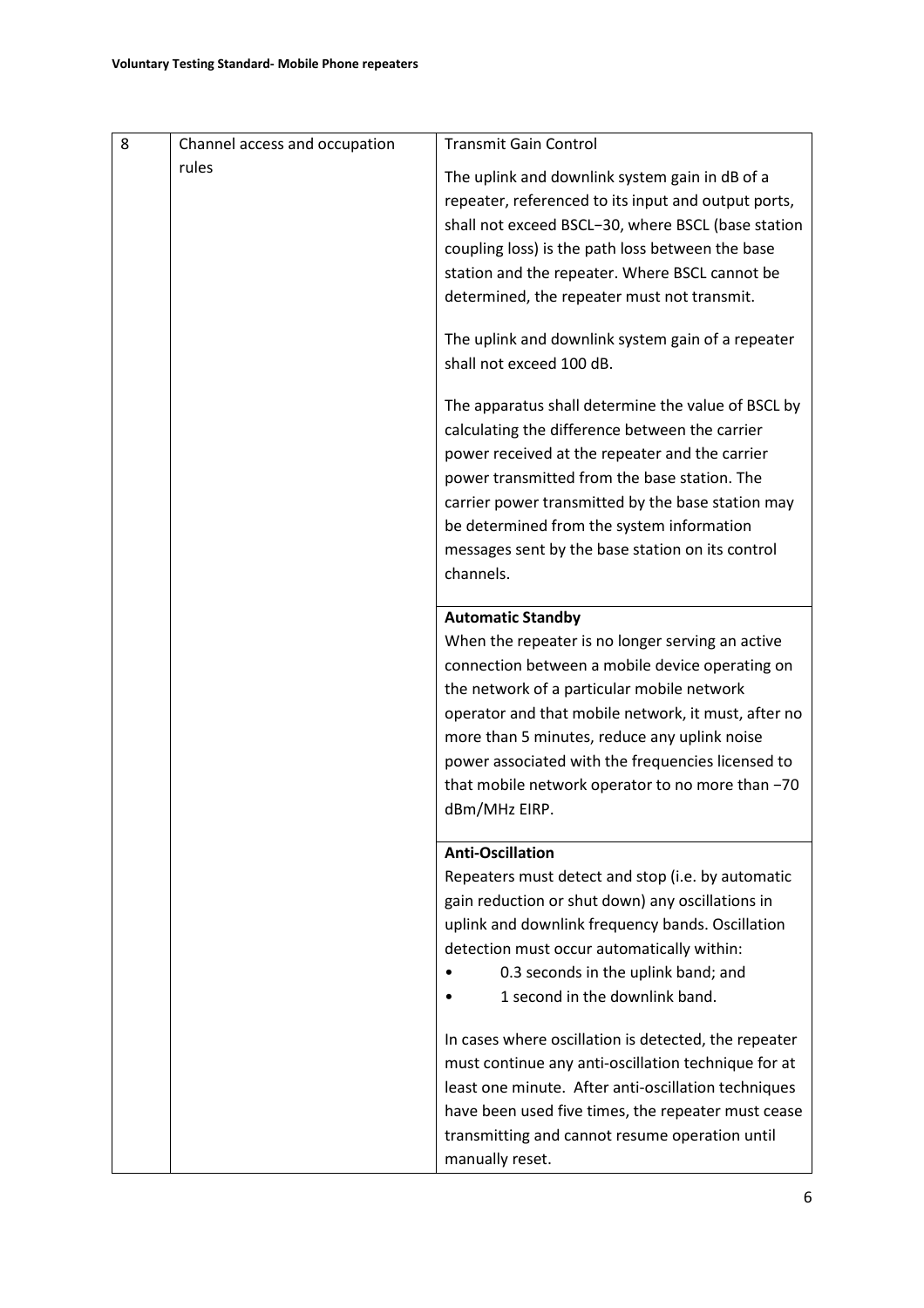<span id="page-6-0"></span>

|    |                                   | <b>Provider Specific configuration</b>                |
|----|-----------------------------------|-------------------------------------------------------|
|    |                                   | Where a repeater is only capable of amplifying        |
|    |                                   | frequencies licensed to one mobile network            |
|    |                                   | operator at a time, the Transmit Power/Power          |
|    |                                   | Density and Transmit Gain Control requirements        |
|    |                                   | shall be calculated and applied individually for each |
|    |                                   | uplink and downlink frequency band (as defined in     |
|    |                                   | Mandatory 3) that is being amplified by that          |
|    |                                   | repeater.                                             |
|    |                                   | Where a repeater is capable of amplifying             |
|    |                                   | frequencies licensed to more than one mobile          |
|    |                                   | network operator at the same time, those              |
|    |                                   | requirements shall be calculated and applied          |
|    |                                   | individually for each of the uplink and downlink      |
|    |                                   | frequency bands licensed to each mobile network       |
|    |                                   | operator that is being amplified by that repeater.    |
|    |                                   | <b>Noise Figure</b>                                   |
|    |                                   | The repeater system noise figure shall not exceed 7   |
|    |                                   | dB.                                                   |
| 9  | Authorisation regime              | Licence Exempt <sup>4</sup>                           |
|    |                                   | The deployment of a 4G only provider-specific         |
|    |                                   | static mobile phone repeater is not permitted.        |
|    |                                   | When amplifying a 4G signal licensed to a mobile      |
|    |                                   | network operator, all provider-specific static        |
|    |                                   | mobile phone repeaters must also amplify a 2G         |
|    |                                   | and/or a 3G signal licensed to that mobile network    |
|    |                                   | operator.                                             |
| 10 | Additional essential requirements | Nil                                                   |
| 11 | Frequency planning assumptions    | Not specified                                         |
|    | Informative (12-15)               |                                                       |
| 12 | Planned changes                   | Nil                                                   |
| 13 | Reference                         | EN 303 609                                            |
|    |                                   | EN 301 908-11                                         |
|    |                                   | EN 301 908-15                                         |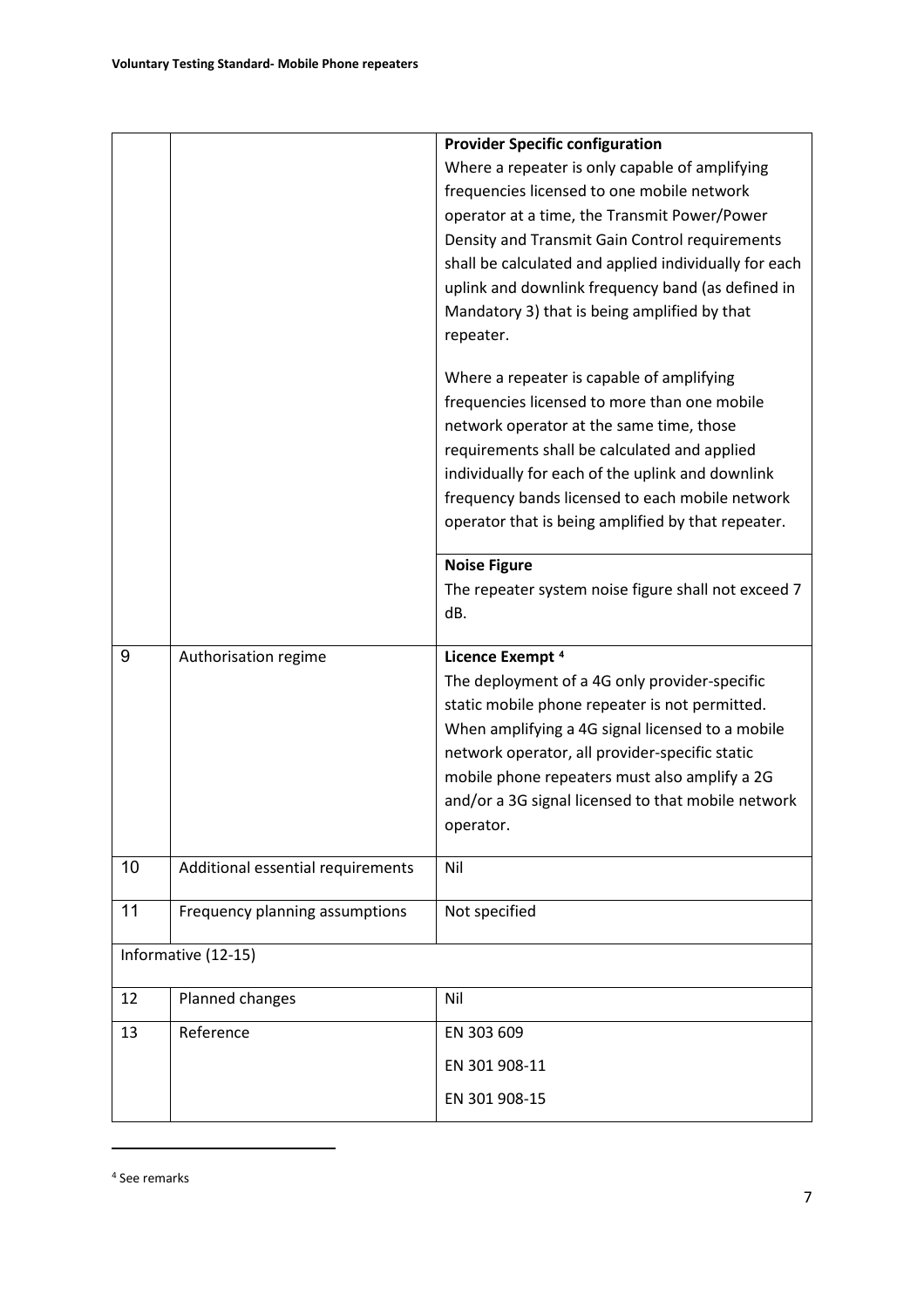| 14 | Remarks                                                 | Nil          |
|----|---------------------------------------------------------|--------------|
| 15 | Notification Number (in respect of<br>Northern Ireland) | 2021/7013/XI |

| <b>Table A1</b>                     |                    |                             |                               |
|-------------------------------------|--------------------|-----------------------------|-------------------------------|
| <b>Band</b>                         | <b>Technology</b>  | <b>Maximum Uplink Power</b> | <b>Maximum Downlink Power</b> |
|                                     |                    |                             | (indoor use only)             |
| 700 & 800                           | Technology         | 23 dBm EIRP                 | PSD 10 dBm / 5 MHz EIRP; and  |
|                                     | Neutral            |                             | Total 17 dBm EIRP             |
| 900                                 | <b>GSM</b>         | 33 dBm EIRP                 | 10 dBm EIRP                   |
| 1800                                | <b>GSM</b>         | 30 dBm EIRP                 | 10 dBm FIRP                   |
| 900, 1800 &                         | 3G                 | 24 dBm EIRP                 | PSD 10 dBm / 5 MHz EIRP; and  |
| 2100                                |                    |                             | Total 17 dBm EIRP             |
| 900 & 1800                          | Technology         | 23 dBm EIRP                 | PSD 10 dBm / 5 MHz EIRP; and  |
|                                     | Neutral (excluding |                             | Total 17 dBm EIRP             |
|                                     | GSM and 3G)        |                             |                               |
| 2100                                | Technology         | 24 dBm EIRP                 | PSD 10 dBm / 5 MHz EIRP; and  |
|                                     | Neutral (excluding |                             | Total 17 dBm EIRP             |
|                                     | 3G)                |                             |                               |
| Where PSD is power spectral density |                    |                             |                               |
|                                     |                    |                             |                               |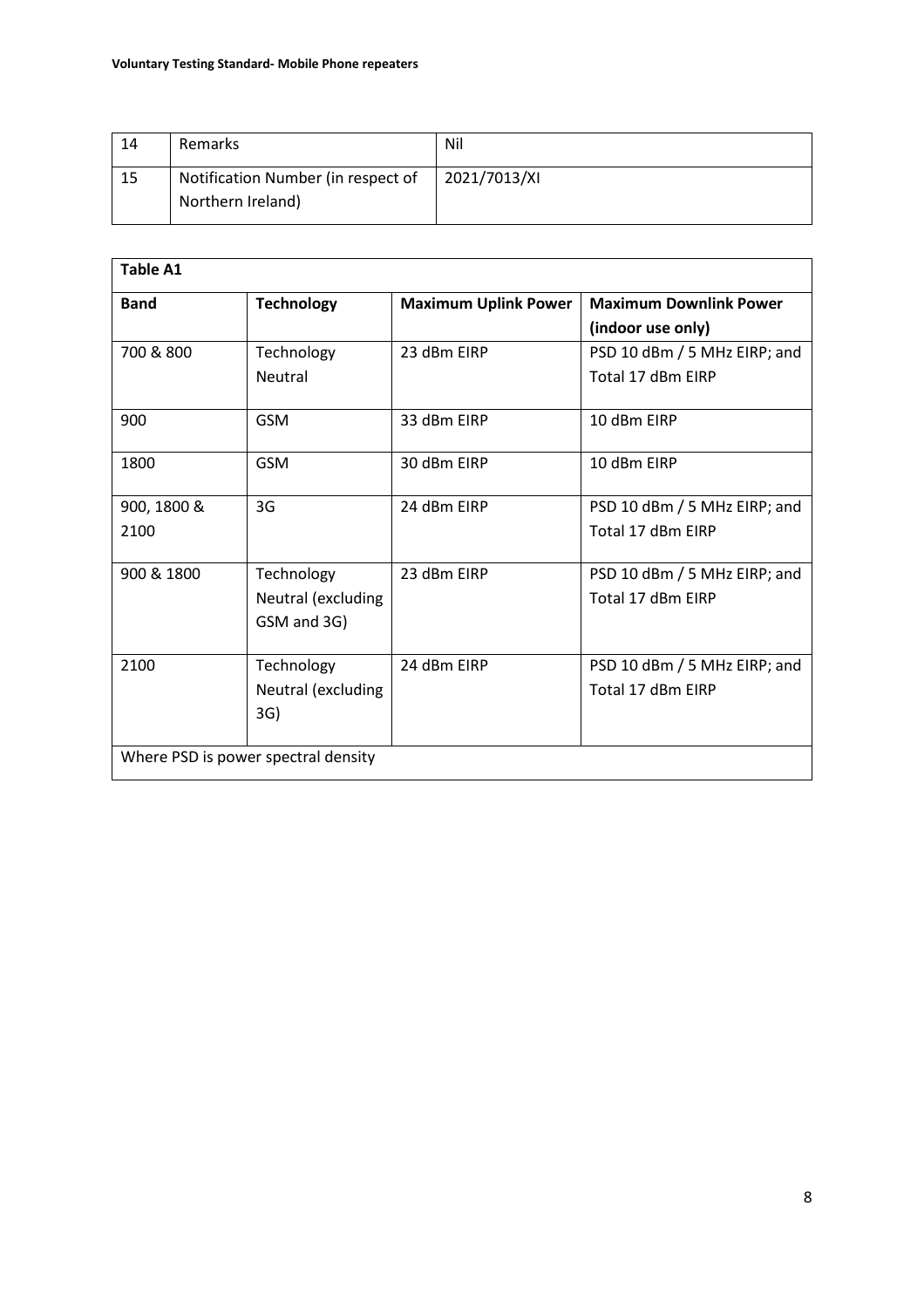# **IR2102.3: Minimum requirements for the use of multi-operator static mobile phone repeaters for indoor use**

|                                                                                                                                                                        | Mandatory (1-11)                   |                                                  |                          |                                                        |
|------------------------------------------------------------------------------------------------------------------------------------------------------------------------|------------------------------------|--------------------------------------------------|--------------------------|--------------------------------------------------------|
| $\mathbf{1}$                                                                                                                                                           | <b>Radiocommunication Service</b>  | Mobile                                           |                          |                                                        |
| $\overline{2}$                                                                                                                                                         | Application                        | Multi-operator static mobile phone repeaters for |                          |                                                        |
|                                                                                                                                                                        |                                    | indoor use                                       |                          |                                                        |
| $\overline{3}$                                                                                                                                                         | Frequency band                     | 700                                              | 703-733 MHz (Uplink)     |                                                        |
|                                                                                                                                                                        |                                    |                                                  | 758-788 MHz (Downlink)   |                                                        |
|                                                                                                                                                                        |                                    | 800                                              | 791-821 MHz (Downlink)   |                                                        |
|                                                                                                                                                                        |                                    |                                                  | 832-862 MHz (Uplink)     |                                                        |
|                                                                                                                                                                        |                                    | 900                                              | 880-915 MHz (Uplink)     |                                                        |
|                                                                                                                                                                        |                                    |                                                  | 925-960 MHz (Downlink)   |                                                        |
|                                                                                                                                                                        |                                    | 1800                                             | 1710-1785 MHz (Uplink)   |                                                        |
|                                                                                                                                                                        |                                    |                                                  |                          | 1805-1880 MHz (Downlink)                               |
|                                                                                                                                                                        |                                    | 2100                                             | 1920-1980 MHz (Uplink)   |                                                        |
|                                                                                                                                                                        |                                    |                                                  | 2110-2170 MHz (Downlink) |                                                        |
| 4                                                                                                                                                                      | Channelling                        | Not specified                                    |                          |                                                        |
| 5                                                                                                                                                                      | Modulation / Occupied<br>bandwidth | Not specified                                    |                          |                                                        |
| 6                                                                                                                                                                      | Direction / Separation             | Repeater transmit/receive                        |                          |                                                        |
| $\overline{7}$                                                                                                                                                         | Transmit power/Power density       | 17dBm/5 MHz EIRP<br>Maximum Uplink Power         |                          |                                                        |
|                                                                                                                                                                        |                                    |                                                  | for each Frequency Band  |                                                        |
|                                                                                                                                                                        |                                    | <b>Maximum Downlink</b>                          |                          | 10dBm / 5 MHz EIRP                                     |
|                                                                                                                                                                        |                                    | Power for each<br><b>Frequency Band</b>          |                          | (indoor use only)                                      |
| 8                                                                                                                                                                      | Channel access and occupation      | <b>Transmit Gain Control</b>                     |                          |                                                        |
| rules<br>The uplink and downlink system gain in dB of a<br>repeater, referenced to its input and output ports,<br>shall not exceed 10-RSSI, where RSSI is the downlink |                                    |                                                  |                          |                                                        |
|                                                                                                                                                                        |                                    |                                                  |                          |                                                        |
|                                                                                                                                                                        |                                    |                                                  |                          |                                                        |
|                                                                                                                                                                        |                                    | composite received signal power in dBm at the    |                          |                                                        |
|                                                                                                                                                                        |                                    | of operation.                                    |                          | repeater donor port, for all base stations in the band |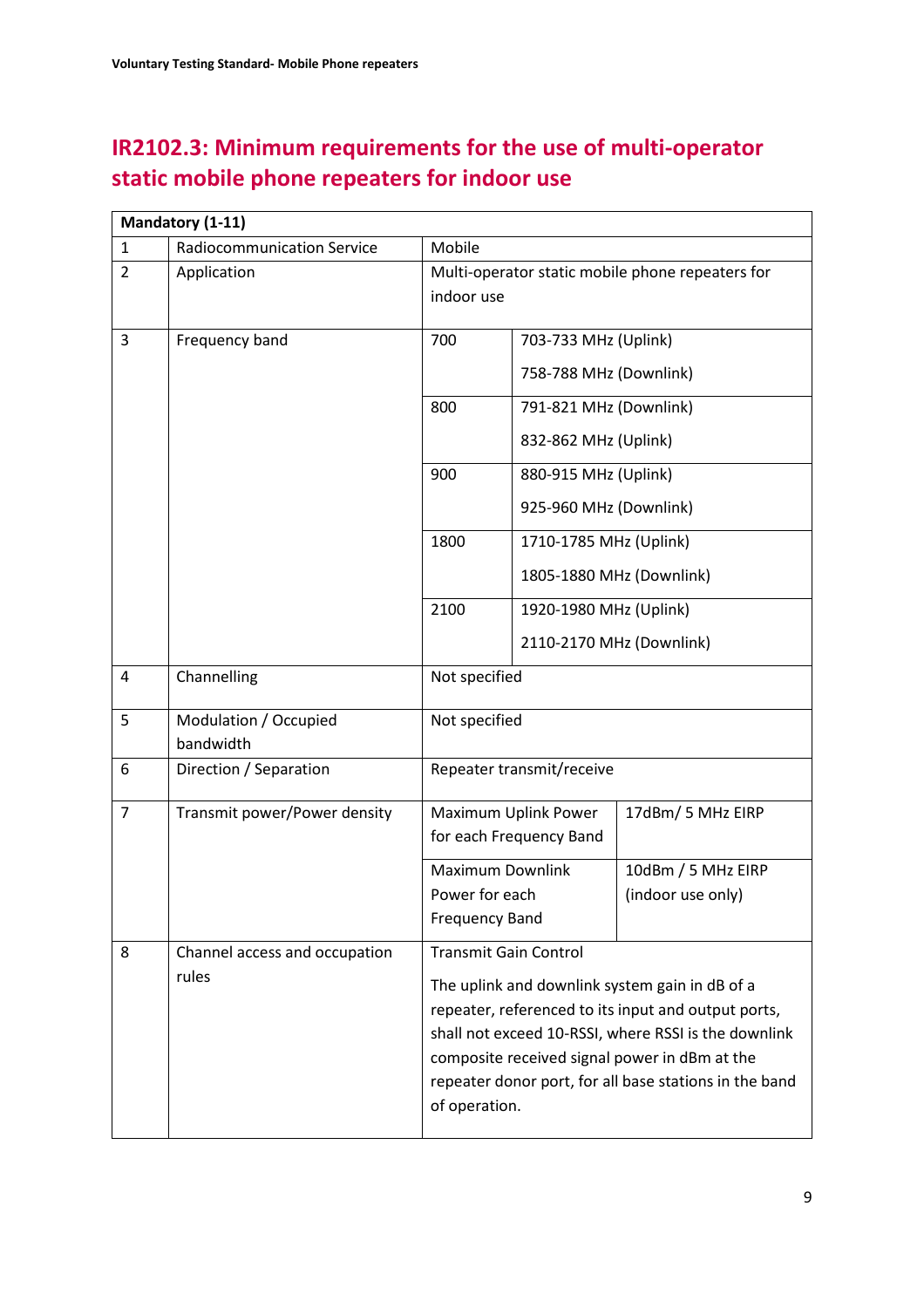|  | A repeater shall provide the same uplink and                                                                                                                                                                                                                                                                |
|--|-------------------------------------------------------------------------------------------------------------------------------------------------------------------------------------------------------------------------------------------------------------------------------------------------------------|
|  | downlink system gain.                                                                                                                                                                                                                                                                                       |
|  | The uplink and downlink system gain of a repeater<br>shall not exceed 100 dB.                                                                                                                                                                                                                               |
|  | <b>Automatic Standby</b><br>When the repeater does not serve an active<br>connection between a mobile device and a mobile<br>network it must, after no more than 5 minutes,<br>reduce any uplink noise power to no more than -70<br>dBm/MHz EIRP.                                                           |
|  | <b>Anti-Oscillation</b><br>Repeaters must detect and stop (i.e. by automatic<br>gain reduction or shut down) any oscillations in<br>uplink and downlink frequency bands. Oscillation<br>detection must occur automatically within:<br>0.3 seconds in the uplink band; and<br>1 second in the downlink band. |
|  | In cases where oscillation is detected, the repeater<br>must continue any anti-oscillation technique for at<br>least one minute. After anti-oscillation techniques<br>have been used five times, the repeater must cease<br>transmitting and cannot resume operation until<br>manually reset.               |
|  | <b>Noise Figure</b><br>The repeater system noise figure shall not exceed 7<br>dB.                                                                                                                                                                                                                           |
|  | Intermodulation due to signals within the frequency<br>band(s) of operation<br>For each frequency band that is being amplified by<br>the repeater, transmitted intermodulation products<br>due to input signals within that band shall not exceed<br>-19dBm at the donor and coverage ports.                |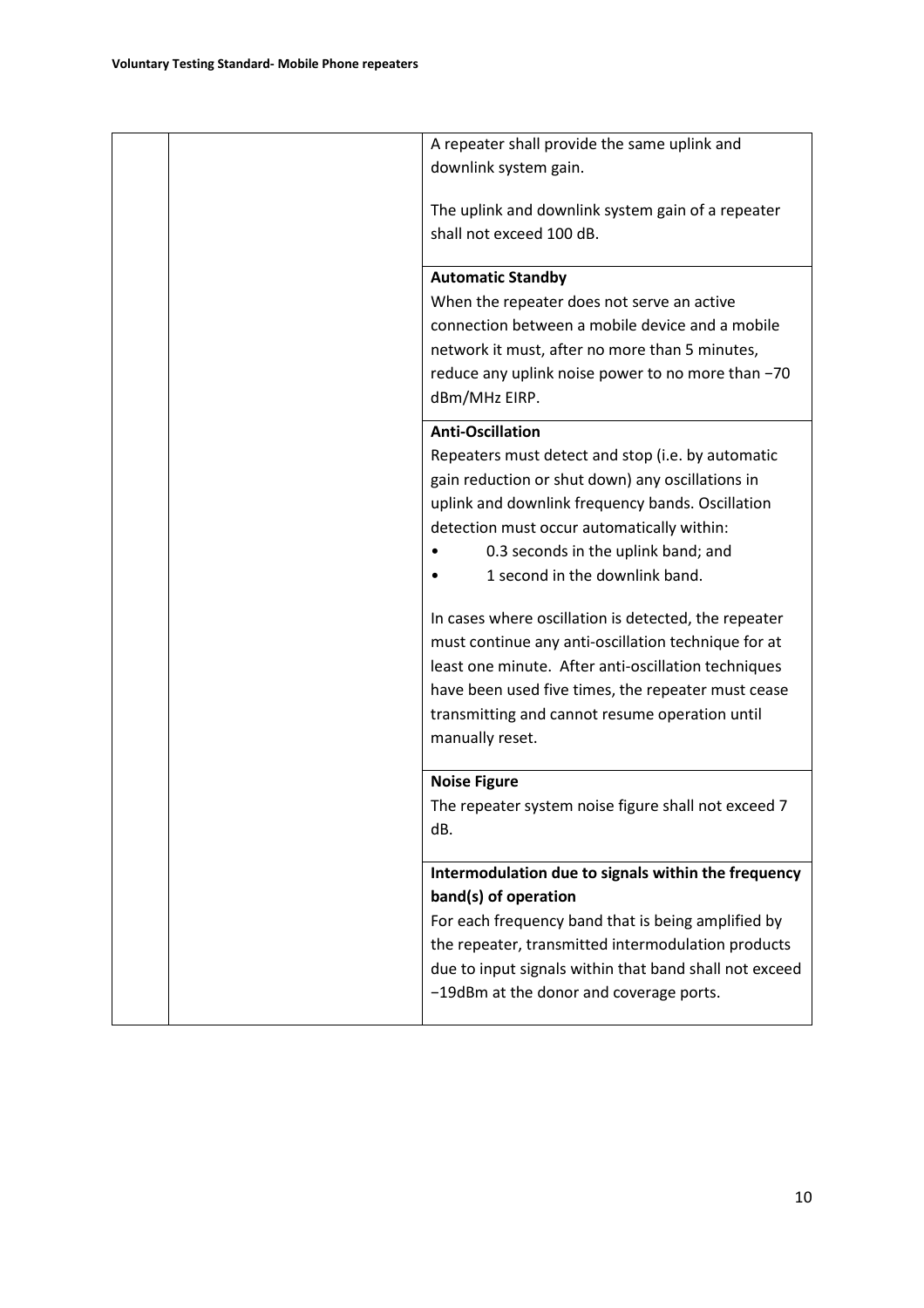<span id="page-10-0"></span>

| 9  | Authorisation regime              | License Exempt <sup>5</sup>                          |
|----|-----------------------------------|------------------------------------------------------|
|    |                                   | All multi-operator static mobile phone repeaters     |
|    |                                   | must transmit the entirety of the 900, 1800 and 2100 |
|    |                                   | frequency bands as defined in Mandatory 3. This      |
|    |                                   | requirement ensures that the 2G/3G layers of all     |
|    |                                   | MNOs are repeated by the multi-operator repeater,    |
|    |                                   | ensuring that 4G-only hotspots are not created in    |
|    |                                   | premises using a licence-exempt repeater.            |
|    |                                   |                                                      |
| 10 | Additional essential requirements | Nil                                                  |
|    |                                   |                                                      |
| 11 | Frequency planning assumptions    | Not specified                                        |
|    | Informative (12-15)               |                                                      |
|    |                                   |                                                      |
| 12 | Planned changes                   | Nil                                                  |
| 13 | Reference                         | EN 303 609                                           |
|    |                                   | EN 301 908-11                                        |
|    |                                   | EN 301 908-15                                        |
| 14 | Remarks                           | Nil                                                  |
| 15 | Notification Number (in respect   | 2021/7013/XI                                         |
|    | of Northern Ireland)              |                                                      |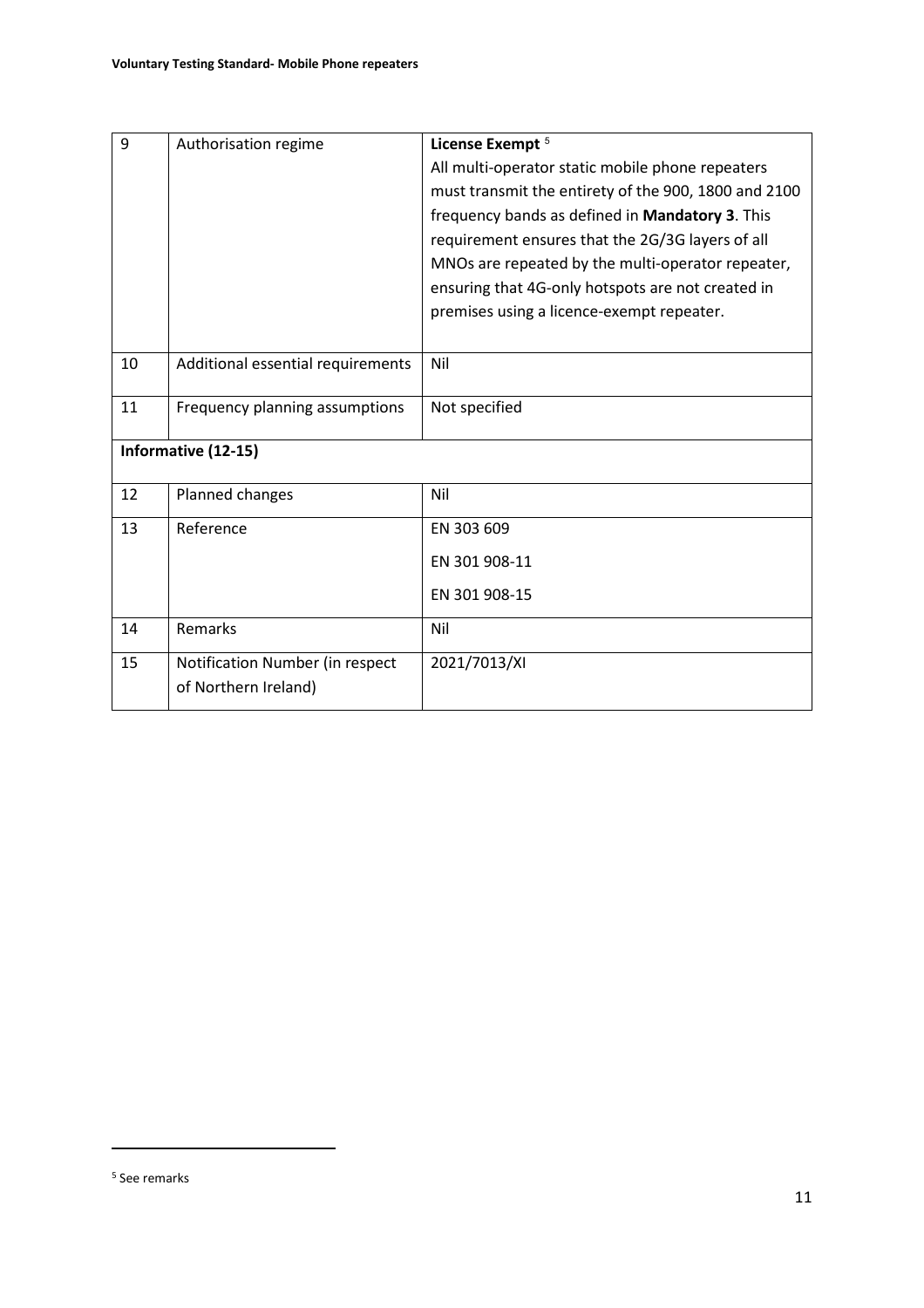# <span id="page-11-0"></span>3. Testing for compliance with the minimum technical requirements

3.1 A mobile phone repeater supplied by a manufacturer for testing will be referred to as a unit under test (UUT) in this section.

# **Conditions for testing**

## **Normal and extreme test conditions**

- 3.2 It should usually be sufficient for all tests to be conducted under normal test conditions as declared by the manufacturer (e.g., operating temperature, humidity, voltage), except where otherwise stated.
- 3.3 Where technical performance varies under extreme environmental conditions, as declared by the manufacturer, the tests defined in the present document shall be carried out at representative points within the boundary limits of the declared operational environmental profile (i.e., at points between the minimum and maximum operating temperature and humidity).
- 3.4 Where required, tests shall be repeated under a sufficient variety of environmental conditions to give confidence of compliance for the affected technical requirements.
- 3.5 The UUT must be switched on for at least 20 minutes before any tests can be carried out.

## **Antennas: Integral and external antennas**

- 3.6 External antennas are antennas that are physically external to the equipment and are assessed in combination with the equipment against the requirements in the Exemption Regulations.
- 3.7 An antenna assembly referred to in the present document is understood as the combination of the antenna (integral or external), its coaxial cable and, if applicable, its antenna connector and associated switching components.
- 3.8 For a UUT with antenna connector(s) and using external antenna(s), or for a UUT with integral antenna(s) but with a temporary antenna connector(s) provided, conducted measurements shall be used in conjunction with the stated antenna assembly gain(s).
- 3.9 For a UUT with integral antenna(s) and without a temporary antenna connector(s), radiated measurements shall be used.
- 3.10 Where an external antenna is supplied, independent evidence shall be provided to the test house to validate the antenna specification declared by the manufacturer. Independent evidence may include data sheets or calibration certificates.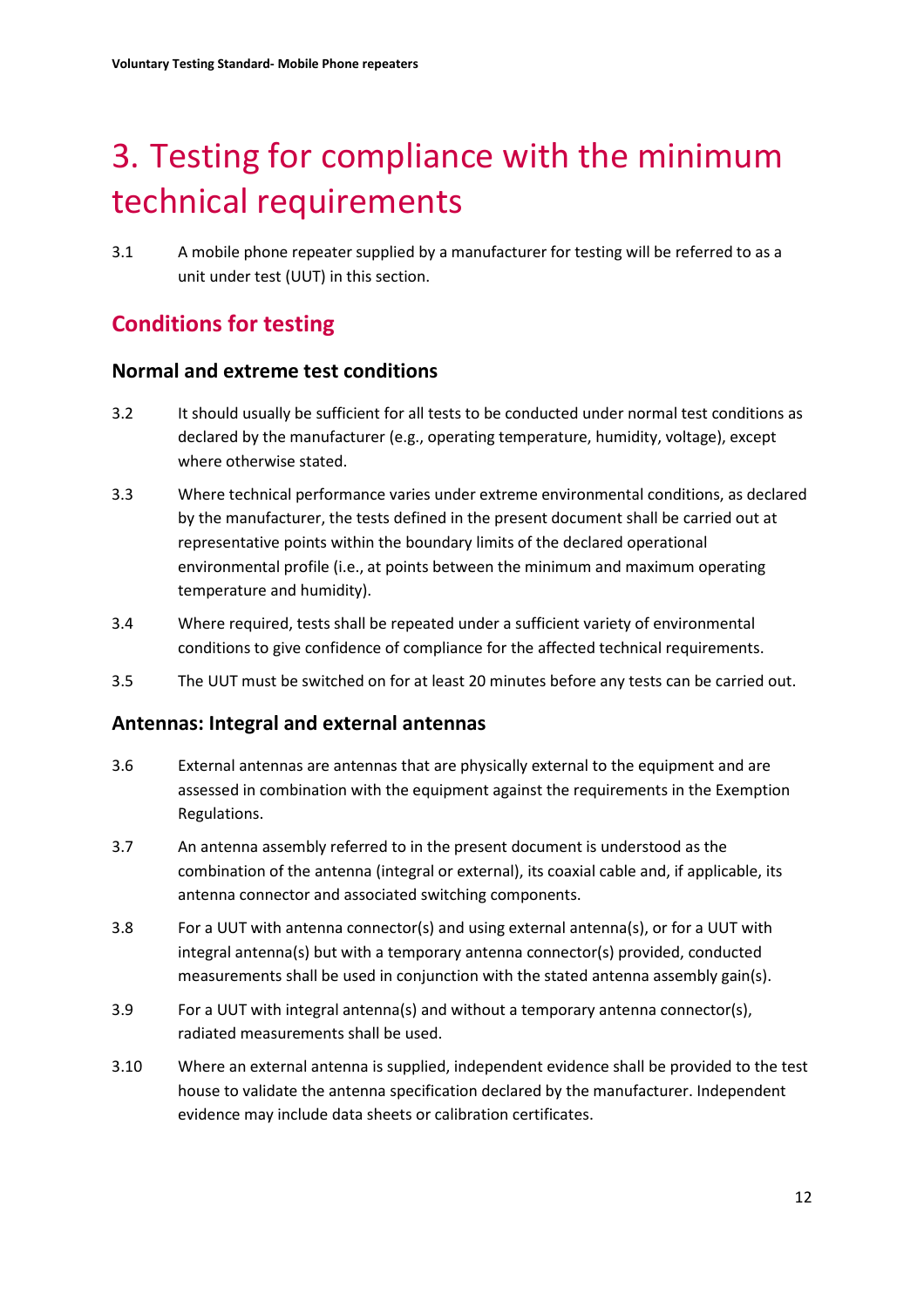# **Information to be provided by the manufacturer**

- <span id="page-12-0"></span>3.11 The following information relating to the UUT should be provided to the test house: <sup>[6](#page-12-1)</sup>
	- Type of mobile phone repeater described as: a provider-specific mobile repeater device or a multi-operator mobile repeater device.
	- The intended technology (e.g., 2G, 3G, 4G, 5G).
	- The operating frequency range(s) of the equipment.
	- The nominal channel bandwidth(s) that the equipment can support.
	- The Automatic Gain Control (AGC) level.
	- The external antenna gain (dBi) and power/power spectrum density (dBm or dBm/measured BW) of the antenna assembly intended to be used in combination with the equipment (if used).
	- The integral antenna design used by the equipment, and measures to prevent the user from connecting a different antenna (if used).
	- Rated output power of the repeater i.e., the mean power level per carrier available at the antenna connector port.
	- The maximum EIRP level.
	- Normal and extreme operating conditions (e.g., temperature and humidity range, operating voltage).
	- The device type, model identifier, serial number, device emission class and firmware version of the repeater.
- 3.12 The following information shall be declared in the report provided by the test house to Ofcom:
	- A declaration from the test house that the mobile repeater equipment has been tested in accordance with the VTS.
	- A description of all components used during the testing including, but not limited to, transition connectors, cables and couplers.
	- The normal and the extreme operating conditions (e.g., voltage and temperature) that were applied to the equipment during testing.
	- A description of the test equipment used during testing including, where available, details of any relevant calibration.
	- Results of test suites including comparison with limits set out in the Exemption Regulations (and summarised in the Interface Requirements).
	- All results shall include the values obtained before and after system correction. For example, showing results before adjusting for cable/transmission loss and results after adjusting for cable/transmission loss.
	- Any information that has been provided by the manufacturer as listed in paragraph [3.11.](#page-12-0)

<span id="page-12-1"></span><sup>6</sup> Although we would expect this information to be shared with tests houses to assist with testing, it is not a requirement for demonstrating conformity with the VTS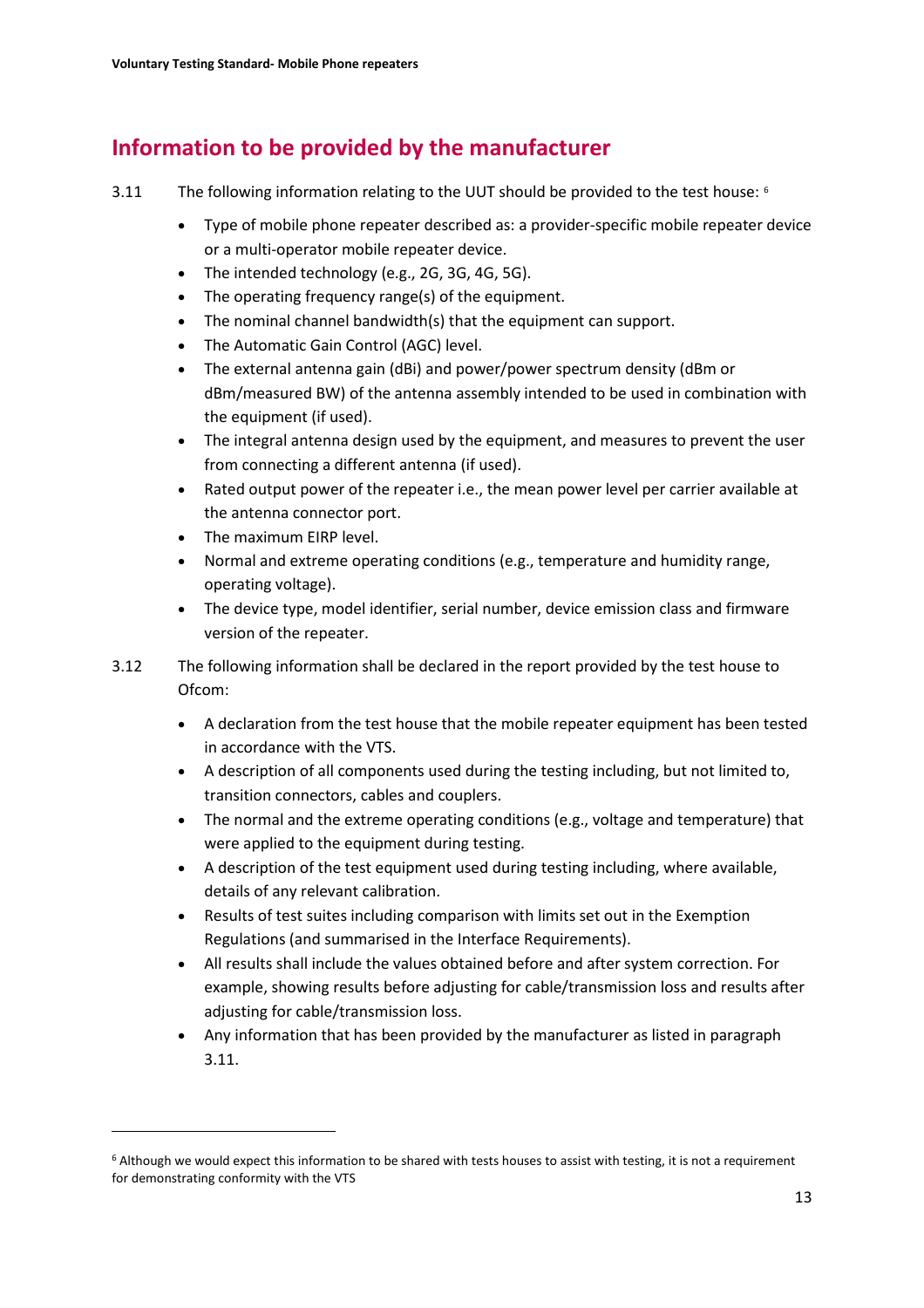# **Test suites: Frequency band of operation and transmit gain control**

- 3.13 This test suite applies to the frequency band rules and system gain requirements defined in the Exemption Regulations. Specifically:
	- Rules applicable to all mobile repeater devices: 5(2)
	- Additional rules applicable to provider-specific mobile repeater devices: 9, 12(1), 12(2)
	- Additional rules applicable to multi-operator mobile repeater devices: 13, 16(1)
- 3.14 This test will identify the frequency at which the maximum gain is realised within each UUT operational band. The UUT shall reject amplification of other signals outside of its passband for it to be able to pass the test.
- 3.15 Results obtained shall be compared to limits set in the Exemption Regulations (and summarised in the Interface Requirements) to validate the UUTs compliance.

## **Test method for multi-operator repeaters**

- 3.16 The test method applies to conducted measurements.
- 3.17 Step 1
	- The UUT shall be connected as shown in Figure 1 found in Annex 1, either in test mode or normal mode.
	- The spectrum analyser shall be configured with the following settings:

| Centre Frequency:            | Centre frequency of the operating frequency<br>under test. |
|------------------------------|------------------------------------------------------------|
| <b>Resolution Bandwidth:</b> | 100 kHz                                                    |
| Video Bandwidth:             | $\geq$ 3 x RBW                                             |
| Detector Type:               | Peak                                                       |
| Trace Mode:                  | Max Hold                                                   |
| Sweep Time:                  | Auto                                                       |
| Span:                        | 1 MHz                                                      |

### <span id="page-13-0"></span>3.18 Step 2

- The signal generator should be used to generate a CW signal with centre frequency of the operating band being tested.
- The signal generator power shall be initially set to a level that is at least 6 dB below the AGC level specified by the manufacturer.
- Slowly increase the signal generator power level until the output signal reaches the AGC operational level.
- Record this level.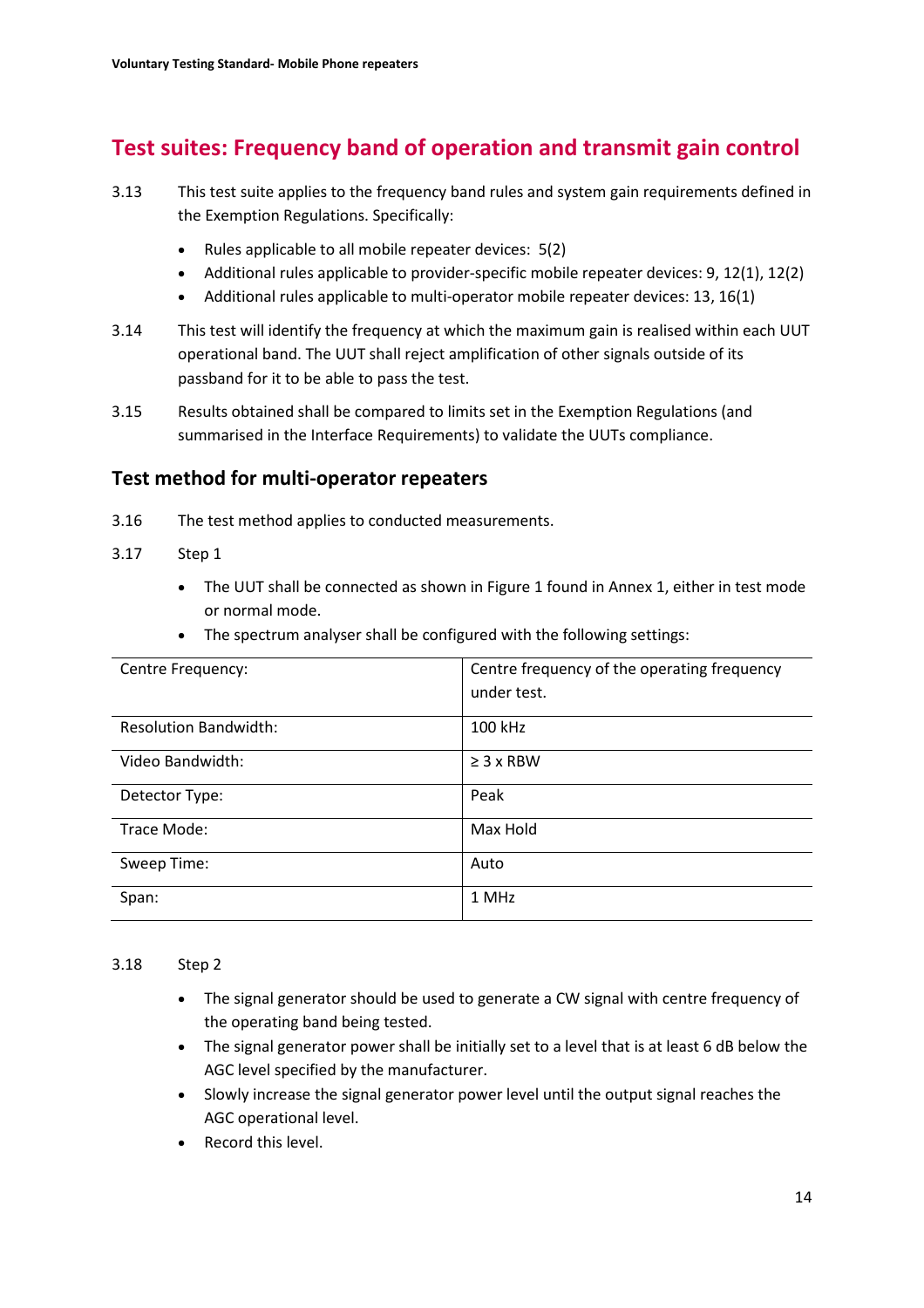• Reduce the signal generator power to a level that is 3 dB below the AGC operating level, then manually reset the UUT.

### 3.19 Step 3

- Adjust the spectrum analyser span to double the frequency bandwidth being tested.
- Adjust the tuned frequency of the signal generator to sweep double the frequency bandwidth using the sweep function.
- The signal generator power shall be below the AGC operating level when carrying out this test.
- Using three markers, identify the signal band edges and the frequency with the highest power.
- These values should be recorded.

### <span id="page-14-0"></span>3.20 Step 4

- To ensure that the entirety of the 900, 1800 and 2100 frequency bands are in use and no 4G-only hotspots are created, connect a second signal generator to the UUT with a 4G frequency band and configure the first signal generator to operate in either a 2G or 3G frequency band.
- Use a step attenuator and a combiner to combine both signals.
- Using three markers, identify the signal band edges and the frequency with the highest power for all the selected frequency bands in the previous step.
- These values should be recorded.

### 3.21 Step 5

• Repeat steps one to four for all operational uplink and downlink bands.

# **Test method for provider-specific repeaters**

### 3.22 Step 1

- Set up the UUT in normal mode as shown in Figure 7 found in Annex 1.
- Set the base station simulator #2 transmitting the relevant MNO provider signal to the UUT.
- The base station simulator #1 should be switched off.
- Set the level of the base station simulator such that the UUT reaches maximum output power in the downlink direction.

### 3.23 Step 2

• The spectrum analyser shall be configured with the following settings: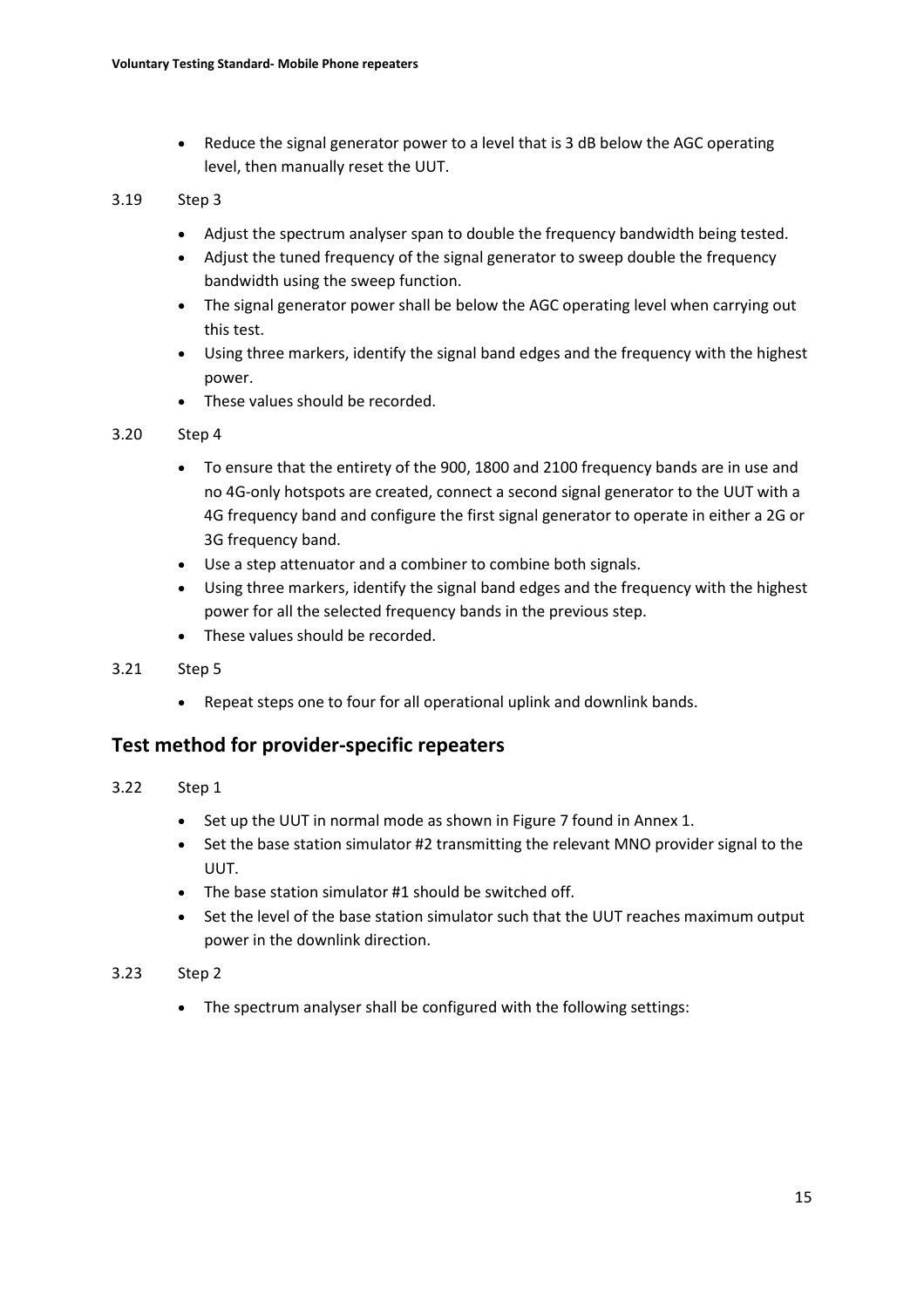| Centre Frequency:            | Centre frequency of the operating frequency |
|------------------------------|---------------------------------------------|
|                              | under test.                                 |
| <b>Resolution Bandwidth:</b> | 100 kHz                                     |
| Video Bandwidth:             | $\geq$ 3 x RBW                              |
| Detector Type:               | Peak                                        |
| Trace Mode:                  | Max Hold                                    |
| Sweep Time:                  | Auto                                        |
| Span:                        | 5 MHz                                       |

### <span id="page-15-1"></span>3.24 Step 3

- The signal generator should be used to generate a CW signal<sup>[7](#page-15-0)</sup> with centre frequency of the operating band being tested, or used to generate an Additive White Gaussian Noise (AWGN) signal with 90% BW.
- The signal generator power shall be initially set to a level that is at least 6 dB below the AGC level specified by the manufacturer.
- Slowly increase the signal generator power level until the output signal reaches the AGC operational level.
- Record this level.
- Reduce the signal generator power to a level that is 3 dB below the AGC operating level, then manually reset the UUT.

### 3.25 Step 4

- Adjust the spectrum analyser span to double the frequency bandwidth being tested.
- Adjust the tuned frequency of the signal generator to sweep double the frequency bandwidth using the sweep function.
- The signal generator power shall be below the AGC operating level when carrying out this test.

### 3.26 Step 5

- Using three markers, identify the signal band edges and the frequency with the highest power.
- These values should be recorded.
- 3.27 Step 6
	- Repeat Steps 1 to 5 for all operational uplink and downlink bands.
	- For 4G bands, verify that the UUT is not transmitting without the presence of a 2G/3G signal.

<span id="page-15-0"></span><sup>&</sup>lt;sup>7</sup> Some Repeaters will decode the signal before retransmitting. In that specific case a signal with the technology type associated with the provider within the spectrum block under test can be used instead of a CW signal.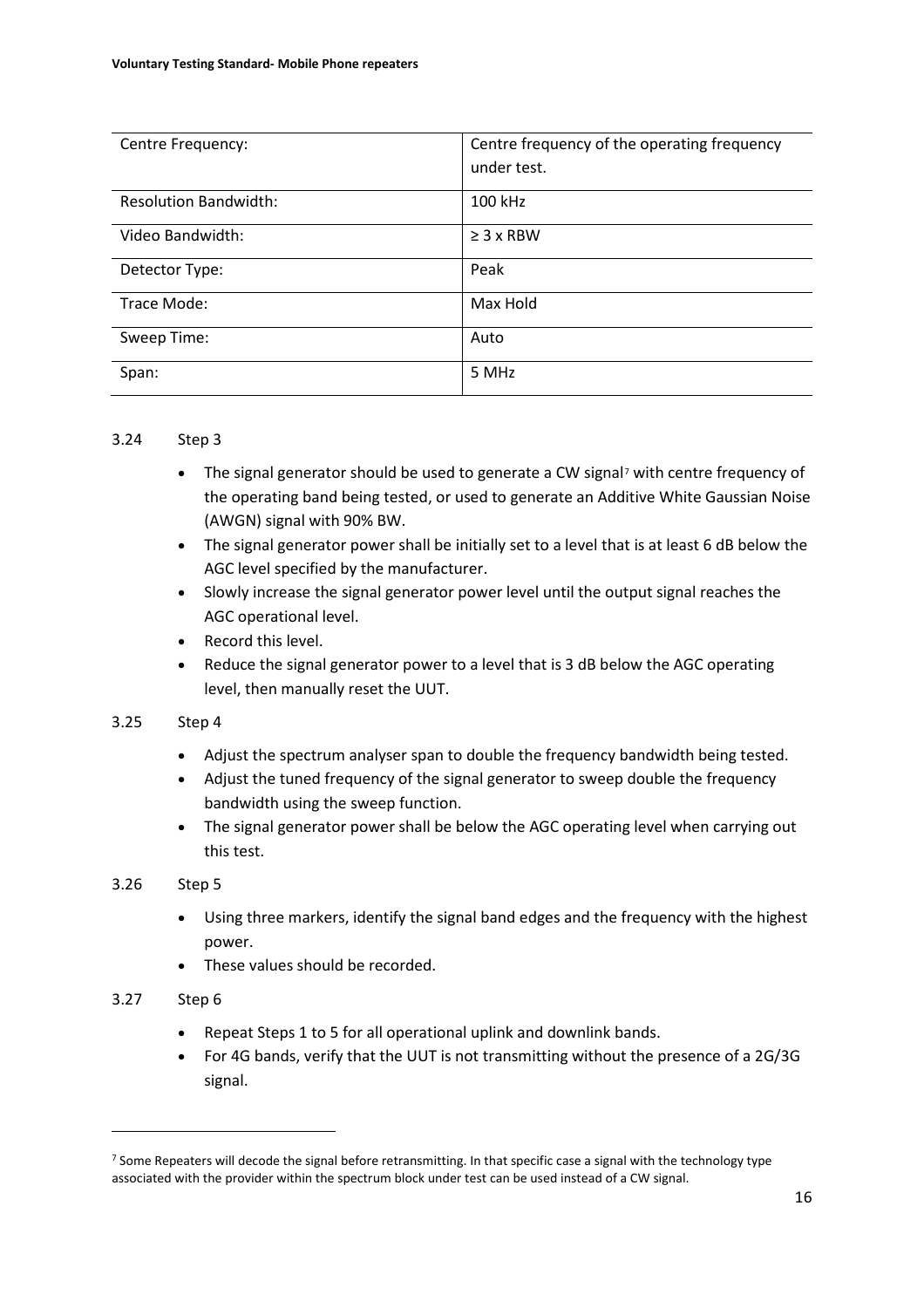### <span id="page-16-0"></span>3.28 Step 7

- To test a 4G spectrum block, a second signal generator shall be connected to the UUT.
- One signal generator shall be set up to use the 2G or 3G frequency band allocation as specified by the provider and the second signal generator shall be set up with the 4G frequency band allocation as specified by the provider.
- Use a step attenuator and a combiner to combine both signal generators.

### 3.29 Step 8

- Repeat Steps 1 and 2.
- Set the level of the uplink signal generator such that the UUT reaches maximum output power in the uplink direction.
- Set the centre frequency of the donor port spectrum analyser to one of the supported uplink spectrum blocks, and coverage port spectrum analyser to one of the supported downlink spectrum blocks.
- Ensure that the power averaging RMS detector is selected on the spectrum analyser.

### 3.30 Step 9

• Measure and record the transmit power levels in both the uplink and downlink directions.

### 3.31 Step 10

- Change the base station or signal generator simulator signal to a non-authorised MNO provider signal at the same centre frequency.
- 3.32 Step 11
	- Reset the UUT.

### 3.33 Step 12

- Measure and record the maximum transmitter noise power level in both the uplink and downlink directions.
- Calculate the UUT gain level in the uplink direction. The formula is provided in paragraph [3.59.](#page-21-0)

### 3.34 Step 13

• Save the spectrum analyser plot as necessary for inclusion in the final test report.

### 3.35 Step 14

• Repeat Steps 10 to 13 for two additional non-authorised MNO provider bands.

### 3.36 Step 15

- Set the base station simulator #1 transmitting the relevant MNO provider signal to the UUT.
- Set base station simulator #2 transmitting on an un-authorised, co-channel MNO provider signal to the UUT. Make sure that the signal band uses the same technology as base station simulator #2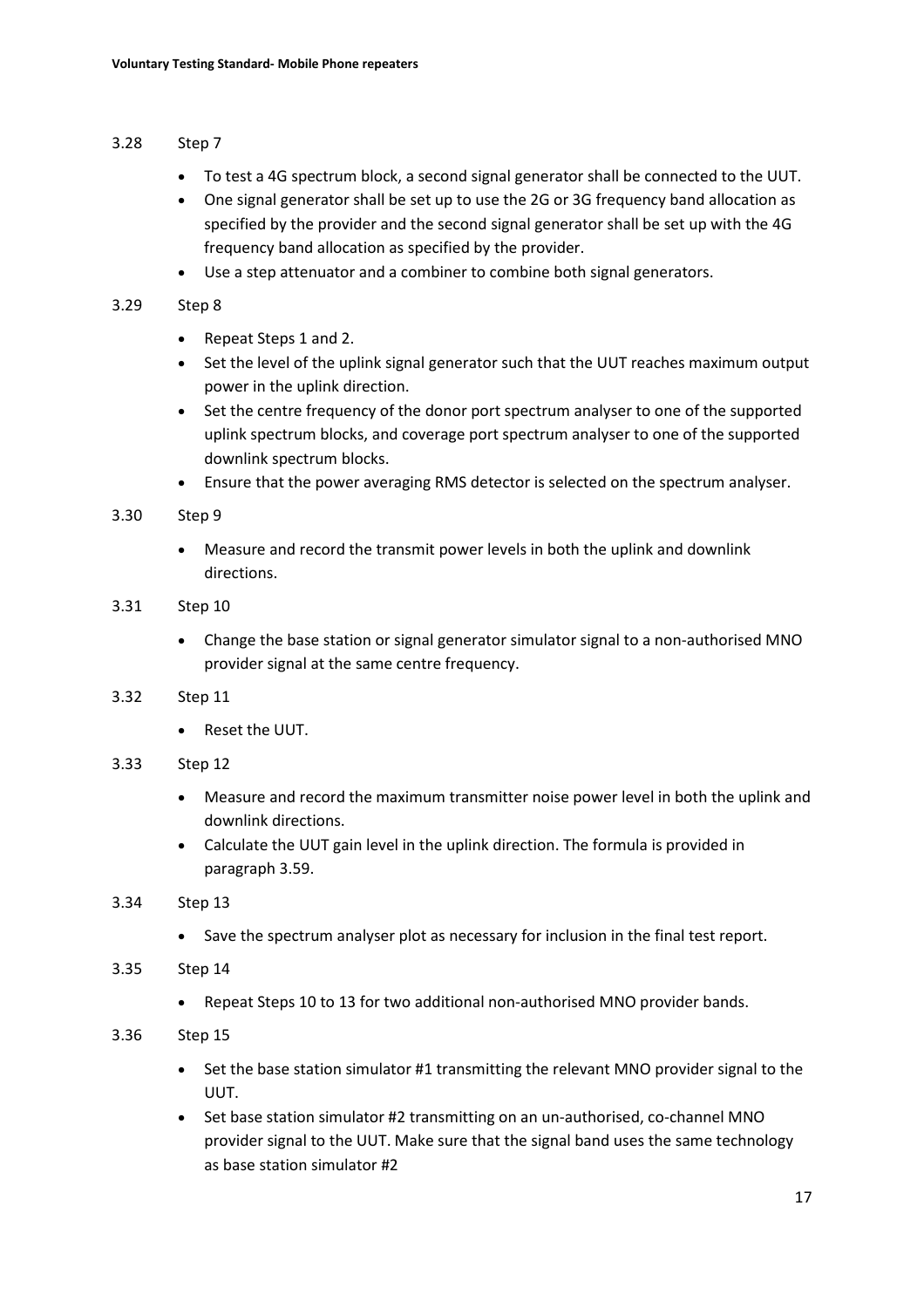- Set both simulators such that the level at the donor port is set at -85dBm.
- Set the attenuator to 20dB.

#### 3.37 Step 16

• The uplink spectrum analyser shall be re-configured with the following settings:

| Centre Frequency:            | Centre frequency of the uplink operating |
|------------------------------|------------------------------------------|
|                              | frequency under test.                    |
| <b>Resolution Bandwidth:</b> | 1MHz                                     |
| Video Bandwidth:             | $\geq$ 3 x RBW                           |
| Detector Type:               | Power averaging (RMS)                    |
| Trace Mode:                  | Max Hold                                 |
| Sweep Time:                  | Single sweep of at least 10 seconds      |
| Span:                        | 0 <sub>Hz</sub>                          |

#### • The downlink spectrum analyser shall be re-configured with the following settings:

| Centre Frequency:            | Centre frequency of the downlink operating |
|------------------------------|--------------------------------------------|
|                              | frequency under test.                      |
| <b>Resolution Bandwidth:</b> | 1MHz                                       |
| Video Bandwidth:             | $\geq$ 3 x RBW                             |
| Detector Type:               | Power averaging (RMS)                      |
| Trace Mode:                  | Max Hold                                   |
| Sweep Time:                  | Single sweep of at least 10 seconds        |
| Span:                        | 0 Hz                                       |

#### 3.38 Step 17

- Change the step attenuator to 0dB in one step.
- Verify that the UUT output drops below the automatic standby mode limit within the time specified in the Exemption Regulations (and summarised in the Interface Requirements) in both uplink and downlink directions and save the spectrum analyser plots for inclusion in the final test report.

### 3.39 Step 18

• Repeat Steps 15 to 17 using different technology types.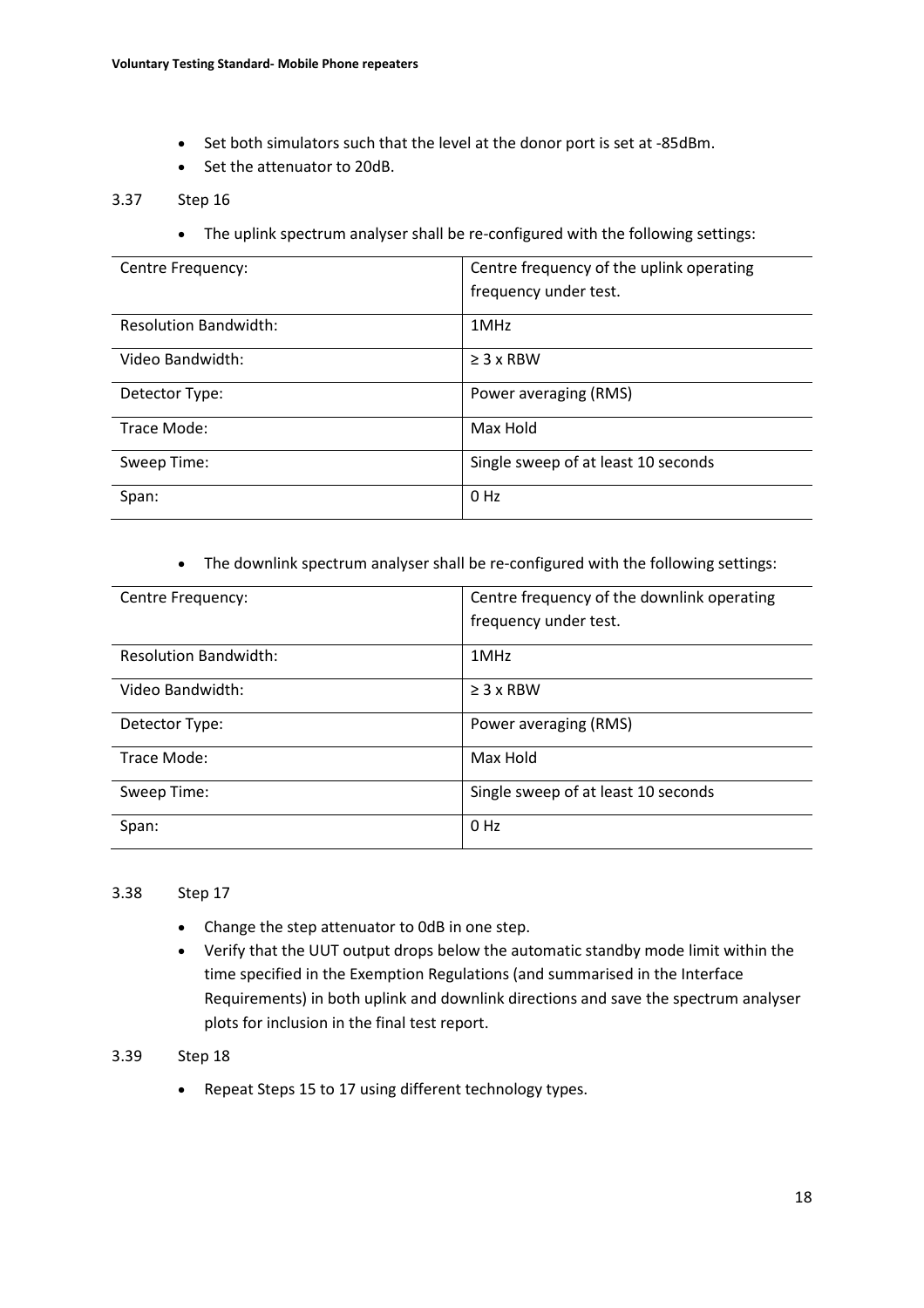#### 3.40 Step 19

- Repeat Steps 1 to 18 for all permitted MNO bands.
- For 4G bands, a second signal generator is used as specified in paragraph [3.28.](#page-16-0)

# **Test suites: Maximum uplink and downlink power**

- <span id="page-18-0"></span>3.41 This test suite applies to the power limits and power spectral density requirements defined in the Exemption Regulations. Specifically:
	- Additional rules applicable to provider-specific mobile repeater devices: 11(a), 11(b), 11(c), 11(d), 11(e), 11(f), 11(g), 11(h)
	- Additional rules applicable to multi-operator mobile repeater devices: 15(1), 15(2)
- 3.42 Results obtained shall be compared to the power limits set in the Exemption Regulations (and summarised in the Interface Requirements) to validate the repeaters compliance to the set power limits.

## **Test method for multi-operator repeaters**

#### 3.43 Step 1

- The UUT shall be connected as shown in Figure 1 found in Annex 1.
- The spectrum analyser shall be configured with the following settings:

| Centre Frequency:            | Set at the highest power captured in paragraph  |
|------------------------------|-------------------------------------------------|
|                              | 3.18. The centre frequency should not be closer |
|                              | than 2.5MHz to the band edge                    |
| Frequency Span:              | $\geq$ 10 MHz                                   |
| <b>Resolution Bandwidth:</b> | 100 kHz                                         |
| Video Bandwidth:             | $\geq$ 3 x RBW                                  |
| Detector Type:               | Peak                                            |
| Trace Mode:                  | Max Hold                                        |
| Sweep Time:                  | Auto                                            |

#### 3.44 Step 2

- The signal generator power shall be initially set to a level which will cause AGC activation as verified in paragraph [3.18.](#page-13-0)
- Slowly increase the signal generator power level until the output signal reaches the AGC operational limit (i.e., no further increase in output power as input power increases).
- Reduce the signal generator power to ensure that the AGC is not controlling the power output.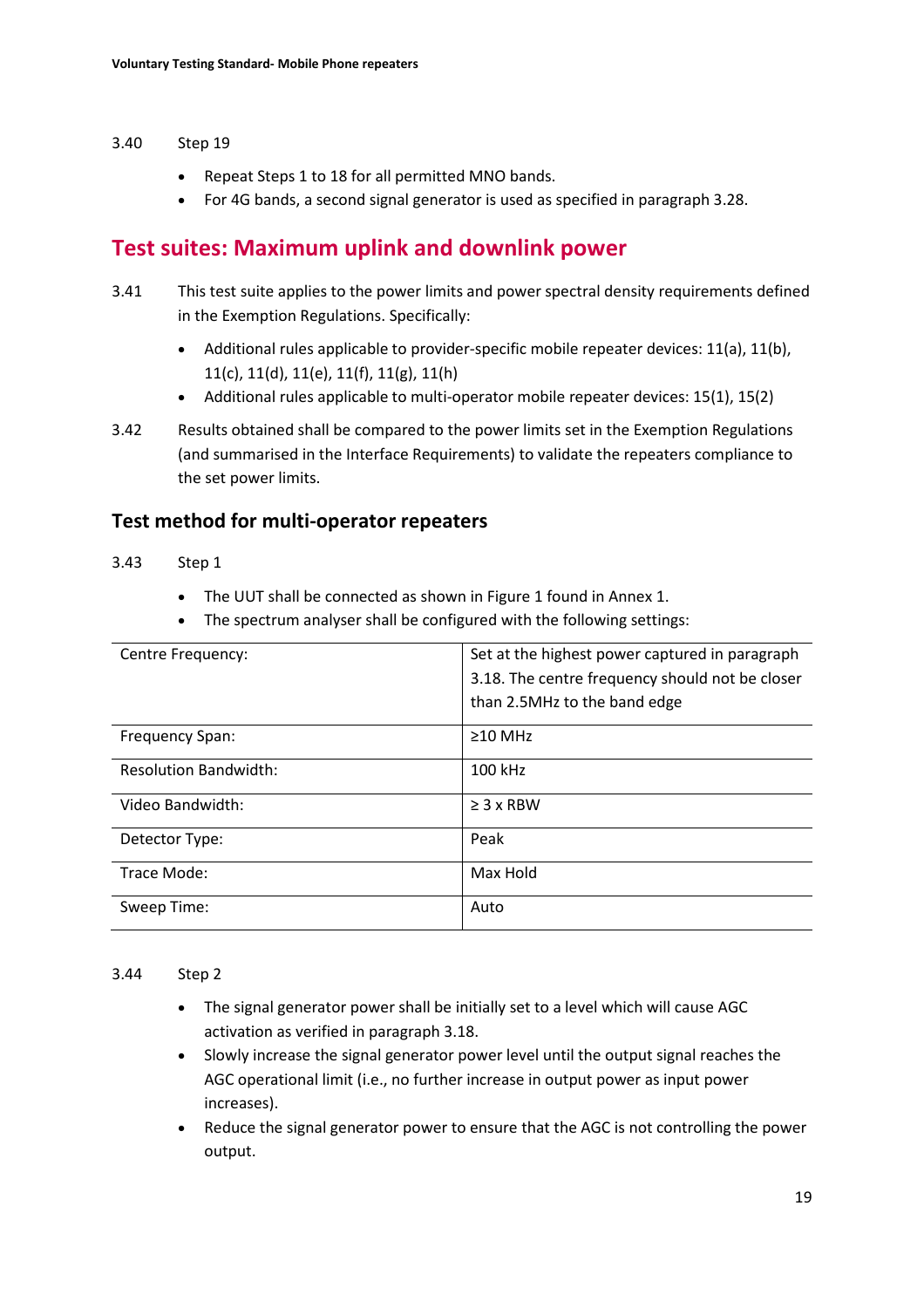### 3.45 Step 3

- Slowly increase the signal generator power to a level just below (and within 0.5 dB of) the AGC limit without triggering the AGC.
- Note this value as Power input,  $P_{in}$ .

### 3.46 Step 4

Measure the output power,  $P_{out}$ , with the spectrum analyser as follows:

| Centre Frequency:                        | No closer than 2.5MHz to the band edge     |
|------------------------------------------|--------------------------------------------|
| Frequency Span:                          | $\geq$ 10 MHz.                             |
| <b>Resolution Bandwidth:</b>             | 100 kHz for AWGN, 300kHz for CW and 300kHz |
|                                          | for GSM                                    |
| Video Bandwidth:                         | $\geq$ 3 x RBW                             |
| Trace Mode:                              | $\geq$ 100 traces in power averaging       |
| Sweep Time:                              | Auto                                       |
| Detector Type:                           | Power averaging (RMS) detector             |
| Measurement Mode:                        | <b>BURST POWER or CHANNEL POWER</b>        |
| Channel Power Integration bandwidth (for | 99% BW for AWGN signals                    |
| AWGN):                                   |                                            |

• Record the measured power level  $P_{out}$ , for both the GSM (or CW input stimulus instead), and another set of results for the AWGN input stimulus.

### 3.47 Step 5

- Repeat Steps 2 to 4 while increasing the signal generator amplitude in 2 dB steps until the maximum input level of -20dBm is reached
- If the UUT has shut down at any point during the input power steps, it should be noted, and these steps shall be repeated at an input level 1 dB less than the input level value found to cause the shutdown.

### 3.48 Step 6

• Record and repeat Steps 1 to 5 for all operational uplink and downlink bands of the UUT.

### 3.49 Step 7

- If an external antenna is used, calculate the power density using the gain of the external antenna obtained from the manufacturer.
- The radiated power spectrum density shall be calculated by adding the conducted power (or the power spectral density declared by the manufacturer) to the antenna gain and UUT nominal gain obtained while conducting the "Frequency band of operation and the maximum system gain" test suite.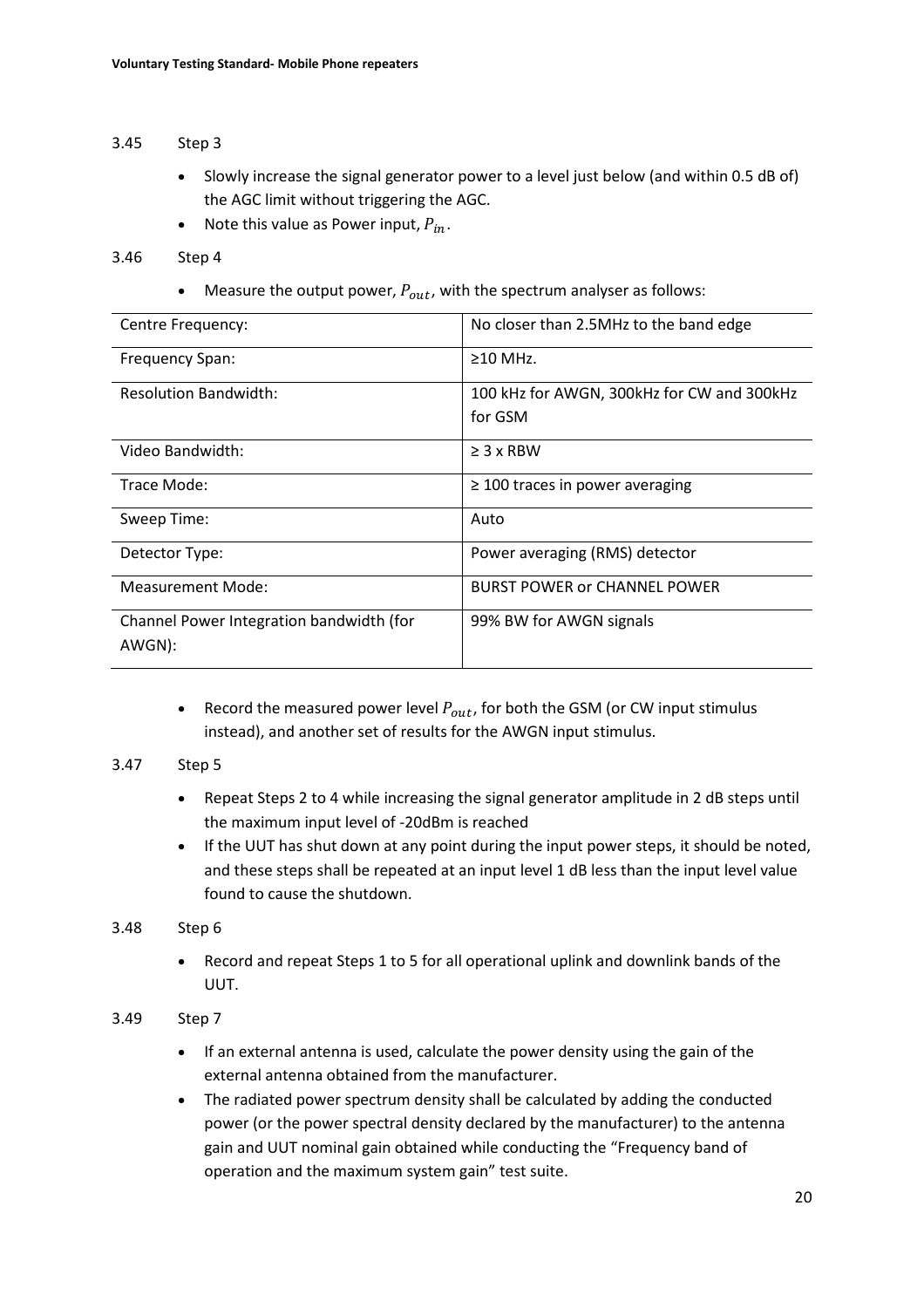• The power and declared gain should be used to determine the maximum uplink and downlink power.

# **Test method for provider-specific repeaters**

### 3.50 Step 1

- The UUT shall be connected as shown in Figure 7 found in Annex 1.
- The spectrum analyser shall be configured with the following settings:

| Centre Frequency:           | Set at the highest power captured in       |
|-----------------------------|--------------------------------------------|
|                             | paragraph3.24. The centre frequency should |
|                             | not be closer than 2.5MHz to the band edge |
| Frequency Span:             | $\geq$ 10 MHz                              |
| <b>Resolution Bandwidth</b> | 100 kHz                                    |
| Video Bandwidth:            | $\geq$ 3 x RBW                             |
| Detector Type:              | Peak                                       |
| Trace Mode:                 | Max Hold                                   |
| Sweep Time:                 | Auto                                       |

### 3.51 Step 2

- Set the base station simulator #2 transmitting a supported MNO provider signal to the UUT.
- The base station simulator #1 should be switched off.
- The signal type should be set as a AWGN signal with occupied bandwidth equal to the bands under test.
- For 4G bands a second signal generator is used as specified in paragraph [3.28.](#page-16-0)

### 3.52 Step 3

- The signal generator power shall be initially set to a level which will cause AGC activation as verified in paragraph [3.24.](#page-15-1)
- Slowly increase the signal generator power level until the output signal reaches the AGC operational limit (i.e., no further increase in output power as input power increases).
- Reduce the signal generator power to ensure that the AGC is not controlling the power output.

### 3.53 Step 4

- Slowly increase the signal generator power to a level just below (and within 0.5 dB of) the AGC limit without triggering the AGC.
- Note this value as Power input,  $P_{in}$ .
- 3.54 Step 5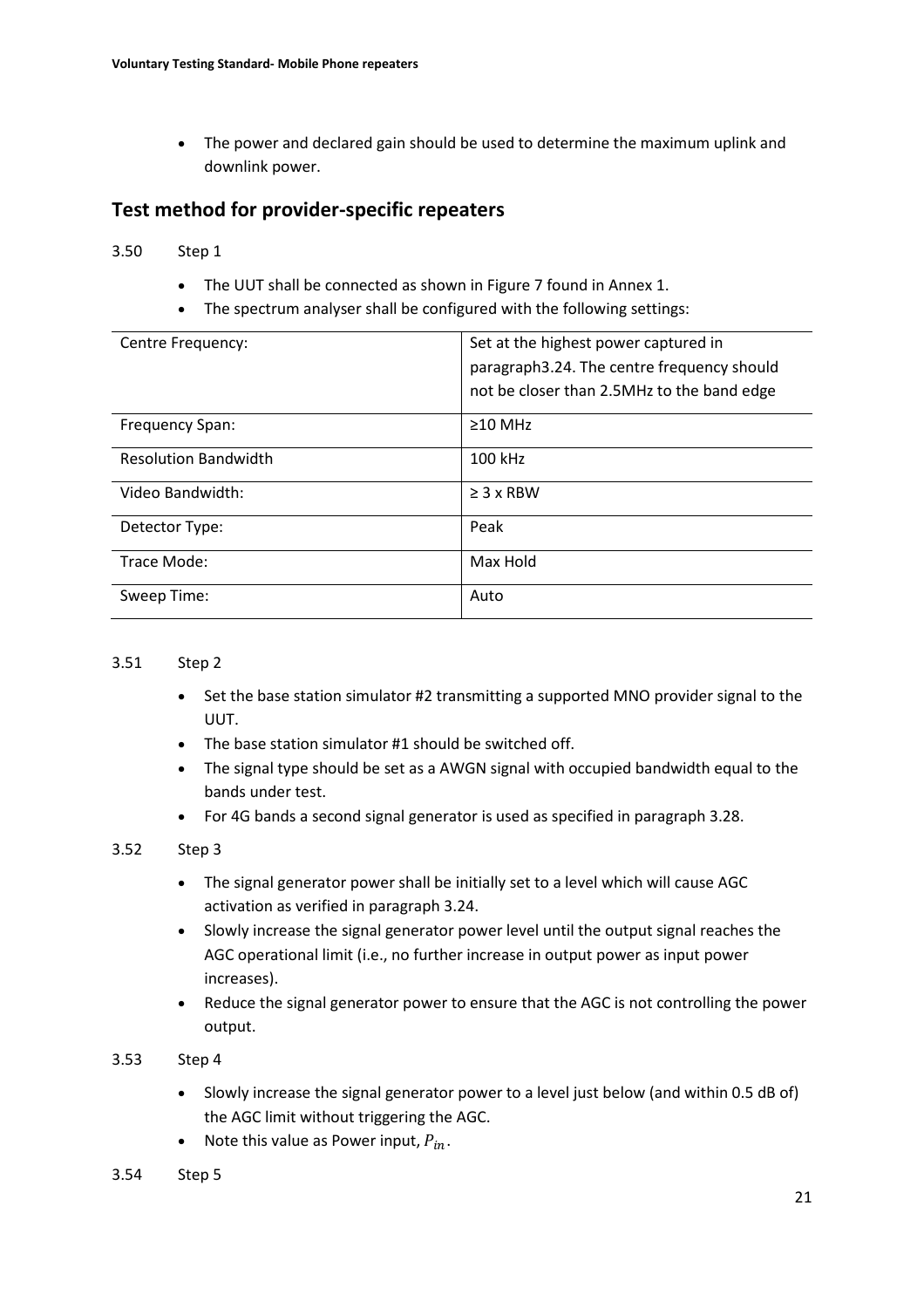• Record and repeat Steps 1 to 4 for all operational uplink and downlink bands of the repeater.

### <span id="page-21-1"></span>3.55 Step 6

- If an external antenna is used, calculate the power density using the gain value of the external antenna obtained from the manufacturer.
- The radiated power spectrum density shall be calculated by adding the conducted power (or the power spectral density declared by the manufacturer) to the antenna gain and UUT nominal gain obtained while conducting the "Frequency band of operation and the maximum system gain" test suite.
- The power and declared gain should be used to determine the maximum uplink and downlink power.

# **Test suites: System gain**

- 3.56 This test suite applies to the system gain limits defined in the Exemption Regulations. Specifically:
	- Additional rules applicable to provider-specific mobile repeater devices: 12(1), 12(2), 12(3), 12(4), 12(5)
	- Additional rules applicable to multi-operator mobile repeater devices: 16(1), 16(2)
- 3.57 This section provides calculations for maximum gain based on the data obtained as part of the tests described at paragraphs [3.41](#page-18-0)[-3.55.](#page-21-1)
- 3.58 Results obtained shall be compared to limits set in the Exemption Regulations (and summarised in the Interface Requirements) to validate the repeater's compliance to the set limits.

## **Test method for multi-operator and provider-specific repeaters**

- <span id="page-21-0"></span>3.59 Step 1
	- For both the uplink and downlink in each supported frequency band, use each of the  $P_{OUT}$  and  $P_{IN}$  result from values obtained in power measurements procedures in the following equation to obtain the maximum gain, G:

$$
G(dB) = P_{OUT}(dBm) - P_{IN}(dBm)
$$

3.60 Step 2

• Record the maximum gain of the uplink and downlink paths for each supported frequency band.

3.61 Step 3

- Calculate the total system gain, including the external antenna where applicable, for the UUT.
- Verify that the uplink and downlink system gain of the UUT does not exceed 100 dB.
- 3.62 Step 4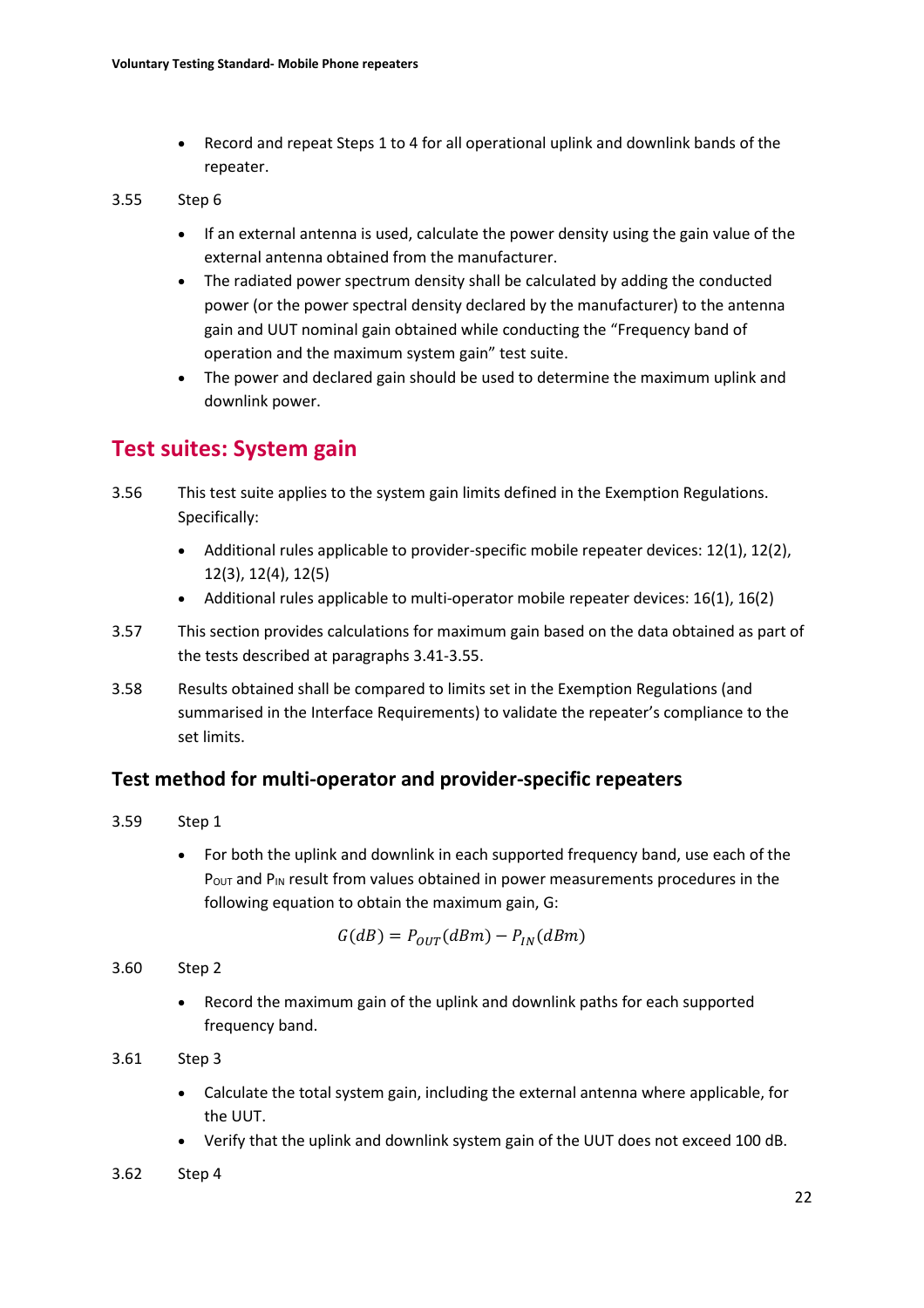• Provide tabulated results and applicable limit comparison in the test report.

# **Test suites: Additional test requirements for system gain**

- 3.63 This test suite applies to the system gain limits defined in the Exemption Regulations. Specifically:
	- Additional rules applicable to provider-specific mobile repeater devices: 12(3b), 12(4), 12(5)
	- Additional rules applicable to multi-operator mobile repeater devices:  $16(1)(a)(ii)$ , 16(1)(b), 16(2)
- 3.64 The RSSI is varied over a range of values as specified within the procedure.
- 3.65 The BSCL is varied over a range of values by adjusting the variable attenuator between base station simulator (or signal generator) and the repeater as specified within the procedure.
- 3.66 Results obtained shall be compared to limits set in the Exemption Regulations (and summarised in the Interface Requirements) to validate the repeater's compliance to the set limits.

### **Test method for multi-operator repeaters**

- 3.67 Step 1
	- Connect the UUT to the test equipment as shown in Figure 5 found in Annex 1.
	- Ensure that the coupled path of the RF coupler is connected to the spectrum analyser.

#### 3.68 Step 2

- Configure downlink signal generator #1 and uplink signal generator #2 for AWGN operation with a 99% BW.
- Set the frequency of signal generator #1 to the centre of the frequency band under test.
- Set the power level and frequency of signal generator #2 to a value that is 8 dB below the AGC level determined from paragraph 3.18.

#### 3.69 Step 3

• The spectrum analyser shall be configured with the following settings:

| <b>Resolution Bandwidth:</b>            | 100 kHz                        |
|-----------------------------------------|--------------------------------|
| Video Bandwidth:                        | $\geq$ 3 x RBW                 |
| Sweep Time:                             | Auto                           |
| Detector Type:                          | Power averaging (RMS) detector |
| Number of measurement points per sweep: | $\geq$ (2×span)/RBW            |
| <b>Channel Power:</b>                   | selected                       |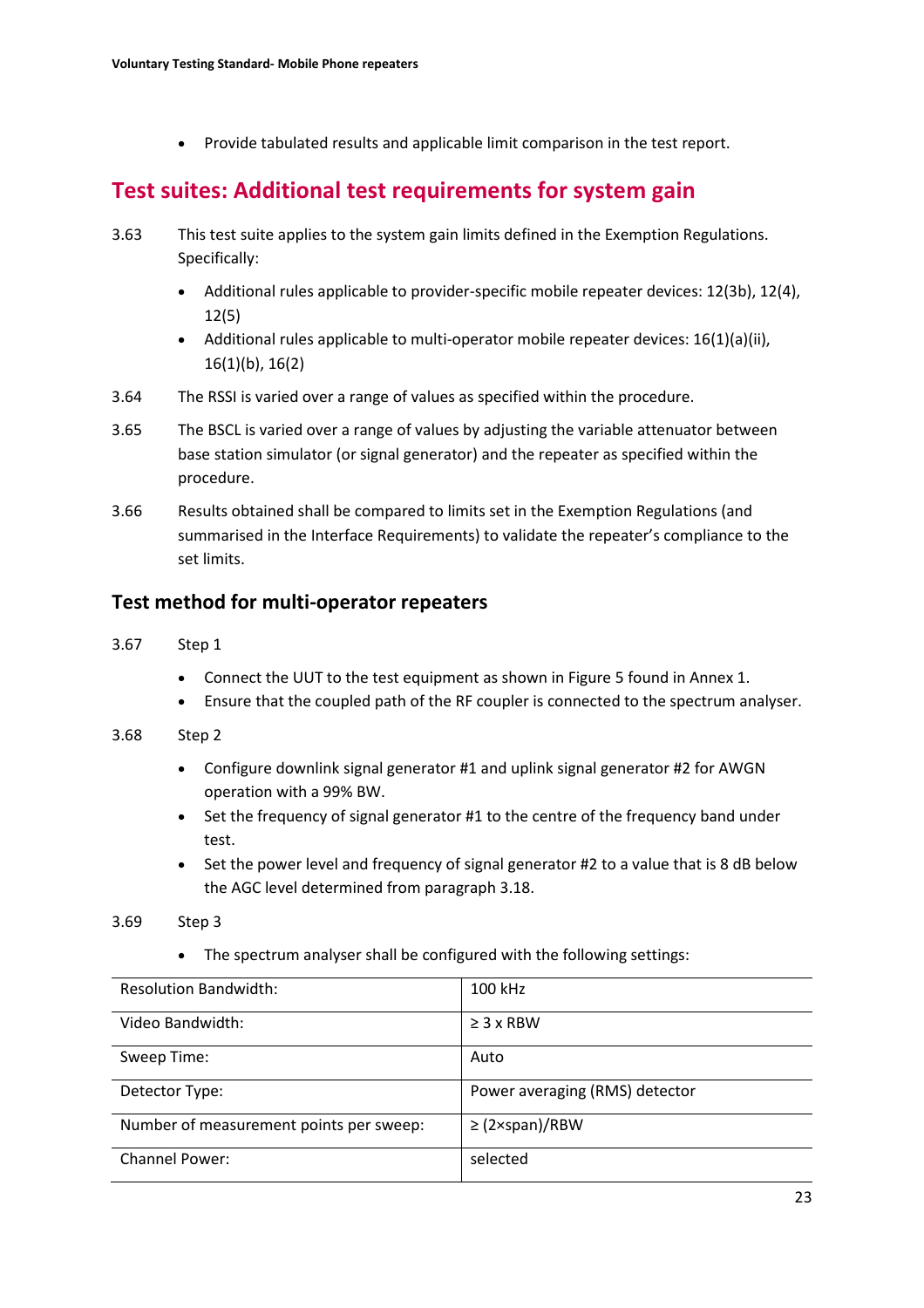| Trace Average: | 10 traces in power averaging mode |
|----------------|-----------------------------------|
|                |                                   |

#### 3.70 Step 4

- Measure the maximum channel power and compute maximum gain when varying the signal generator downlink output to a level from −100 dBm to −30 dBm, as measured at the coverage port, in 5 dB steps.
- Compute the margin difference between the RSSI and gain values.

### 3.71 Step 5

- Repeat Steps 1 to 4 for all supported uplink bands.
- For 4G bands a second signal generator is used as specified in paragraph [3.28.](#page-16-0)

### 3.72 Step 6

• Calculate the system level gain including external antenna gain, and any cable loss for the system level gain calculations.

## **Test method for provider-specific repeaters**

- 3.73 Step 1
	- Connect the UUT to the test equipment as shown in Figure 7 found in Annex 1.
	- A signal generator could be used as an alternative to a base station simulator.

### 3.74 Step 2

- Configure the base station simulator #2 for the transmission of a base station signal according to the type of technology being tested (2G/3G/4G).
- Base station simulator #1 should be switched off.
- Set the base station forward pilot/control channel transmit power to a fixed value that can achieve the dynamic range indicated in the following procedure.
- Set the power level and frequency of the signal generator to a value 5 dB below the AGC threshold level as verified in paragraph [3.24.](#page-15-1)
- The uplink signal generator should be configured for AWGN operation with 99% BW, tuned to the centre of the frequency band under test.
- For 4G bands a second signal generator is used as specified in paragraph [3.28.](#page-16-0)
- 3.75 Step 3
	- The spectrum analyser shall be configured with the following settings:

| <b>Resolution Bandwidth:</b>            | 100 kHz                        |
|-----------------------------------------|--------------------------------|
| Video Bandwidth:                        | $\geq$ 3 x RBW                 |
| Sweep Time:                             | Auto                           |
| Detector Type:                          | Power averaging (RMS) detector |
| Number of measurement points per sweep: | $\geq$ (2×span)/RBW            |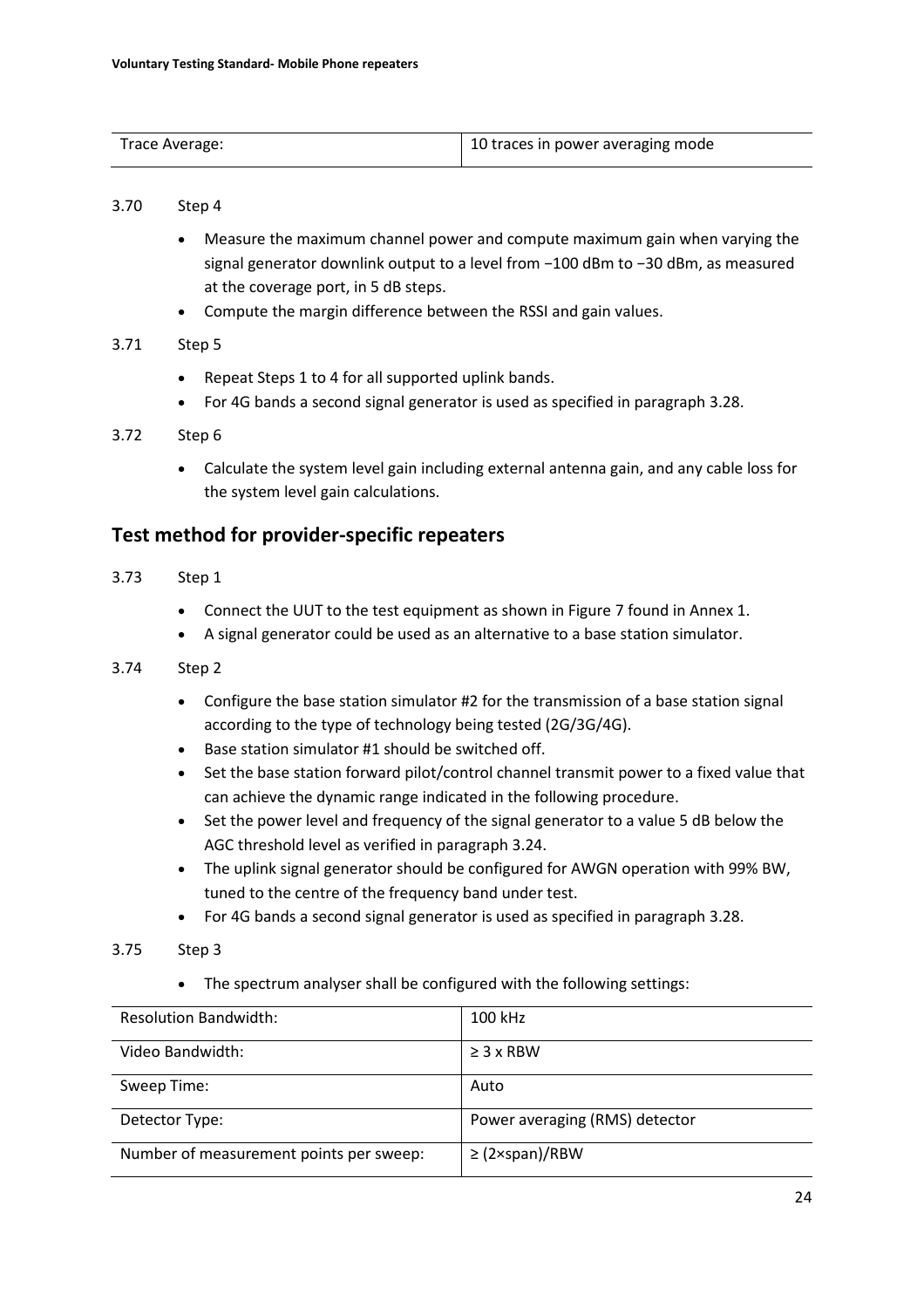| <b>Channel Power:</b> | selected                          |
|-----------------------|-----------------------------------|
| Trace Average:        | 10 traces in power averaging mode |

### 3.76 Step 4

- Measure the maximum channel power in both uplink and downlink direction and compute maximum gain when varying the variable attenuator to the received downlink output level from −100 dBm to −30 dBm, as measured at the coverage port, in 5 dB steps.
- BSCL should be determined by calculating the difference between channel power received at the UUT and the carrier power transmitted from the base station.
- If a signal generator is used, a +25 dBm per channel assumption could be used instead. BSCL is then determined by calculating the difference between +25dBm and the total downlink channel power.
- Compute the margin difference between the BSCL and gain values.

### 3.77 Step 5

- Repeat Steps 1 to 4 for all supported uplink bands.
- For 4G bands a second signal generator is used as specified in paragraph [3.28.](#page-16-0)

### 3.78 Step 6

• Calculate the system level gain including external antenna gain, and any cable loss for the system level gain calculations.

# **Test suites: Intermodulation products**

- 3.79 This test suite applies to transmitted intermodulation products defined in the Exemption Regulations. Specifically:
	- Additional rules applicable to multi-operator mobile repeater devices: 17(1), 17(2)
- 3.80 Results obtained shall be compared to limits set in the Exemption Regulations (as summarised in the Interface Requirements) to validate the repeater's compliance to the set limits.

## **Test method for multi-operator repeaters**

- <span id="page-24-0"></span>3.81 Testing procedures for intermodulation are specified in ETSI standards: EN 301 908-11 Section 5.3.4, EN 301 908-15 Section 5.3.4, EN 301 908-15 Section 5.3.5 and EN 301 908-11 Section 5.3.5.
- 3.82 To ensure compliance with the Exemption Regulations, an additional measurement using the same test procedures in paragraph [3.81](#page-24-0) shall be made using two tone CW 300 kHz below and above the frequency under test with the highest power as recorded in paragraph [3.20.](#page-14-0) The test should be repeated for each supported frequency band of operation.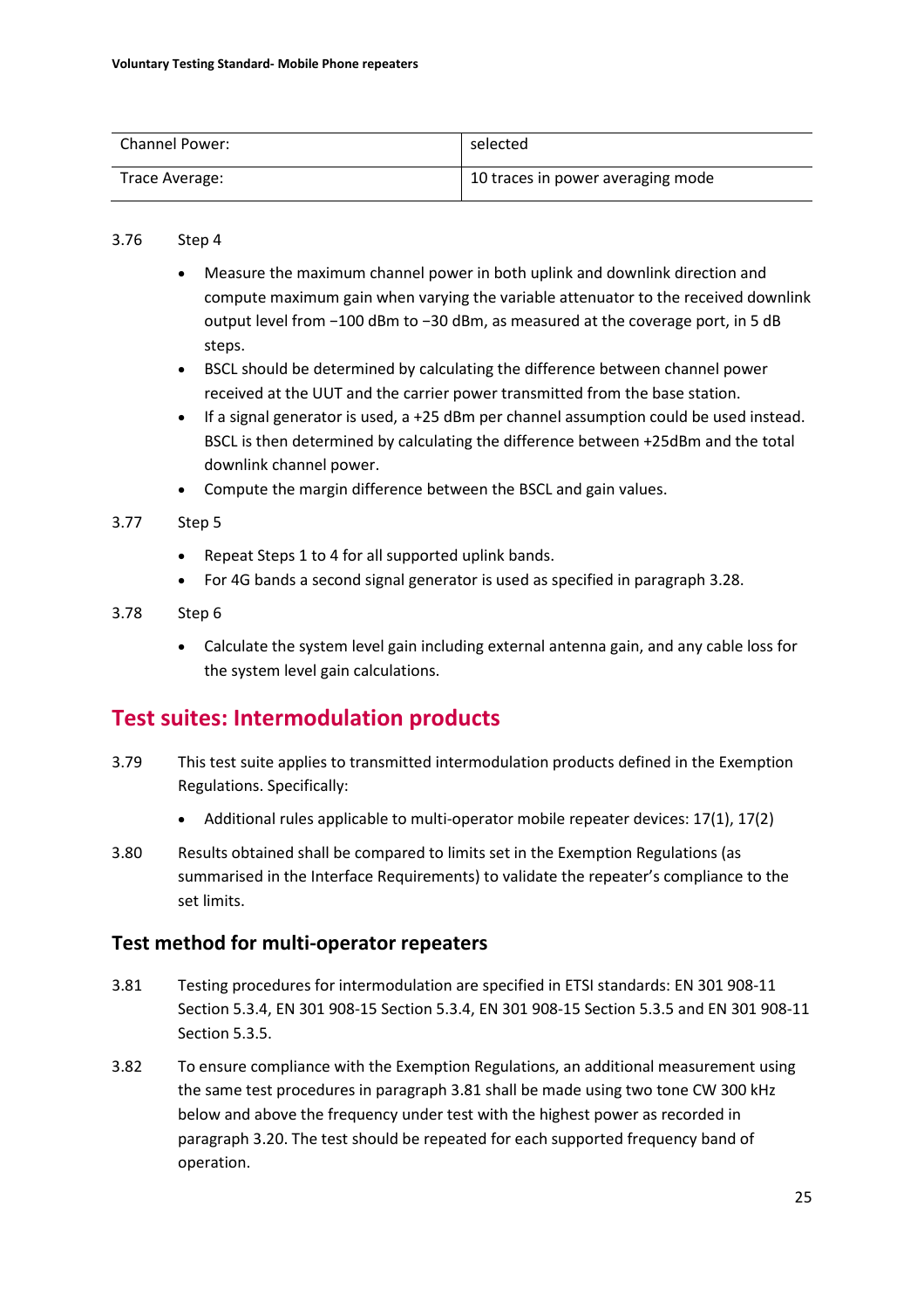- 3.83 The test should be performed twice, once using the maximum output power without activating the AGC and another 10dB above the AGC.
- 3.84 Results should be recorded and compared with limits specified in the Exemption Regulations (as summarised in the Interface Requirements).

# **Test suites: System Noise Figure**

- 3.85 This test suite applies to the system noise figure limit defined in the Exemption Regulations. Specifically:
	- Rules applicable to all mobile repeater devices: 8(1), 8(2)
- 3.86 Results obtained shall be compared to limits set in the Exemption Regulations (as summarised in the Interface requirements) to validate the repeater's compliance to the set limits.

## **Test method for multi-operator repeaters**

- <span id="page-25-0"></span>3.87 Step 1
	- Connect the UUT to the test equipment as shown in Figure 2 found in Annex 1.
	- When measuring uplink noise, connect the coverage port to the spectrum analyser (with the matched load connected to the donor port).
	- When measuring downlink noise, connect the donor port to the spectrum analyser (with the matched load connected to the coverage port).
	- If the UUT is only active when an input is required, connect a second signal generator with a RF signal simulating this function.

### 3.88 Step 2

• Measure the uplink or downlink noise power with the spectrum analyser as follows:

| Centre Frequency:            | Centre frequency of the operating frequency<br>under test. |
|------------------------------|------------------------------------------------------------|
|                              |                                                            |
| <b>Resolution Bandwidth:</b> | 1MHz                                                       |
| Video Bandwidth:             | $\geq$ 3 x RBW                                             |
| Detector Type:               | Peak                                                       |
| Trace Mode:                  | Max Hold                                                   |
| Sweep Time:                  | Auto                                                       |
| Span:                        | Double the BW under test                                   |

<sup>3.89</sup> Step 3

• Repeat Steps 1 and 2 for all supported uplink and downlink bands and record the results.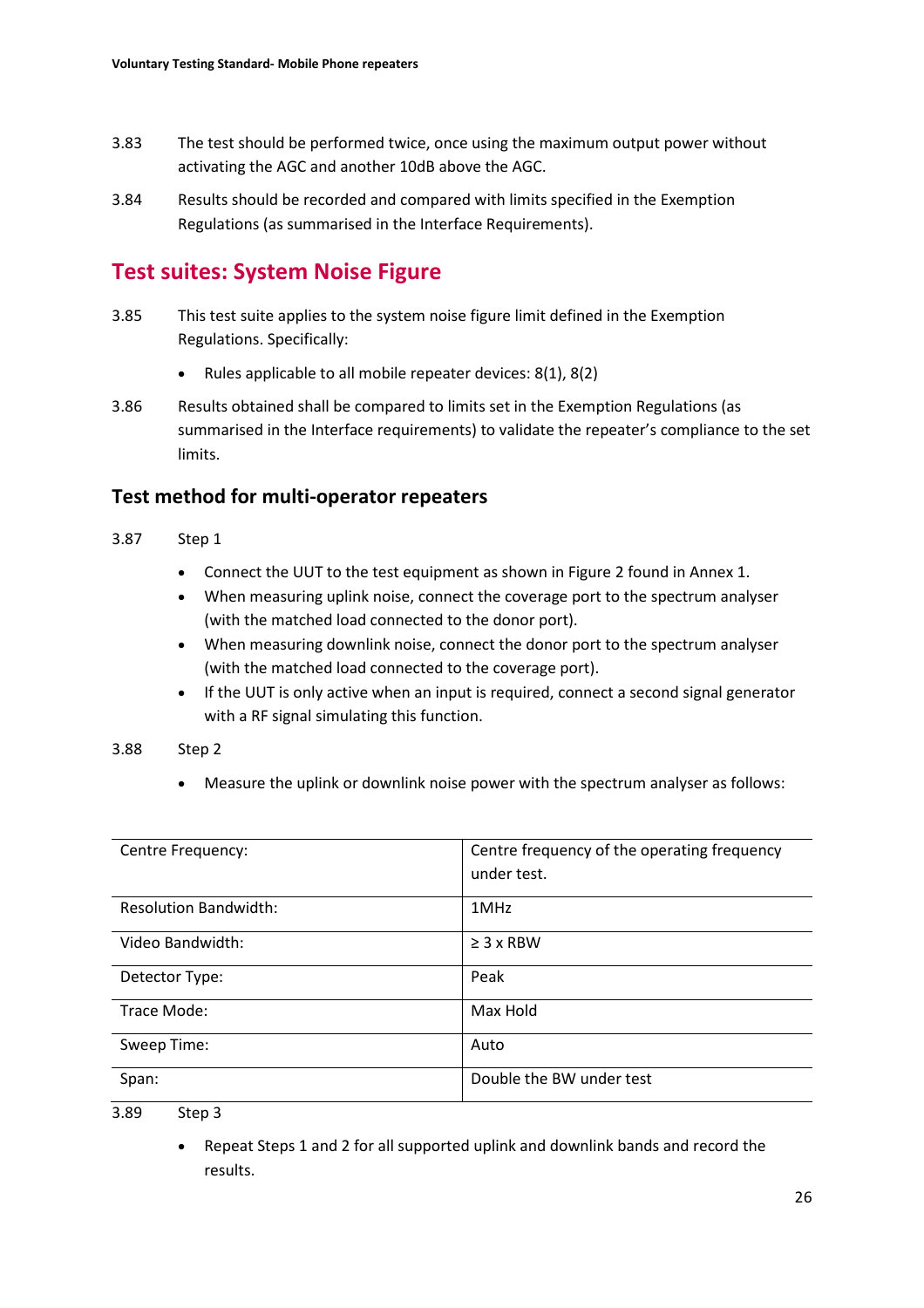#### 3.90 Step 4

- Connect the UUT to the test equipment as shown in Figure 2 found in Annex 1, for uplink noise power measurement (coverage port connected to spectrum analyser) in the presence of a downlink signal.
- Ensure the coupled path of the RF coupler is connected to the spectrum analyser.
- 3.91 Proceed to paragraph [3.97.](#page-27-0)

### **Test method for provider-specific repeaters**

### 3.92 Step 1

- Connect the UUT to the test equipment as shown in Figure 8 found in Annex 1.
- Set the UUT to maximum gain and minimal passband BW.
- If the UUT is only active when an input is required, connect a second signal generator with a RF signal simulating this function.

#### 3.93 Step 2

• Measure the uplink or downlink noise power with the spectrum analyser as follows:

| Centre Frequency:            | Centre frequency of the operating frequency<br>under test. |
|------------------------------|------------------------------------------------------------|
| <b>Resolution Bandwidth:</b> | 1MHz                                                       |
| Video Bandwidth:             | $\geq$ 3 x RBW                                             |
| Detector Type:               | Peak                                                       |
| Trace Mode:                  | Max Hold                                                   |
| Sweep Time:                  | Auto                                                       |
| Span:                        | Double the BW under test                                   |

#### 3.94 Step 3

• Repeat Steps 1 and 2 for all supported uplink and downlink bands and record the results.

#### 3.95 Step 4

- Connect the UUT to the test equipment as shown in Figure 9 found in Annex 1 for the uplink noise figure measurement or Figure 10 found in Annex 1 for the downlink noise figure measurement.
- For uplink noise measurements, set the spectrum analyser centre frequency for the uplink frequency and set the signal from the signal generator to the centre of the paired downlink frequency.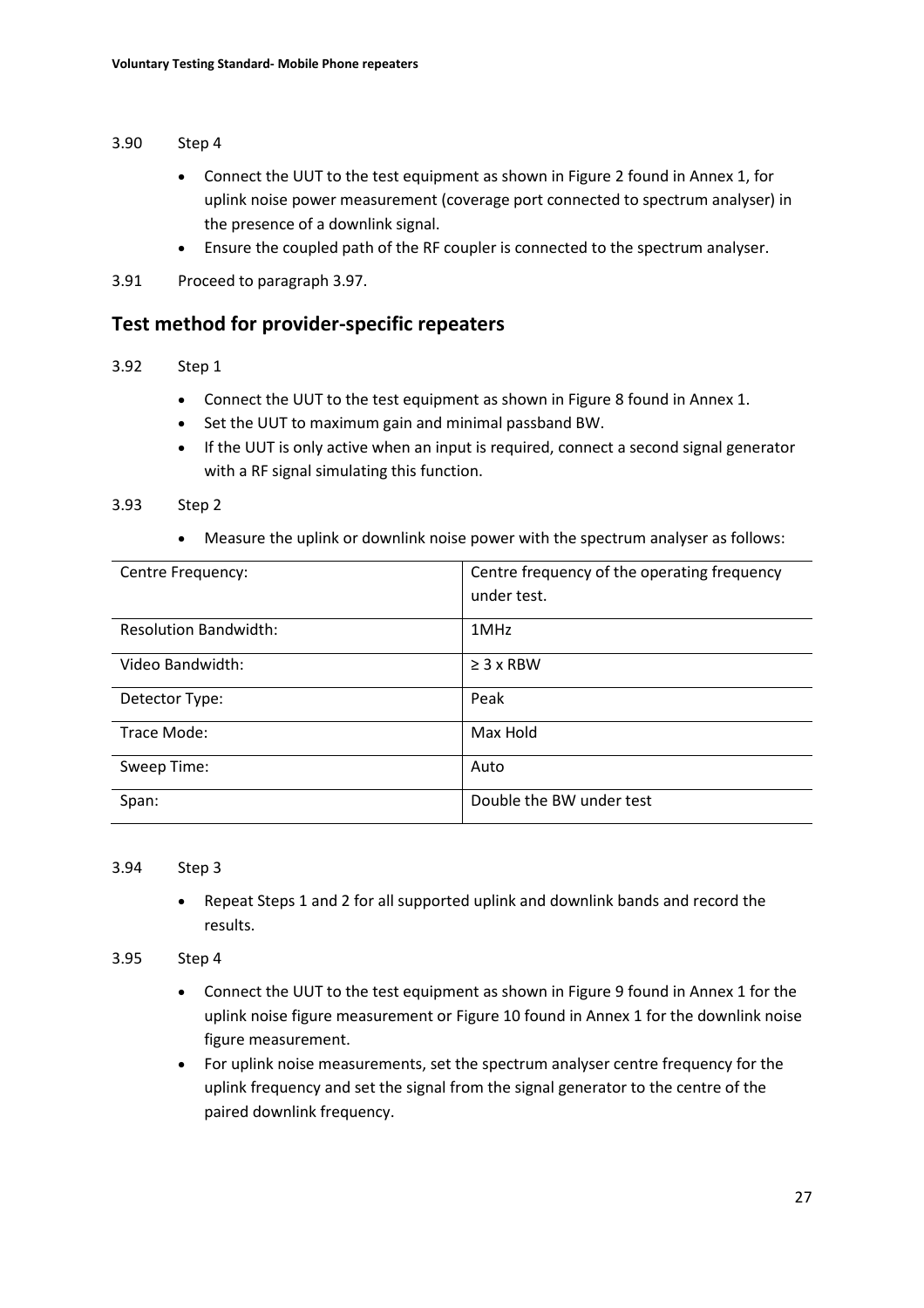- For downlink noise measurements, set the spectrum analyser centre frequency for the downlink frequency and set the signal from the signal generator to the centre of the paired uplink frequency.
- Configure the UUT and RF filter (if used) to the edge of the frequency band.
- 3.96 Proceed to paragraph [3.97.](#page-27-0)

## **Test method common to both multi-operator and provider-specific repeaters**

### <span id="page-27-0"></span>3.97 Step 5

• Configure the signal generator for AWGN operation with a 99% BW.

### 3.98 Step 6

• The spectrum analyser shall be configured with the following settings:

| Centre Frequency:            | Centre frequency of the operating uplink    |
|------------------------------|---------------------------------------------|
|                              | frequency under test. (The signal generator |
|                              | should be tuned to the centre of the paired |
|                              | downlink band).                             |
| <b>Resolution Bandwidth:</b> | 1MHz                                        |
| Video Bandwidth:             | $\geq$ 3 x RBW                              |
| Detector Type:               | Power averaging (RMS)                       |
| Sweep Time:                  | Auto                                        |

- If the additional filter is needed, ensure that no additional noise is added within or outside the passband.
- Ensure that the signal generator does not contribute to the noise level in band or out of band.

### 3.99 Step 7

- Measure the uplink noise power density  $(P_{nout})$  while varying the downlink signal generator output level from −90 dBm to −20 dBm with 2dB steps.
- Noise figure level should be obtained using the following equation:

 $Noise \, Figure(dB) = P_{nout}(dBm/Hz) + 174(dBm) - Gain(dB) - 10log_{10}(BW)$ 

• Plot the RSSI vs uplink noise power.

### 3.100 Step 8

• Note the downlink signal generator output level when the noise level is no longer affected by the output level.

### 3.101 Step 9

- Repeat Steps 5 to 8 Step 11 for all uplink bands.
- For 4G bands a second signal generator is used as specified in paragraph [3.28.](#page-16-0)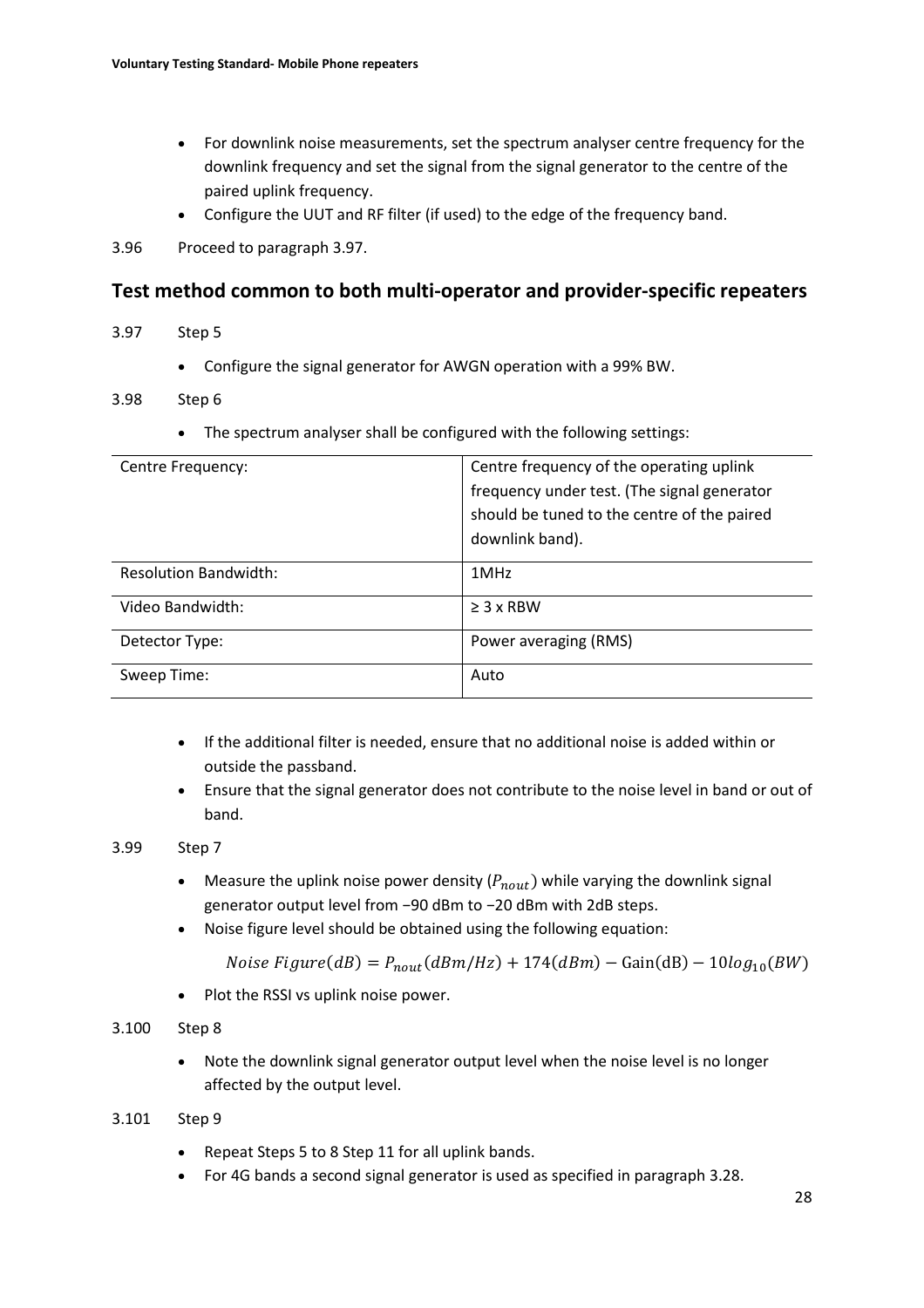- <span id="page-28-0"></span>3.102 Step 13
	- Calculate the total system noise figure by including the external antenna (if used) noise figure in the noise figure calculations.

# **Test suites: Automatic standby**

- 3.103 This test suite applies to the automatic standby requirement defined in the Exemption Regulations. Specifically:
	- Additional rules applicable to provider-specific mobile repeater devices: 10(1), 10(2)
	- Additional rules applicable to multi-operator mobile repeater devices: 14(1), 14(2)
- 3.104 Results obtained shall be compared with limits specified in the Exemption Regulations (as summarised in the Interface Requirements).

## **Test method for multi-operator and provider specific repeaters**

- 3.105 Step 1
	- Connect the UUT to the test equipment as shown in Figure 6 found in Annex 1 for multi-operator repeater or Figure 7 in Annex 1 for provider specific repeater.
	- The spectrum analyser shall be configured with the following settings:

| Centre Frequency:            | Centre frequency to the centre of the<br>supported uplink band.                         |
|------------------------------|-----------------------------------------------------------------------------------------|
| Frequency Span:              | $0$ Hz                                                                                  |
| <b>Resolution Bandwidth:</b> | 1 MHz                                                                                   |
| Video Bandwidth:             | $\geq$ 3 x RBW                                                                          |
| Sweep Time:                  | Minimum 330 seconds for multi-operator or 30<br>seconds for provider specific repeater. |
| Detector Type:               | Power averaging (RMS)                                                                   |

### 3.106 Step 2

- Start to capture a new trace using the spectrum analyser MAX HOLD function.
- For multi-operator repeaters, after approximately 15 seconds turn on the UUT power.
- For provider specific repeaters, after approximately 15 seconds turn on the Signal generator output and then turn it off again after a further 5 seconds.

### 3.107 Step 3

- After the full spectrum analyser trace is complete, place a marker on the leading edge of the pulse.
- Using a second marker, use the delta marker function on the spectrum analyser to measure the time until the uplink becomes inactive.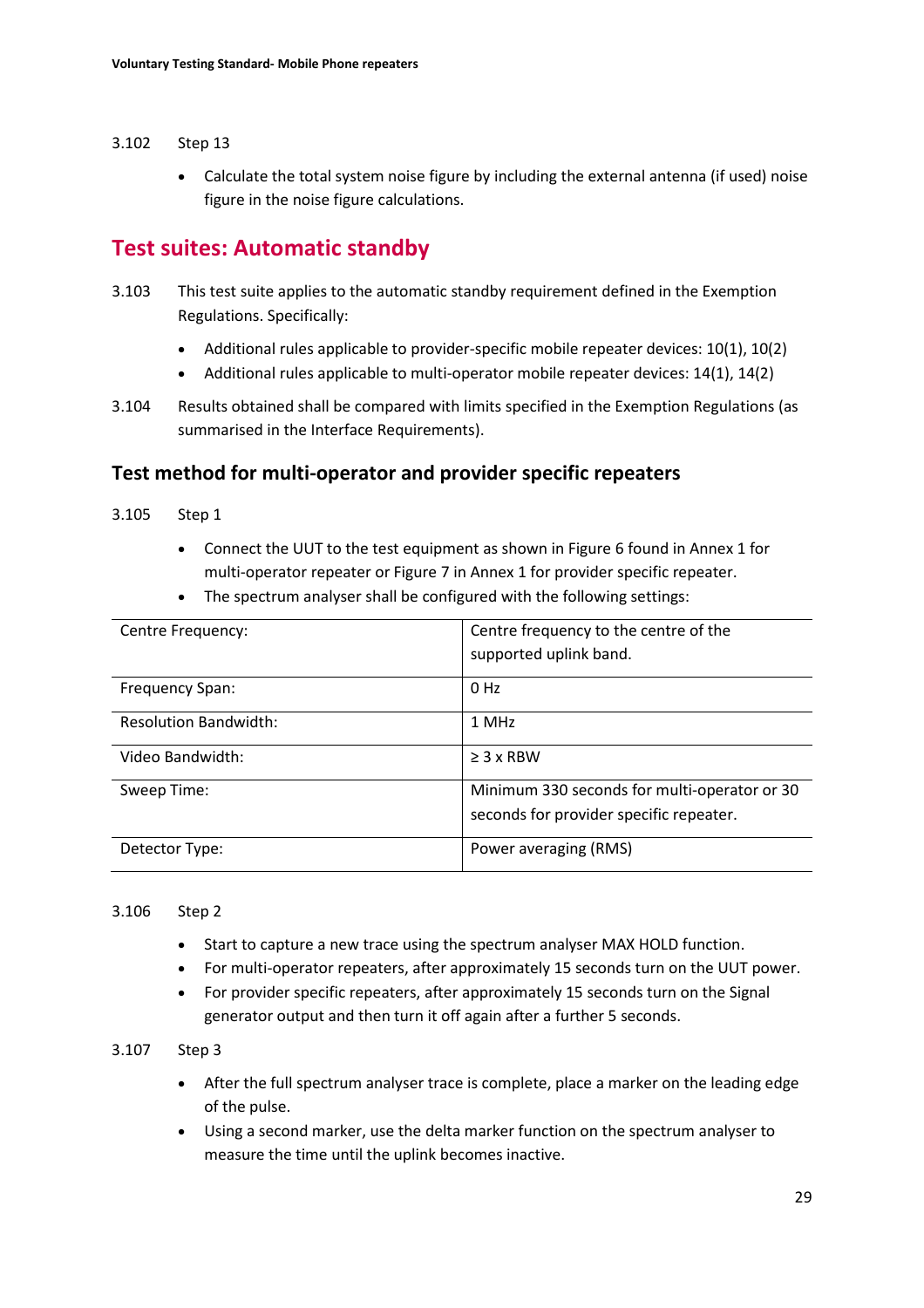- Measure noise power level using the system noise figure procedures in paragraphs [3.87](#page-25-0)[-3.102.](#page-28-0)
- Ensure that the noise level is below the uplink inactivity noise power limit, as specified in the Exemption Regulations (and Interface Requirement).
- 3.108 Step 4
	- Capture the plot for inclusion in the test report.
- 3.109 Step 5
	- Repeat Steps 1 to 4 for all supported uplink bands.

# **Test suites: Anti-oscillation**

- 3.110 This test suite applies to the anti-oscillation requirements defined in the Exemption Regulations. Specifically:
	- Rules applicable to all mobile repeater devices:  $7(1)$ ,  $7(2)$ ,  $7(3)$ ,  $7(4)$ ,  $7(5)$ ,  $7(6)$ ,  $7(7)$ .
- 3.111 Results obtained shall be compared to the limits set in the Exemption Regulations and Interface Requirements to validate the repeater's compliance to the set limits.

## **Test method for multi-operator repeaters**

- 3.112 Step 1
	- Connect the UUT to the test equipment as shown in Figure 4 found in Annex 1.
	- Confirm that the RF coupled path is connected to the spectrum analyser.

### 3.113 Step 2

• The spectrum analyser shall be configured with the following settings:

| Centre Frequency:            | Centre frequency at the centre of the band<br>under test |
|------------------------------|----------------------------------------------------------|
| <b>Resolution Bandwidth:</b> | 1 MHz                                                    |
| Video Bandwidth:             | $\geq$ 3 x RBW                                           |
| Frequency Span:              | 1.1x the BW                                              |
| Sweep Time:                  | Auto                                                     |
| Detector Type:               | Power averaging (RMS)                                    |

### 3.114 Step 3

- Set the variable attenuator to its maximum attenuation setting.
- Decrease the variable attenuator until the spectrum analyser displays a signal within the band under test.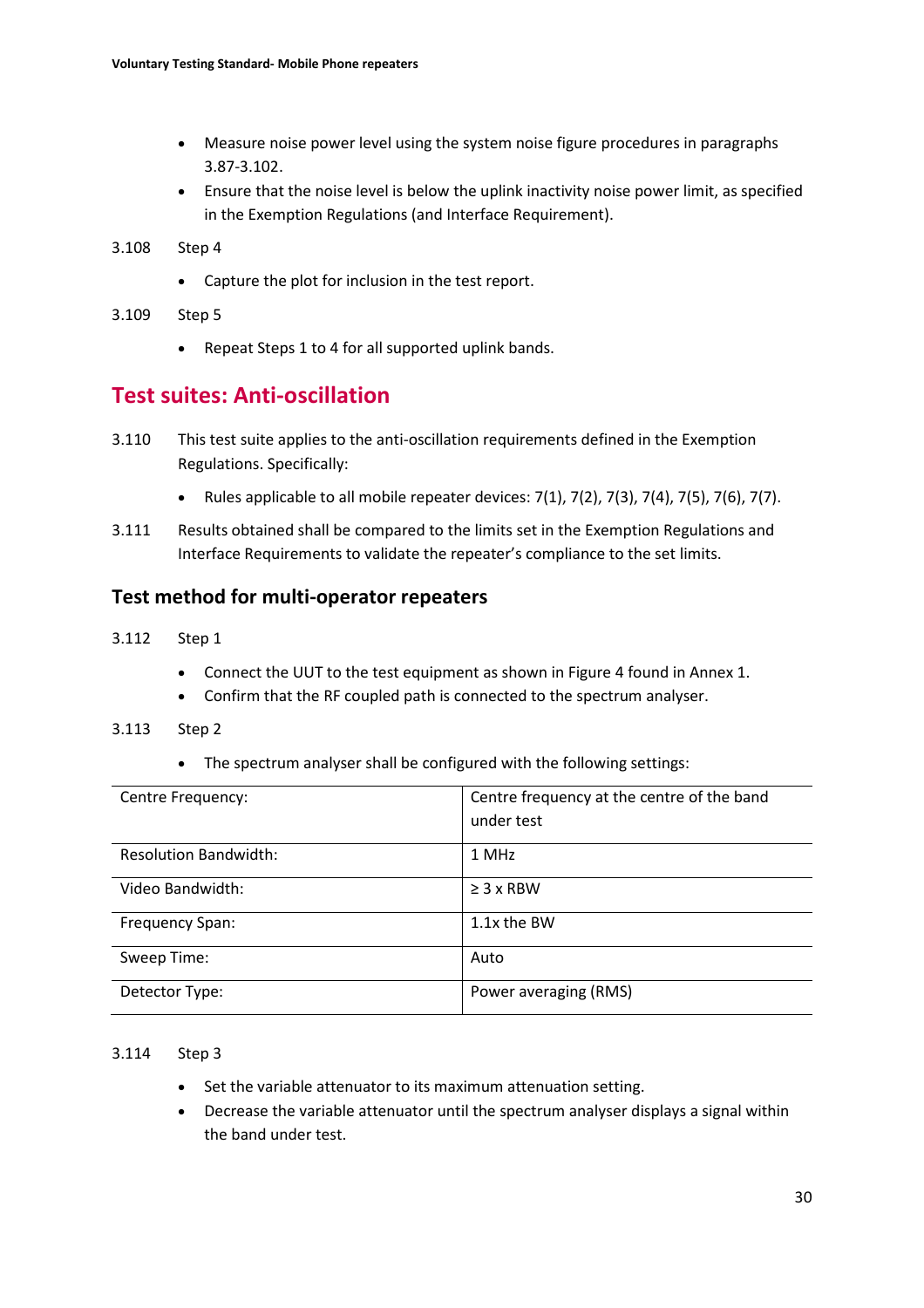• Using a marker, identify the approximate centre frequency of this signal on the maxhold display, increase the attenuation by 10 dB, then reset the UUT.

### 3.115 Step 4

- Repeat Step 3 twice to ensure that the centre of the signal created by the UUT remains within the edge limits displayed by the spectrum analyser.
- If the frequency of the signal is unstable, confirm that the spectrum analyser display is centred between the extremes of the frequency response observed.
- Reset the UUT after each oscillation event, if necessary.
- Set the spectrum analyser sweep trigger level to just below the peak amplitude of the displayed UUT oscillation signal.
- 3.116 Proceed to paragraph [3.123.](#page-31-0)

## **Test method for provider-specific repeaters**

- 3.117 Step 1
	- Connect the UUT to the test equipment as shown in Figure 11 found in Annex 1 for the uplink anti-oscillation test or Figure 12 found in Annex 1 for the downlink antioscillation test.
- 3.118 Step 2
	- Set the variable attenuator, between the combiner and splitter, to its maximum attenuation setting and set the other step attenuator such that the UUT is operating at maximum gain and the minimum input level required for normal operation.
- 3.119 Step 3
	- Set the spectrum analyser to zero-span, with a sweep time of 5 seconds, and singlesweep with max-hold function.
	- The spectrum analyser sweep trigger level in this and the subsequent steps shall be the level identified in Step 2.

| Centre Frequency:            | Centre frequency at the centre of the band<br>under test |
|------------------------------|----------------------------------------------------------|
|                              |                                                          |
| <b>Resolution Bandwidth:</b> | 1 MHz                                                    |
| Video Bandwidth:             | $\geq$ 3 x RBW                                           |
| Frequency Span:              | 0 Hz                                                     |
| Detector Type:               | Power averaging (RMS)                                    |
| Sweep time:                  | 5 seconds                                                |
| Sweep trigger:               | The output power level described in Steps 4 or           |
|                              | 3dB below the power level described in Step 5            |
|                              | depending on repeater type.                              |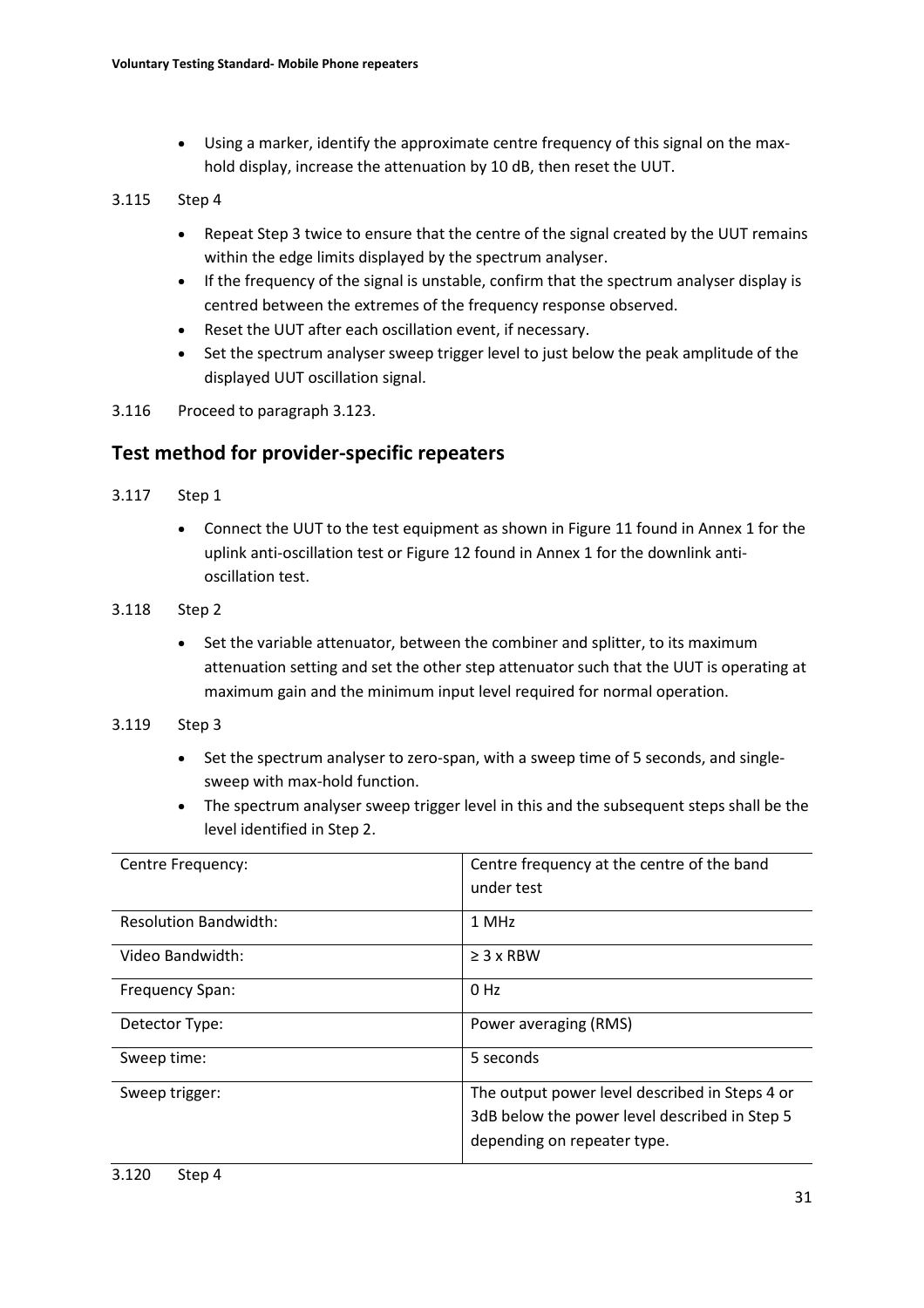• Decrease the step attenuator, between the combiner and splitter, from 110 dB until the sweep is triggered at oscillation onset. This step may require several tries to find the precise setting where oscillation occurs, or up to a level equal to the repeater maximum gain.

### 3.121 Step 5

- Reset the zero-span trigger of the spectrum analyser, then repeat Step 4 twice to ensure that the spectrum analyser is reliably triggered, resetting the UUT after each oscillation event if necessary.
- 3.122 Proceed to paragraph [3.123.](#page-31-0)

## **Test method common to both multi-operator and provider-specific repeaters**

- <span id="page-31-0"></span>3.123 Step 6
	- Reset the zero-span sweep trigger of the spectrum analyser and reset the UUT.
- 3.124 Step 7
	- Force the UUT into oscillation by reducing the RF attenuation for multi-operator repeater or the step attenuator, between the combiner and splitter, for provider specific repeater.
- 3.125 Step 8
	- Use the marker function of the spectrum analyser to measure the time from the onset of oscillation until the UUT turns off.
	- The spectrum analyser sweep time may be adjusted to improve the time resolution of these cursors.

### 3.126 Step 9

- Capture the spectrum analyser zero-span trace for inclusion in the test report.
- Report the power level associated with the oscillation separately if it cannot be displayed on the trace.

### 3.127 Step 10

- Repeat all preceding steps for all supported uplink and downlink bands.
- For 4G bands a second signal generator is used as specified in paragraph [3.28.](#page-16-0)

### 3.128 Step 11

• Set the spectrum analyser zero-span sweep time for longer than 60 seconds, then measure the restart time for each supported uplink and downlink band.

### 3.129 Step 12

- Set the spectrum analyser zero-span time for a minimum of 120 seconds, and a single sweep.
- Manually trigger the spectrum analyser zero-span sweep, and manually force the UUT into oscillation as described in Step 7.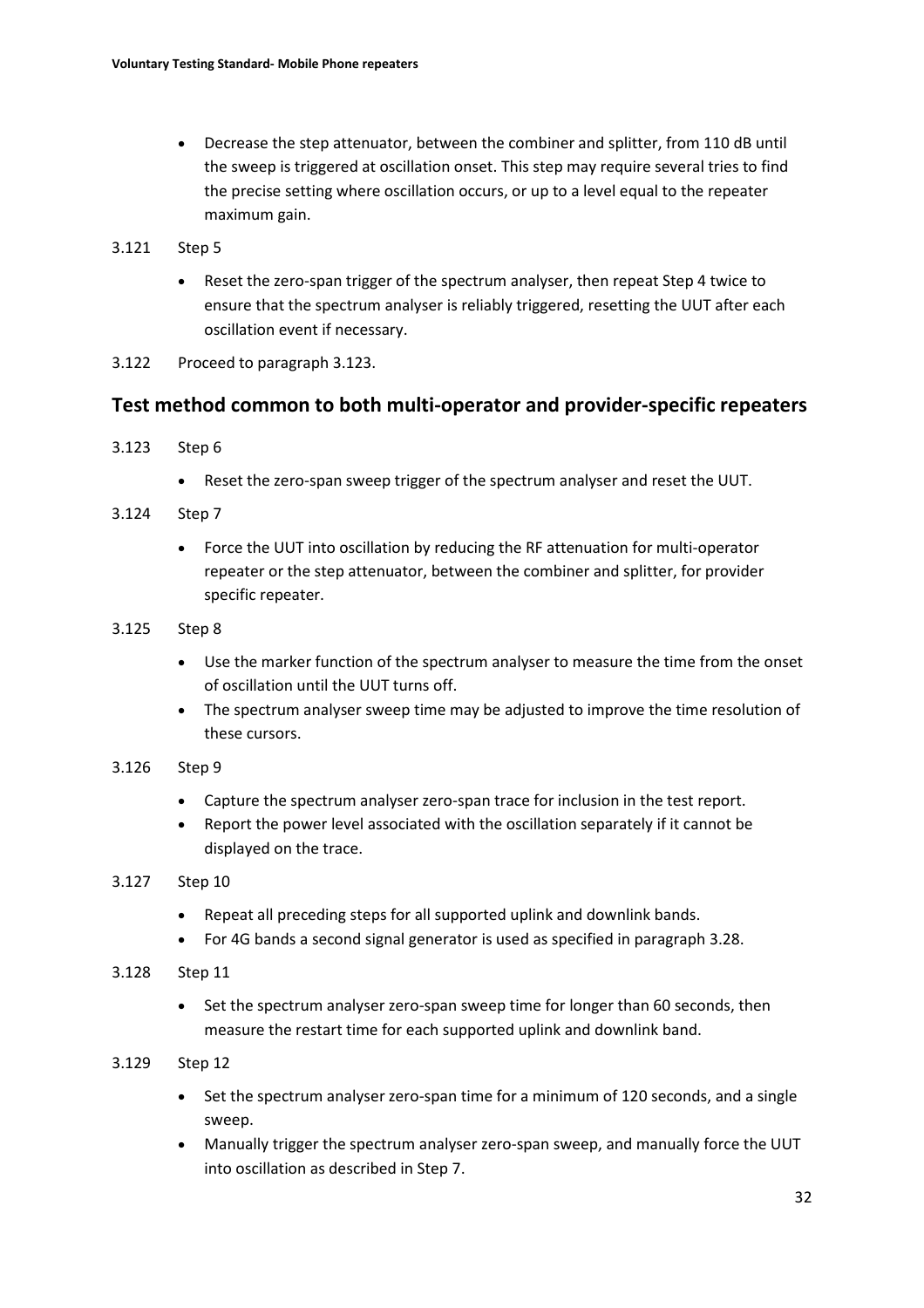### 3.130 Step 13

• When the sweep is complete, place cursors between the first two oscillation detections, and save the plot for inclusion in the test report.

### 3.131 Step 14

- Repeat Steps 12 to 13 five times for all supported uplink and downlink bands.
- Verify that the UUT does not resume operation until manually reset.
- For 4G bands a second signal generator is used as specified in paragraph [3.28.](#page-16-0)

### 3.132 Step 15

- The next steps are intended to test mitigation or shutdown mode and are common to both provider specific and multi-operator repeaters.
- Connect the UUT to the test equipment as shown in Figure 4 found in Annex 1.

### 3.133 Step 16

• The spectrum analyser shall be configured with the following settings:

| Centre Frequency:           | Centre frequency at the centre of the band<br>under test |
|-----------------------------|----------------------------------------------------------|
| <b>Resolution Bandwidth</b> | 30 kHz                                                   |
| Video Bandwidth:            | $\geq$ 3 x RBW                                           |
| Detector Type:              | Power average (RMS)                                      |
| Frequency Span:             | $>1.2$ x BW                                              |

#### 3.134 Step 17

- Configure the signal generator as follows:
	- 1. Configure for AWGN operation with 99% BW.
	- 2. Tune to the frequency of 2.5 MHz above the lower edge or below the upper edge of the operating band under test.
	- 3. Adjust the RF output level of the signal generator such that the measured power level of the AWGN signal is 30dB lower than the maximum power level of the UUT.
	- 4. Verify that the input signal is not obstructing the measurement of the strongest oscillation peak in the band and is not included within the span in the measurement.
	- 5. A CW signal source or MNO signal sources (i.e., 2G/3G/4G technology) may be used at the band edge rather than AWGN.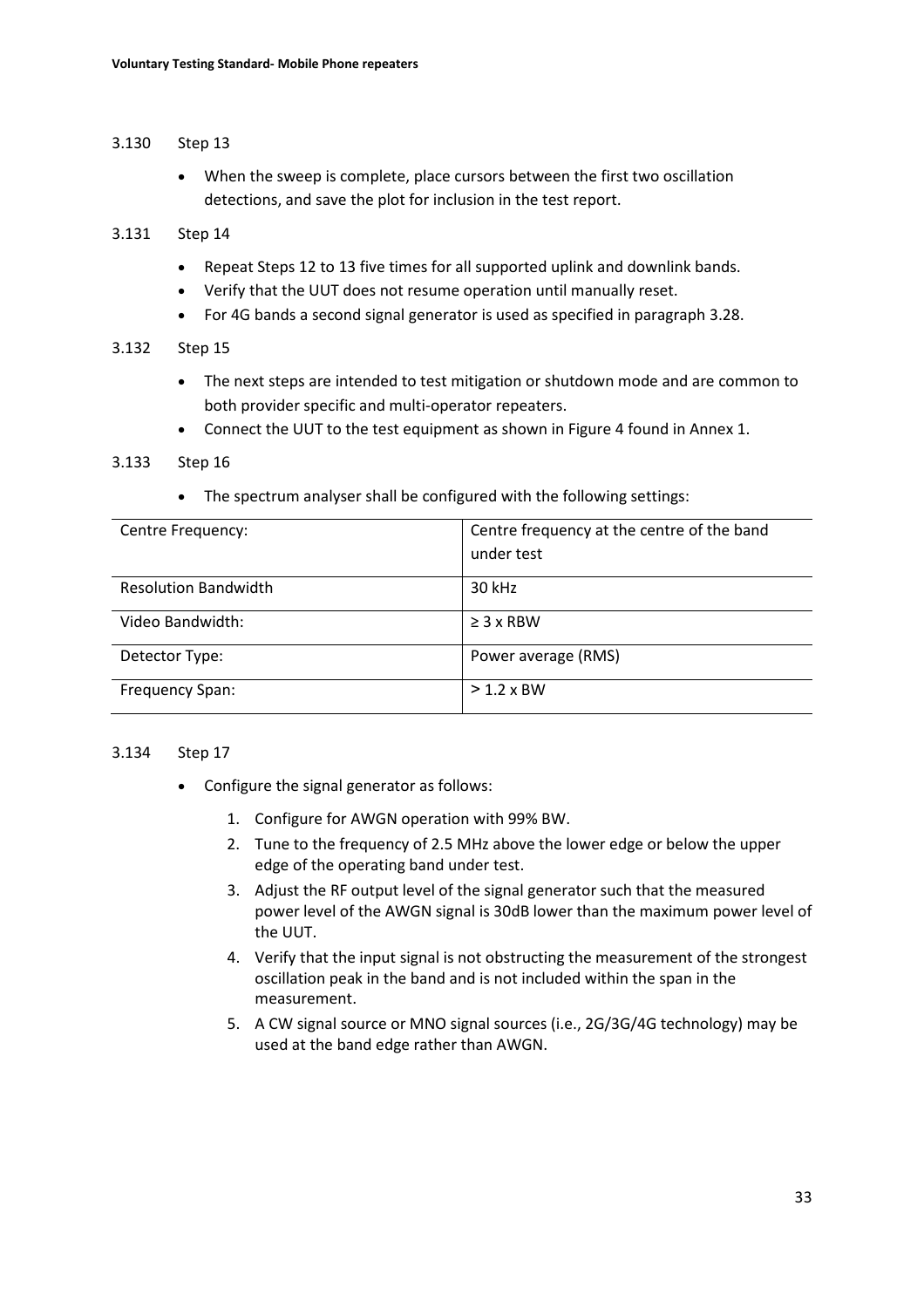### 3.135 Step 18

- Set the variable attenuator to a high attenuation setting such that the UUT will operate at maximum gain as recorded in the "Frequency band of operation and the maximum system gain" test suite.
- Reset the UUT.
- Allow the UUT to complete its boot-up process, to reach full operational gain.

### 3.136 Step 19

• Set the variable attenuator such that the insertion loss for the centre of the band under test (isolation) between the UUT donor port and coverage port is 5 dB greater than the maximum gain, as recorded in the gain test procedure, for the specified frequencies.

### 3.137 Step 20

- Verify the UUT shuts down.
- If the UUT does not shut down, measure, and verify the peak oscillation level as follows:
	- 1. Allow the spectrum analyser trace to stabilize.
	- 2. Place the marker at the highest oscillation level occurring within the span and record its output level and frequency.
	- 3. Set the spectrum analyser centre frequency to the frequency with the highest oscillation signal level and reduce the span such that the upper and lower adjacent oscillation peaks are within the span.
	- 4. Use the Minimum Search Marker function to find the lowest output level that is within the span, and within the frequency band under test, and record its output level and frequency.
	- 5. Make sure that the peak oscillation level measured in (2) does not exceed by 12.0 dB the minimum output level measured in (4).
	- 6. Record the measurement results in tabular format for inclusion in the test report.

### 3.138 Step 21

- Decrease the variable attenuator in 1 dB steps and repeat Step 20 for each change in attenuator setting.
- Continue to decrease the attenuator setting until the insertion loss for the centre of the band under test (isolation) between the UUT donor port and coverage port is 5 dB lower than the maximum gain as recorded in the gain test procedure.

### 3.139 Step 22

• Repeat Steps 18 to Step 21 for the same frequency band five times and verify that the UUT does not resume operation until manually reset.

### 3.140 Step 23

- Repeat Step 15 to Step 22 for all supported uplink and downlink bands.
- For 4G bands a second signal generator is used as specified in paragraph [3.28.](#page-16-0)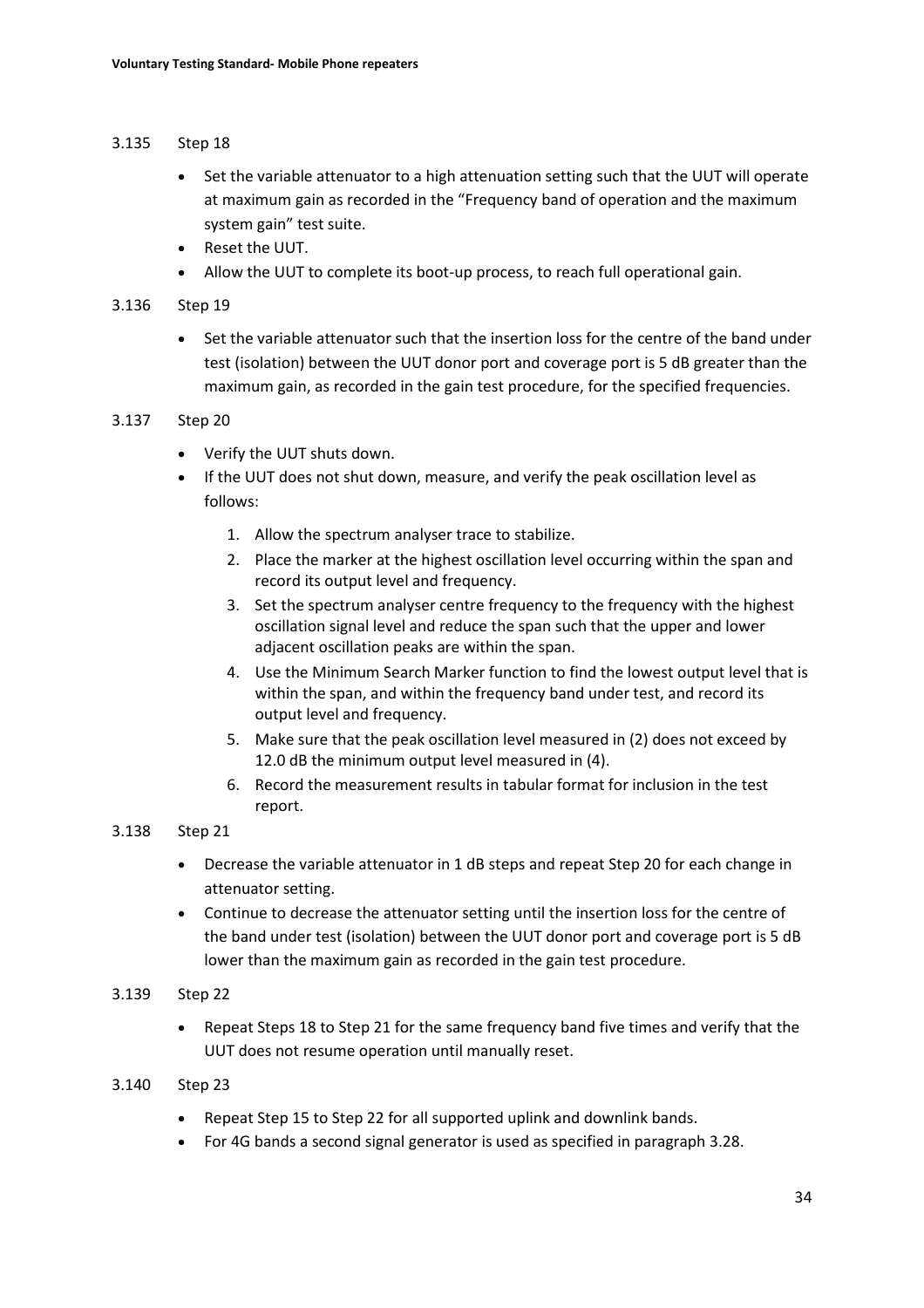# <span id="page-34-0"></span>4. Document History

| Version | Date       | Changes       |
|---------|------------|---------------|
| 1.0     | 27/05/2022 | First release |
|         |            |               |
|         |            |               |
|         |            |               |
|         |            |               |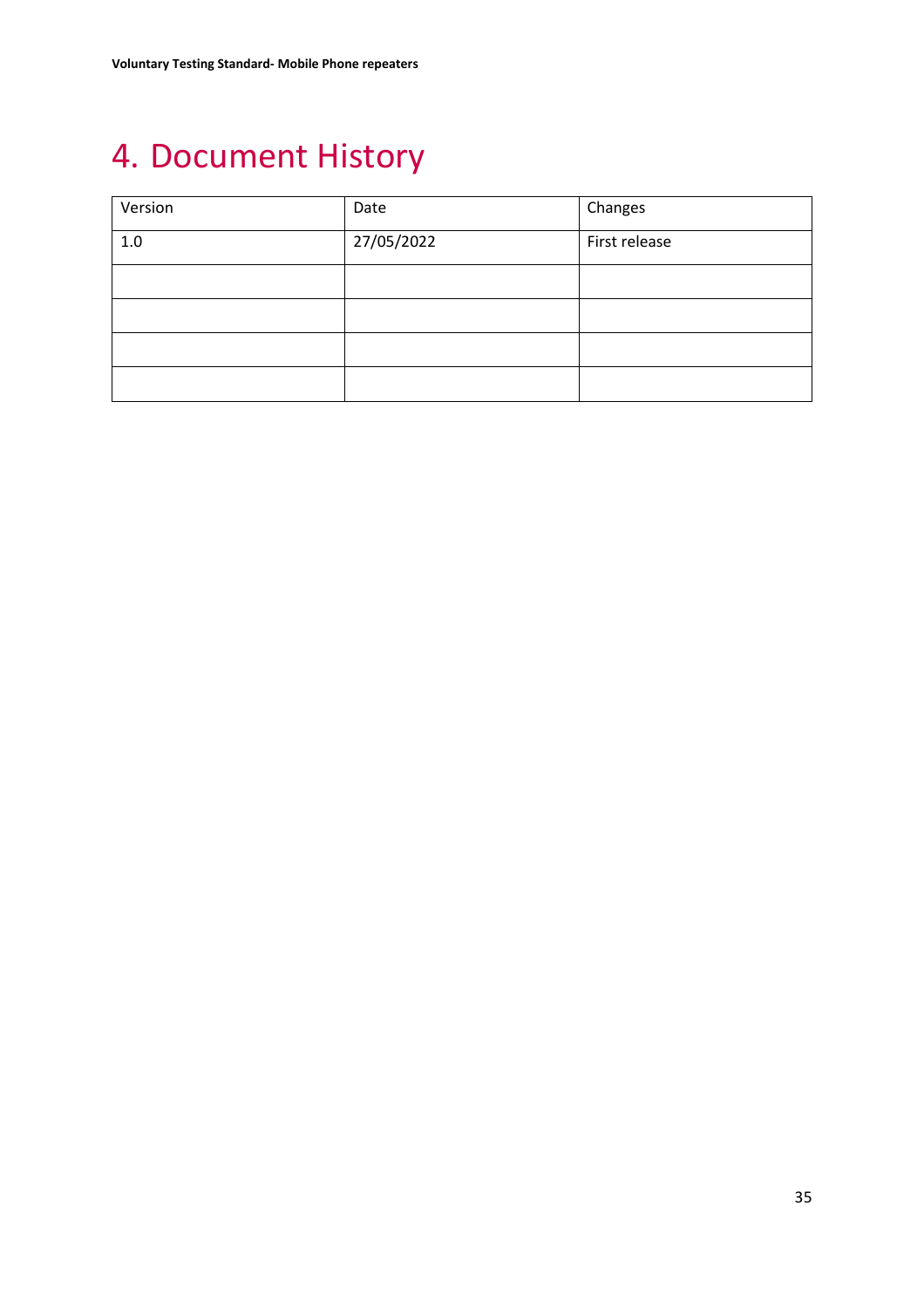# <span id="page-35-0"></span>A1. Measurement system set-up examples

A1.1 This annex gives examples of measurement system setups that can be used when verifying compliance with the Exemption Regulations. Alternative setups may be used provided they are fully documented in the test report provided to Ofcom.





### **Figure 2 – Multi-operator Noise Figure test setup**



**Figure 3 – Multi-operator anti-oscillation test setup**

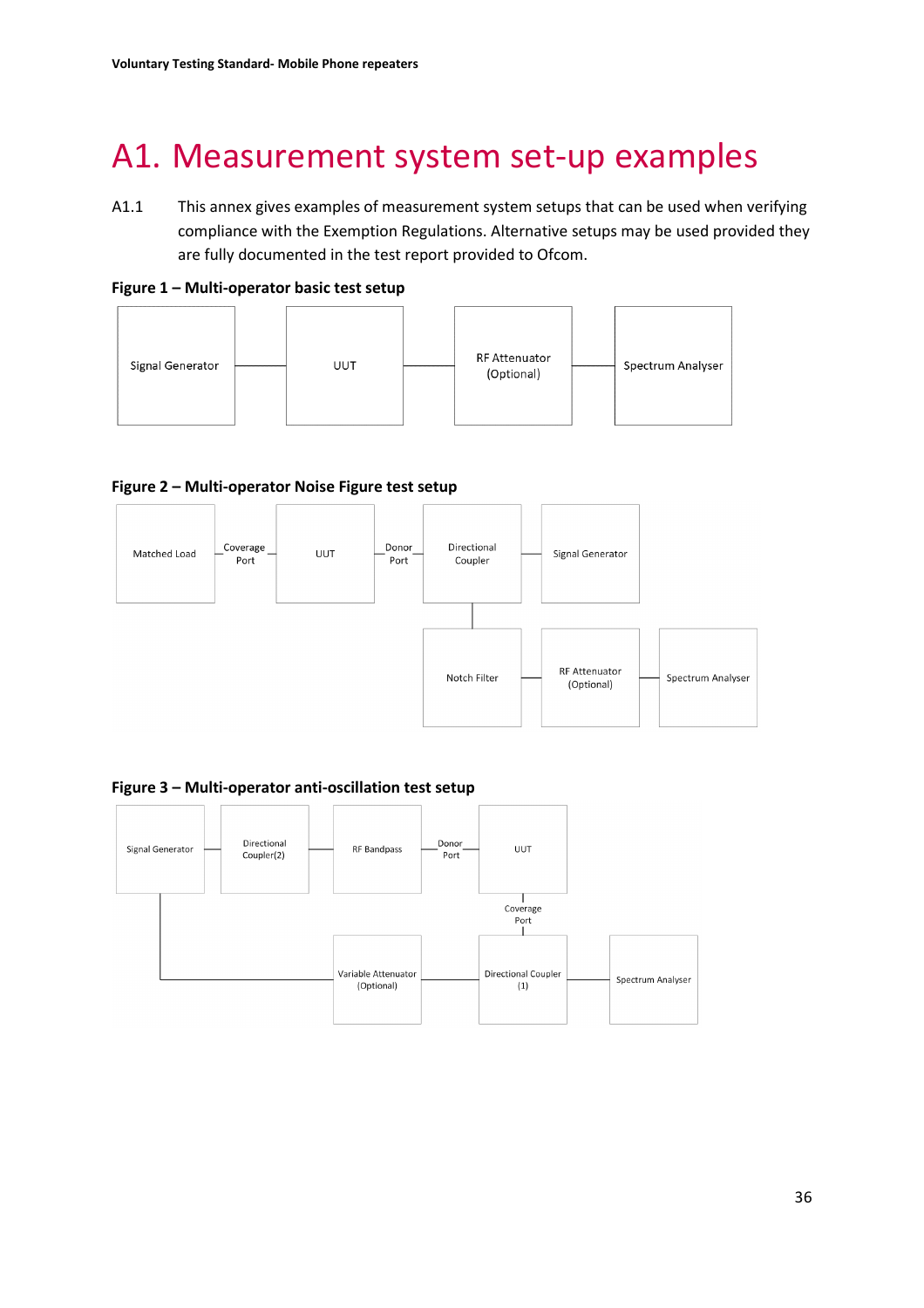### **Figure 4 – Anti-oscillation shutdown test setup (common to both multi-operator and provider specific repeaters)**



### **Figure 5- Multi-operator variable gain test setup**



### **Figure 6- Multi-operator automatic standby test setup**

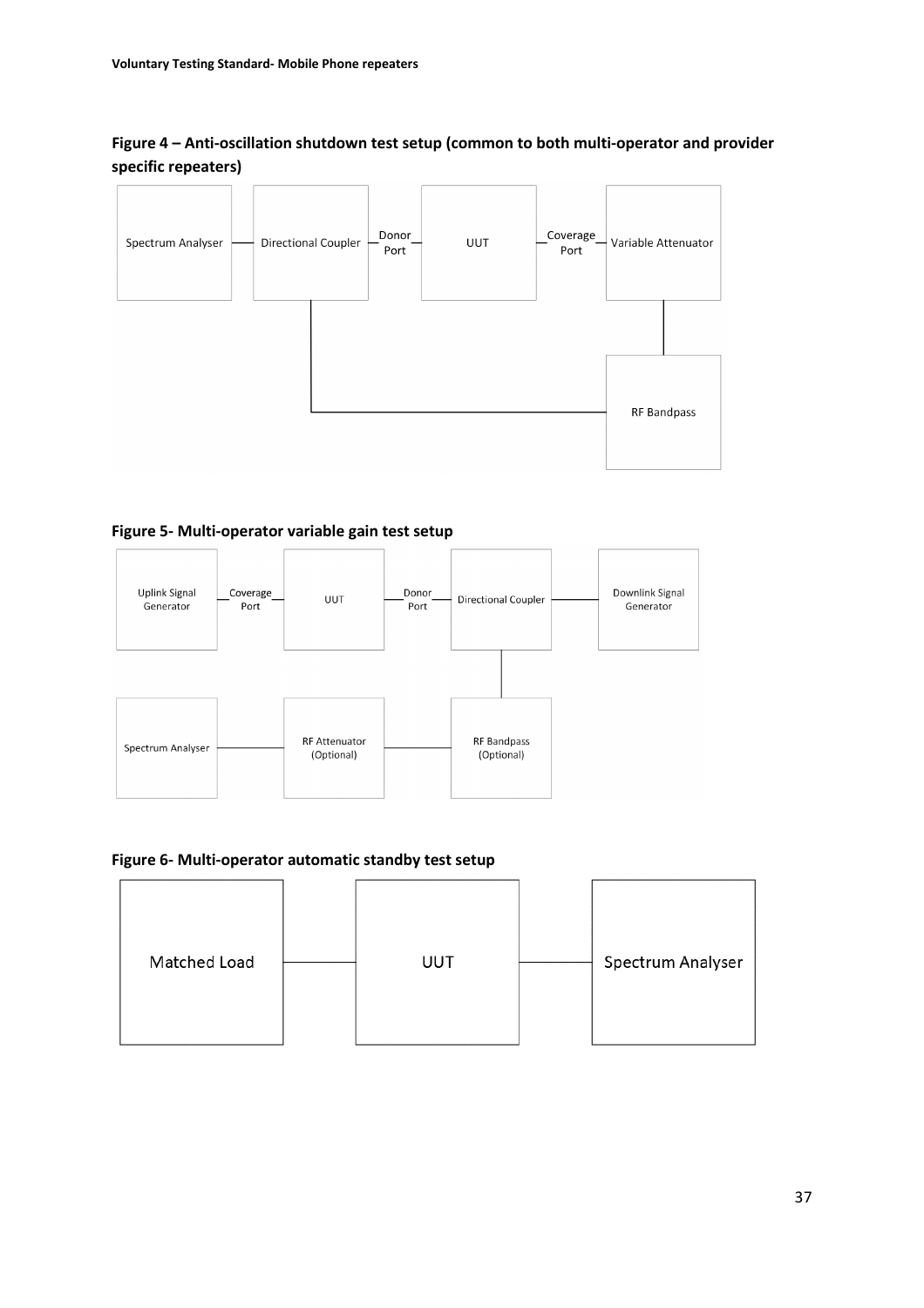



**Figure 8- Provider specific basic Noise Figure test setup (Downlink configuration on the left, Uplink configuration on the right)**

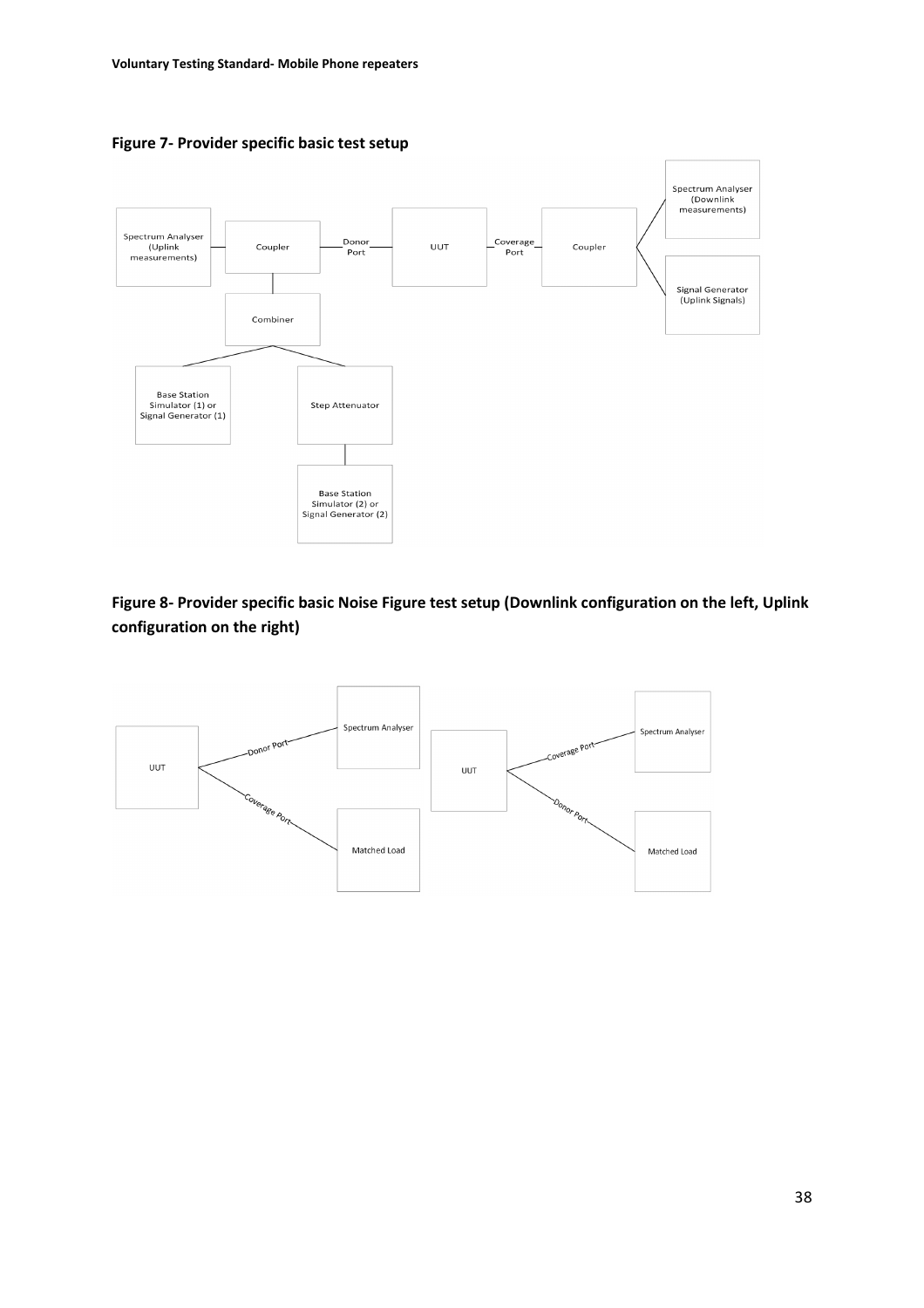

**Figure 9- Provider specific detailed uplink Noise Figure test setup**





**Figure 11- Provider specific uplink anti-oscillation test setup**

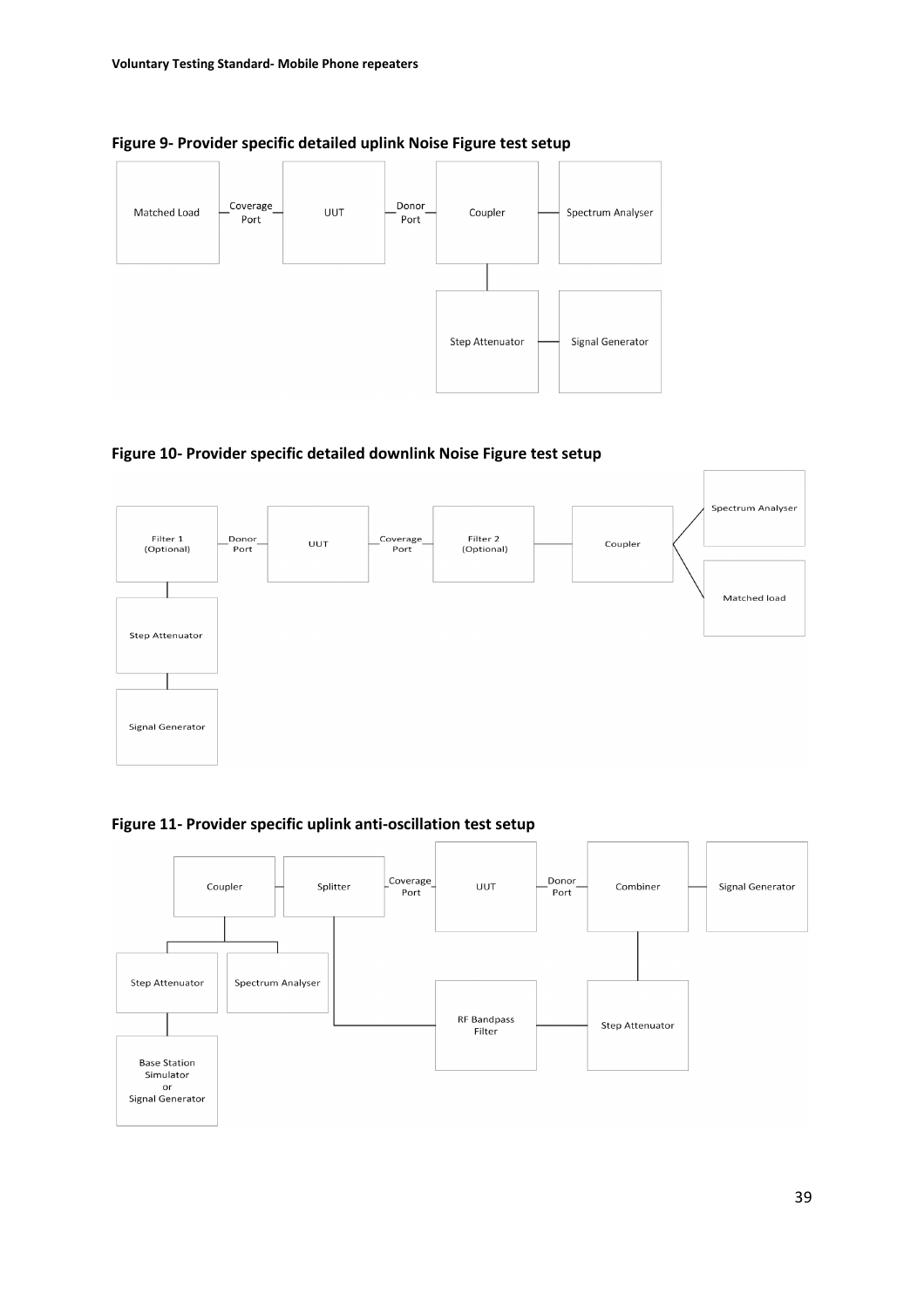

## **Figure 12- Provider specific downlink anti-oscillation test setup**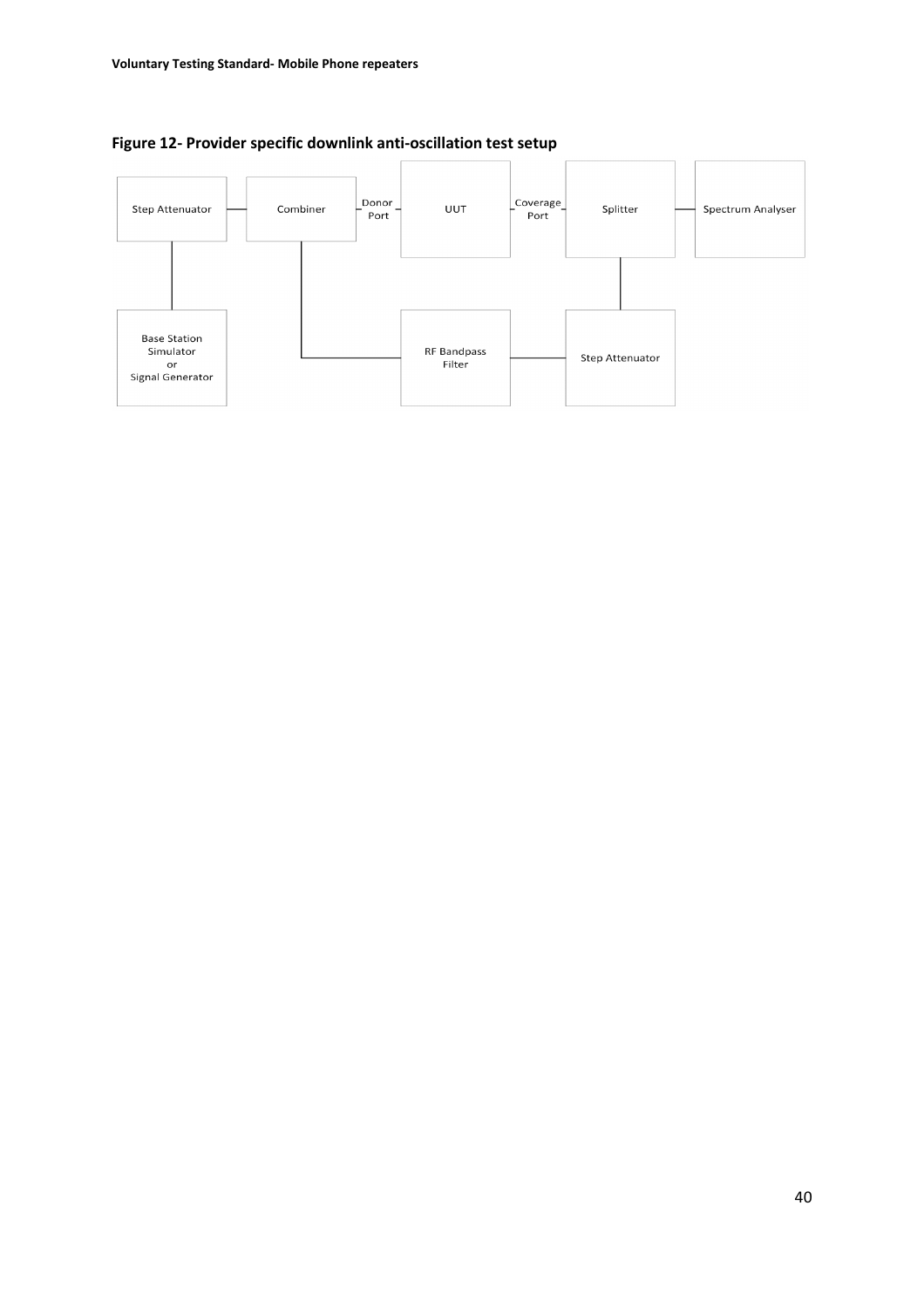# <span id="page-40-0"></span>A2. Definitions, symbols, and abbreviations

# **Definitions**

For the purposes of the present document, the following definitions apply:

| <b>AGC</b>                           | Automatic gain control used to increase and decrease the gain of the<br>receiving amplifier according to the signal level received.                                                                                                                                                                                      |
|--------------------------------------|--------------------------------------------------------------------------------------------------------------------------------------------------------------------------------------------------------------------------------------------------------------------------------------------------------------------------|
| <b>BSCL</b>                          | The base station coupling loss, which is the difference between (i) the power<br>transmitted by the base station (which may be determined from the system<br>information messages sent by that base station on its control channels) and<br>(ii) the power received by the mobile repeater device from the base station. |
| Coverage Port                        | The interface between a mobile repeater device and its coverage antenna.                                                                                                                                                                                                                                                 |
| Donor port                           | The interface between a mobile repeater device and its donor antenna.                                                                                                                                                                                                                                                    |
| <b>GSM</b>                           | An electronic communication networks network that complies with standards<br>EN 301 502 and EN 301 511 published by ETSI for the Global System for<br>Mobile Communications (also known as GSM).                                                                                                                         |
| Multi-operator<br>mobile repeater    | A repeater that amplifies signals carried by more than one MNO, with<br>amplification by the same level and not calculated individually for each MNO.<br>To be licence-exempt, such repeaters must comply with Regulations 5 to 12<br>and 13 to 17 of the Exemption Regulations (as summarised in IR 2102.3).            |
| <b>MSCL</b>                          | The minimum coupling loss in dB between the wireless device and repeater's<br>coverage port.                                                                                                                                                                                                                             |
| Provider specific<br>mobile repeater | A repeater that amplifies signals carried by one or more MNOs, whilst<br>individually setting the level of amplification for each MNO's signals. To be<br>licence-exempt, such repeaters must comply with Regulations 5 to 12 of the<br>Exemption Regulations (as summarised in IR 2102.1).                              |
| <b>RSSI</b>                          | The received signal strength indicator, which is the total downlink signal<br>power received at the donor port of the mobile repeater device, for all base<br>stations in the frequency band being transmitted.                                                                                                          |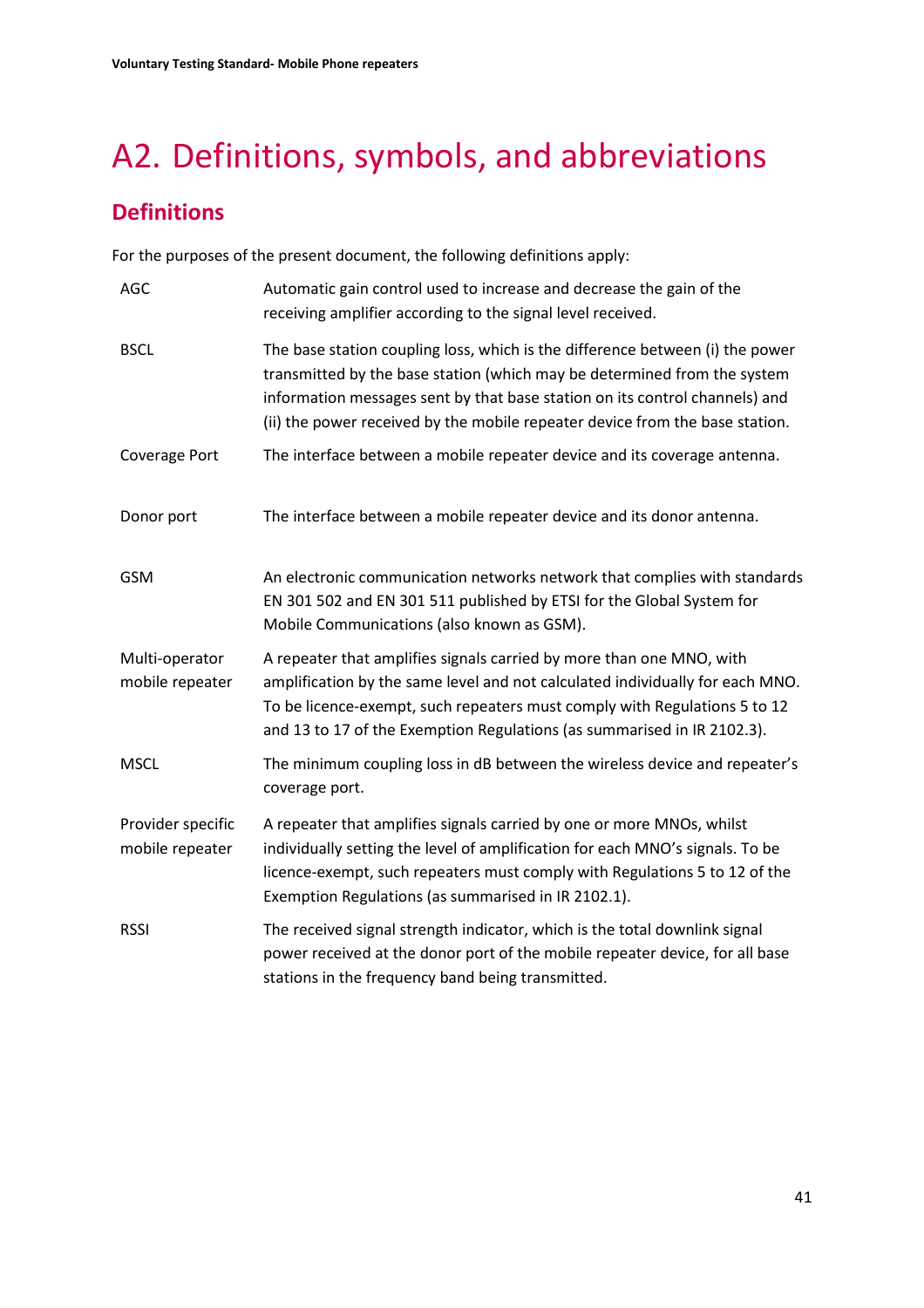# **Symbols**

For the purposes of the present document, the following symbols apply:

| dB  | Decibel                                                     |
|-----|-------------------------------------------------------------|
| dBi | Antenna gain in decibels referenced to an isotropic antenna |
| dBm | Decibel referenced to 1 mW.                                 |
| MHz | 106 Hz                                                      |

# **Abbreviations**

For the purposes of the present document, the following abbreviations apply:

| AWGN        | Additive White Gaussian Noise                  |
|-------------|------------------------------------------------|
| <b>BW</b>   | Bandwidth                                      |
| <b>CW</b>   | Continuous Wave carrier                        |
| <b>EIRP</b> | <b>Equivalent Isotropically Radiated Power</b> |
| IR          | Interface Requirement                          |
| <b>MNO</b>  | Mobile Network Operator                        |
| <b>PSD</b>  | <b>Power Spectral Density</b>                  |
| <b>RBW</b>  | <b>Resolution Bandwidth</b>                    |
| <b>RF</b>   | Radio Frequency                                |
| <b>RMS</b>  | Root Mean Square                               |
| Span        | Frequency Span (frequency domain<br>display)   |
| UUT         | Unit Under Test                                |
| <b>VBW</b>  | Video Bandwidth                                |
| <b>VTS</b>  | <b>Voluntary Testing Standard</b>              |